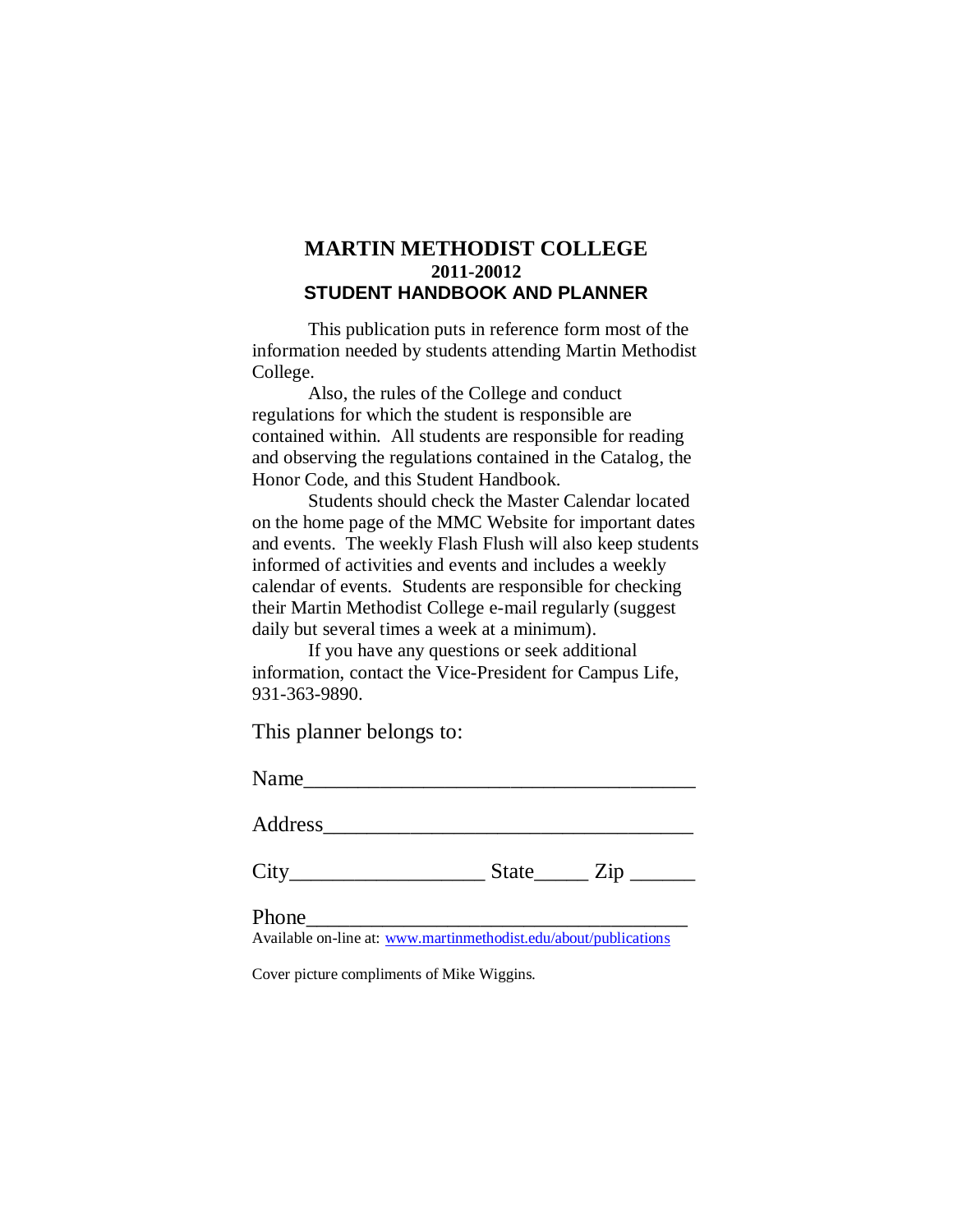## MARTIN METHODIST COLLEGE **2011-2012 CALENDAR FALL SEMESTER 2011**

| Day July Term Registration                              | July 5         |
|---------------------------------------------------------|----------------|
| Day July Term Classes Begin, 7:30 am                    | July 5         |
| Evening Program Summer Registration, Session II         | July 5         |
| Day July Term Ends                                      | August 1       |
| Freshman Orientation/Registration                       | August 20-22   |
| <b>Registration of Returning Day Students</b>           | August 23      |
| Day Classes begin 8:00 a.m.                             | August 24      |
| Opening Convocation 9:30 a.m.                           | August 25      |
| <b>Evening Program Summer Session II Ends</b>           | August 25      |
| Evening Program Registration, Fall Session I and II     | August 29      |
| Evening Program Fall Session I Classes Begin            | August 29      |
| Last Day to Enter Classes for Credit                    | September 2    |
| Labor Day Holiday                                       | September 5    |
| <b>Evening Program Classes Meet</b>                     | September 6    |
| Last Day to Drop Classes with Grade of "W"              | September 12   |
| Last Day to Drop a class for TELS Scholars (Census Day) | September 16   |
| Mid-Semester Week                                       | October 10-14  |
| Fall Holiday (Students/Faculty)                         | October 13-14  |
| <b>Evening Program Classes WILL MEET</b>                | October 13     |
| Evening Program Fall Session I Ends                     | October 20     |
| Evening Program Fall Session II Begins                  | October 24     |
| Pre-Registration for Spring Term 2012 (Seniors Only)    | October 31     |
| Pre-Registration for Spring Term 2012 (All Students)    | November 2     |
| Last Day to Drop Classes                                | November 14    |
| Holidays Thanksgiving                                   | November 24-25 |
| Pre-Registration for Spring Term 2012 Ends              | November 30    |
| Day Classes End                                         | December 5     |
| Reading Day                                             | December 6     |
| <b>Final Exams for Day Classes</b>                      | December 7-13  |
| Semester Ends for Day Students                          | December 13    |
| Evening Program Fall Session II Ends                    | December 15    |

### **SPRING SEMESTER 2012**

| Residence Halls Open                                               | January 5   |
|--------------------------------------------------------------------|-------------|
| Registration for Day Classes (From 1:00 p.m. -5:00 p.m.)           | January 5   |
| Registration for Day Classes All Day                               | January 6   |
| Day Classes Begin 8:00 a.m.                                        | January 9   |
| Evening Program Registration, Spring Session I and II              | January 9   |
| Martin Luther King Holiday                                         | January 16  |
| Evening Program Classes WILL MEET                                  | January 17  |
| Last Day to Enter Classes for Credit                               | January 19  |
| Last Day to Drop a Class for TELS Scholars (Census Day) February 1 |             |
| Last Day to Drop Classes with Grade of "W"                         | February 10 |
| Presidents' Day Holiday                                            | February 20 |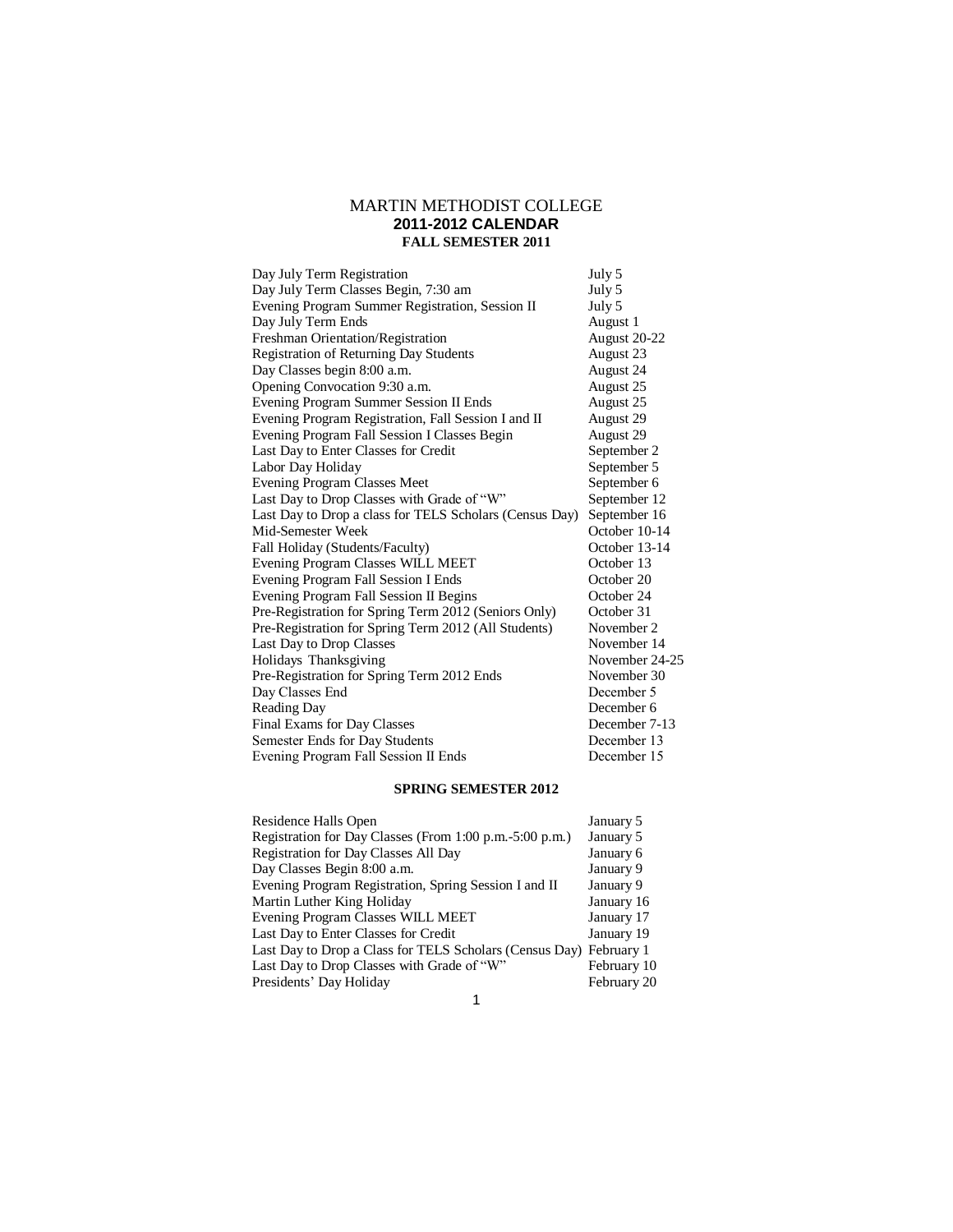| Evening Program Classes WILL MEET                    | February 21        |
|------------------------------------------------------|--------------------|
| Mid-Semester Week                                    | Feb. 27-March 2    |
| Evening Program Spring Session I Ends                | March 5            |
| Evening Program Spring Session II Begins             | March 8            |
| <b>Spring Break Day Classes</b>                      | March 5-9          |
| Evening Program Classes WILL MEET                    | March 5            |
| Evening Program Classes WILL MEET                    | March 8            |
| Pre-Registration for Fall 2012 (Rising Seniors Only) | <b>March 26-27</b> |
| Pre-Registration for Fall 2012 (All Students)        | March 29           |
| <b>Assessment Day</b>                                | March 29           |
| Easter Holiday                                       | April 6            |
| Last Day to Drop Classes                             | April 9            |
| Pre-Registration for Fall 2012 Ends                  | April 12           |
| <b>Honors Convocation</b>                            | April 12           |
| Last Day of Classes                                  | April 23           |
| <b>Reading Day</b>                                   | April 24           |
| Day Final Exams Begin                                | April 25           |
| Evening Program Spring Session II Ends               | April 30           |
| Day Final Exams End                                  | May 1              |
| Baccalaureate Service 4:00 p.m.                      | May 4              |
| Commencement -10:00 a.m.                             | May 5              |

#### **SUMMER 2012 SESSIONS (Day Classes Meet Five Times a Week)**

| Evening Program Registration, Summer Sessions I and II | May 7     |
|--------------------------------------------------------|-----------|
| Mini-Term Registration and Classes Begin 8:00 a.m.     | May 14    |
| Memorial Day Holiday                                   | May 28    |
| <b>Evening Program Classes WILL MEET</b>               | May 29    |
| Mini-Term Ends                                         | June 1    |
| June Term Registration/Classes begin 7:30 a.m.         | June 4    |
| Evening Program Summer Session I Ends                  | June 28   |
| June Term Ends                                         | June 29   |
| July Term Registration / Classes Begin 7:30 am         | July 1    |
| Evening Program Summer Session II Begins               | July 1    |
| Holiday                                                | July 4    |
| July Term Ends                                         | July 30   |
| Evening Program Summer Session II Ends                 | August 23 |
|                                                        |           |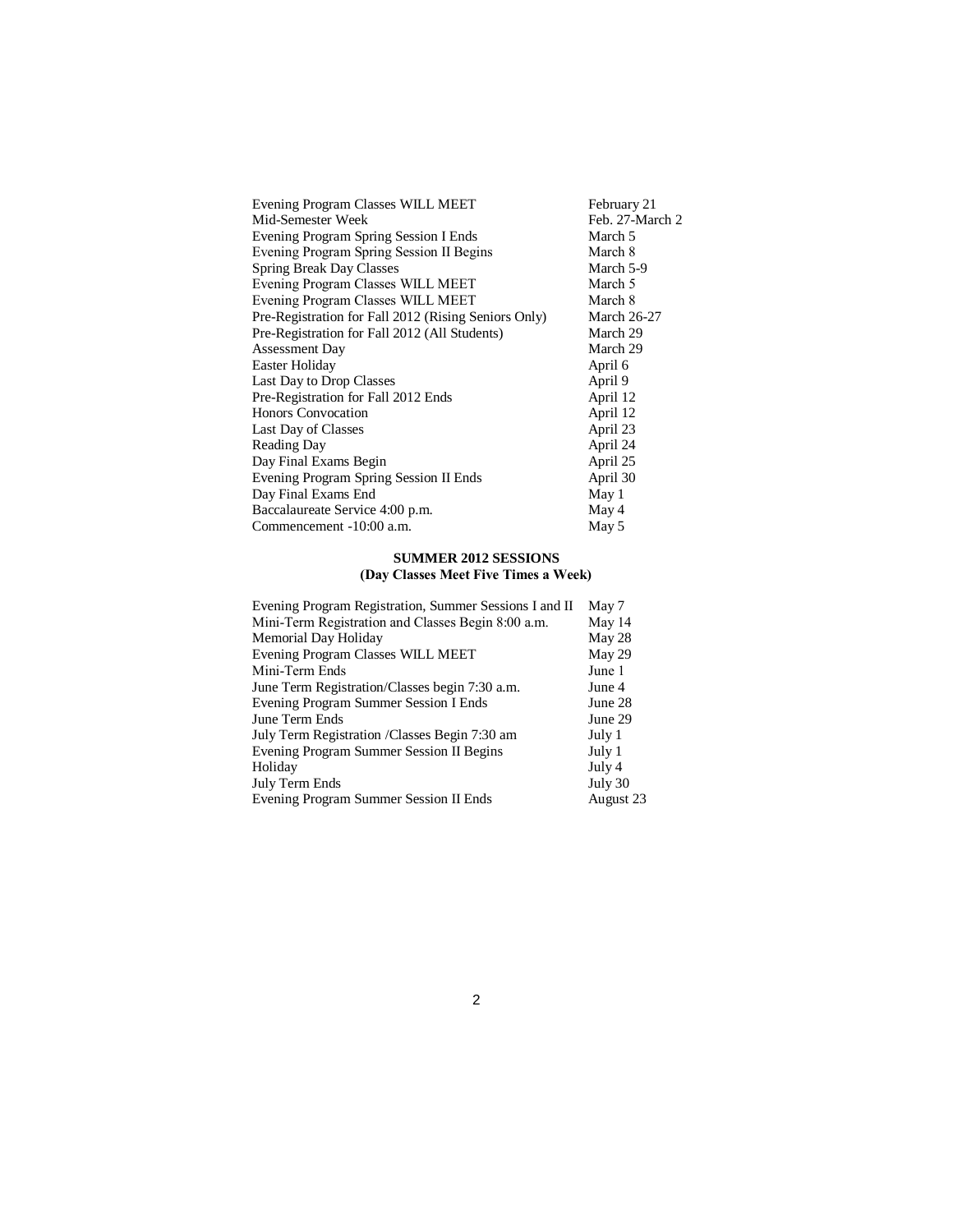# **TABLE OF CONTENTS**

|                                              | 7              |
|----------------------------------------------|----------------|
| <b>GENERAL INFORMATION AND SERVICES</b>      | 7              |
|                                              | 7              |
| Assemblies/Convocations                      | $\overline{7}$ |
| Bookstore                                    | $\tau$         |
|                                              | 8              |
|                                              | 8              |
| Closing of School                            | 9              |
|                                              | 9              |
|                                              | 11             |
|                                              | 11             |
| Dining Hall                                  | 12             |
|                                              | 13             |
|                                              | 14             |
| First Aid                                    | 14             |
| ID Cards                                     | 14             |
|                                              | 15             |
|                                              | 15             |
| Mail                                         | 16             |
|                                              | 16             |
| Lost and Found                               | 16             |
| Orientation                                  | 16             |
|                                              | 16             |
| Veterans' Services                           | 17             |
| Administrative Policies & Non-Discrimination | 17             |
|                                              | 18             |
|                                              | 18             |
|                                              | 18             |
| Change of Schedule                           | 18             |
|                                              | 19             |
|                                              | 19             |
|                                              | 20             |
| Mid-Term Grades                              | 21             |
| Satisfactory Academic Progress               | 21             |
|                                              | 26             |
| General Education Core Requirements          | 27             |
| Applicable Catalogue                         | 29             |
| High School Transcript Policy                | 30             |
|                                              | 30             |
|                                              | 30             |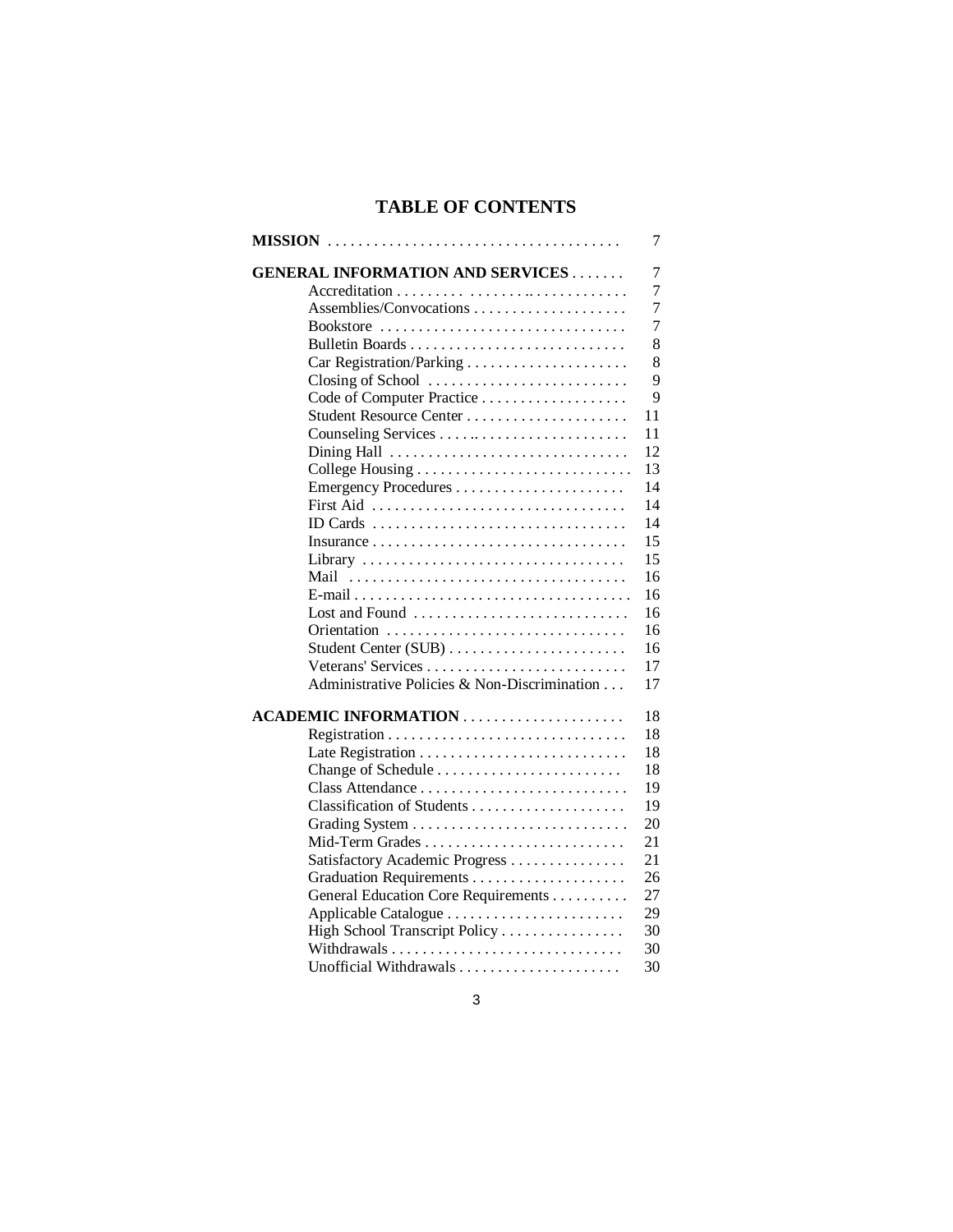| Transcripts                                                     | 30 |
|-----------------------------------------------------------------|----|
|                                                                 | 30 |
|                                                                 | 31 |
|                                                                 | 31 |
|                                                                 | 31 |
| Graduation Fee                                                  | 31 |
| Room and Board $\ldots, \ldots, \ldots, \ldots, \ldots, \ldots$ | 31 |
| Housing Security Deposit                                        | 31 |
|                                                                 | 32 |
|                                                                 | 32 |
|                                                                 | 33 |
|                                                                 | 35 |
|                                                                 | 35 |
|                                                                 | 36 |
| Financial Assistance Available                                  | 36 |
|                                                                 | 36 |
| Federal and State Aid Programs                                  | 38 |
| How to Apply for Financial Aid Available.                       | 39 |
|                                                                 | 40 |
|                                                                 | 40 |
| Satisfactory Academic Progress                                  | 40 |
| Federal Income Tax Scholarship Information                      | 41 |
|                                                                 | 41 |
| On-Line Direct Loan Entrance, Exit and MPN                      | 41 |
| Notice of Federal Loan Disbursement Policy                      | 42 |
| Cohort Default Rate                                             | 42 |
| Institutional Review Panel                                      | 42 |
| Official College Census Day                                     | 43 |
|                                                                 |    |
| STUDENT ORGANIZATIONS AND ACTIVITIES                            | 44 |
|                                                                 | 44 |
|                                                                 | 45 |
|                                                                 | 47 |
|                                                                 | 47 |
| Musical Groups                                                  | 48 |
|                                                                 | 48 |
| Social and Cultural Events                                      | 49 |
| Governance Organizations                                        | 50 |
| Constitution of the Associated Student Government               | 50 |
| Requirements for College Recognized Organizations 54            |    |
| RELIGIOUS LIFE                                                  | 56 |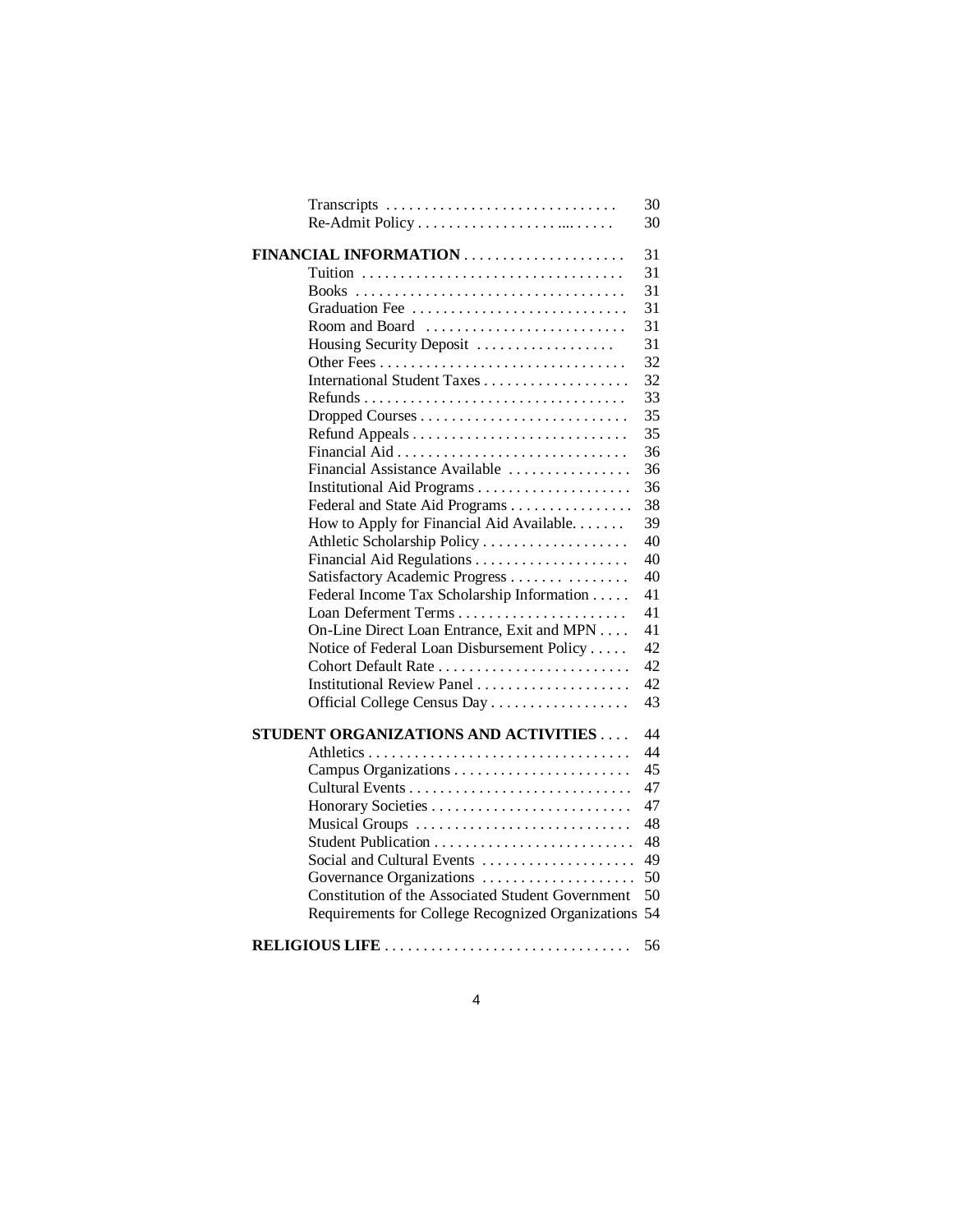| <b>ACADEMIC HONOR CODE AND STUDENT BEHAVIOR</b> |           |
|-------------------------------------------------|-----------|
| CODE, RIGHTS, RULES, REGULATIONS                | 57        |
| Preamble to Academic Honor Code                 | 57        |
|                                                 | 57        |
| Student Rights                                  | 58        |
| Student Obligations                             | 59        |
|                                                 | 59        |
| Disciplinary Appeals Board                      | 60        |
| Disciplinary Supreme Council                    | 60        |
| Student Code Regulations                        | $60 - 66$ |
| Sexual Harassment Policy                        | 62        |
|                                                 | 66        |
| <b>RESIDENCE HALL INFORMATION</b>               | 63        |
|                                                 | 67        |
|                                                 | 67        |
|                                                 | 68        |
| Safety and Security Violations                  | 69        |
|                                                 | 69        |
|                                                 | 69        |
| Campus Housing Regulations                      | 69        |
|                                                 | 72        |
| Room Visitation Policy                          | 72        |
| CONSUMERISM                                     | 72        |
| Drug-Free Schools and Communities Act           | 73        |
| EEO/Title IX Section 504 Statement              | 73        |
|                                                 | 74        |
|                                                 | 74        |
| Family Educational Rights and Privacy Act       | 76        |
|                                                 | 76        |
| Campus Security Act Information                 | 76        |
| Campus Sex Crimes Prevention Act                | 79        |
| Sexual Assault Prevention and Response.         | 79        |
|                                                 | 80        |
| Athletic Disclosure                             | 81        |
| Student Right to Know Information               | 82        |
| DIRECTORY OF SERVICES                           | 83        |
|                                                 | 83        |
| Three Year Date Calendar inside back cover      |           |
|                                                 |           |

Chapel and Worship Services . . . . . . inside front cover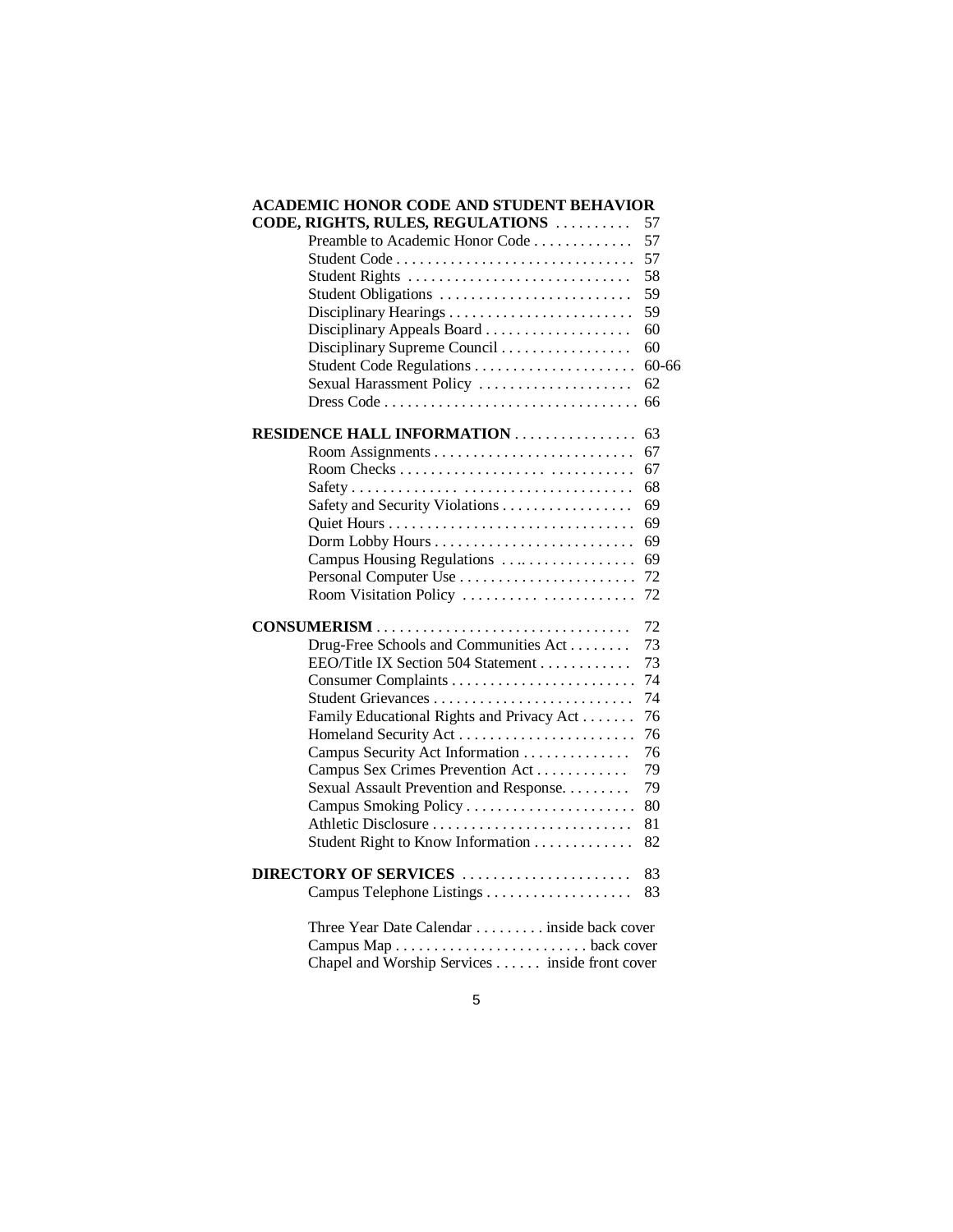# **I. MISSION**

Martin Methodist College, as an institution of higher education related to the United Methodist Church has as its mission to:

- provide undergraduate educational programs grounded in the liberal arts and sciences that are designed to prepare students for future careers and lives of continued learning;
- promote a diverse learning community that nurtures intellectual, spiritual, social and personal growth;
- serve the region and church through educational, spiritual, social and cultural programs.

# **II. GENERAL INFORMATION AND SERVICES**

## **ACCREDITATION**

Martin Methodist College is accredited by the Commission on Colleges of the Southern Association of Colleges and Schools to award associate and baccalaureate degrees. Contact the Commission on Colleges at 1866 Southern Lane, Decatur, Georgia 30033-4097 or call 404-679-4500 for questions about the accreditation of Martin Methodist College. The college is also accredited by The University Senate of the United Methodist Church, and chartered by the State of Tennessee.

## **CONVOCATIONS**

Convocations are scheduled throughout the year. Students are required to attend opening Convocation and other required convocations as scheduled. Convocations are part of the Martin Moments required for graduation. These will be published on the MMC website, the master calendar, the college newspaper, and an addendum has been included in this handbook for your convenience. Students are responsible for being at convocation ON TIME. All convocations start at 9:30 a.m.

## **BOOKSTORE**

Martin Methodist College Bookstore sells textbooks, college supplies, stationary items, and Martin Methodist College Clothing.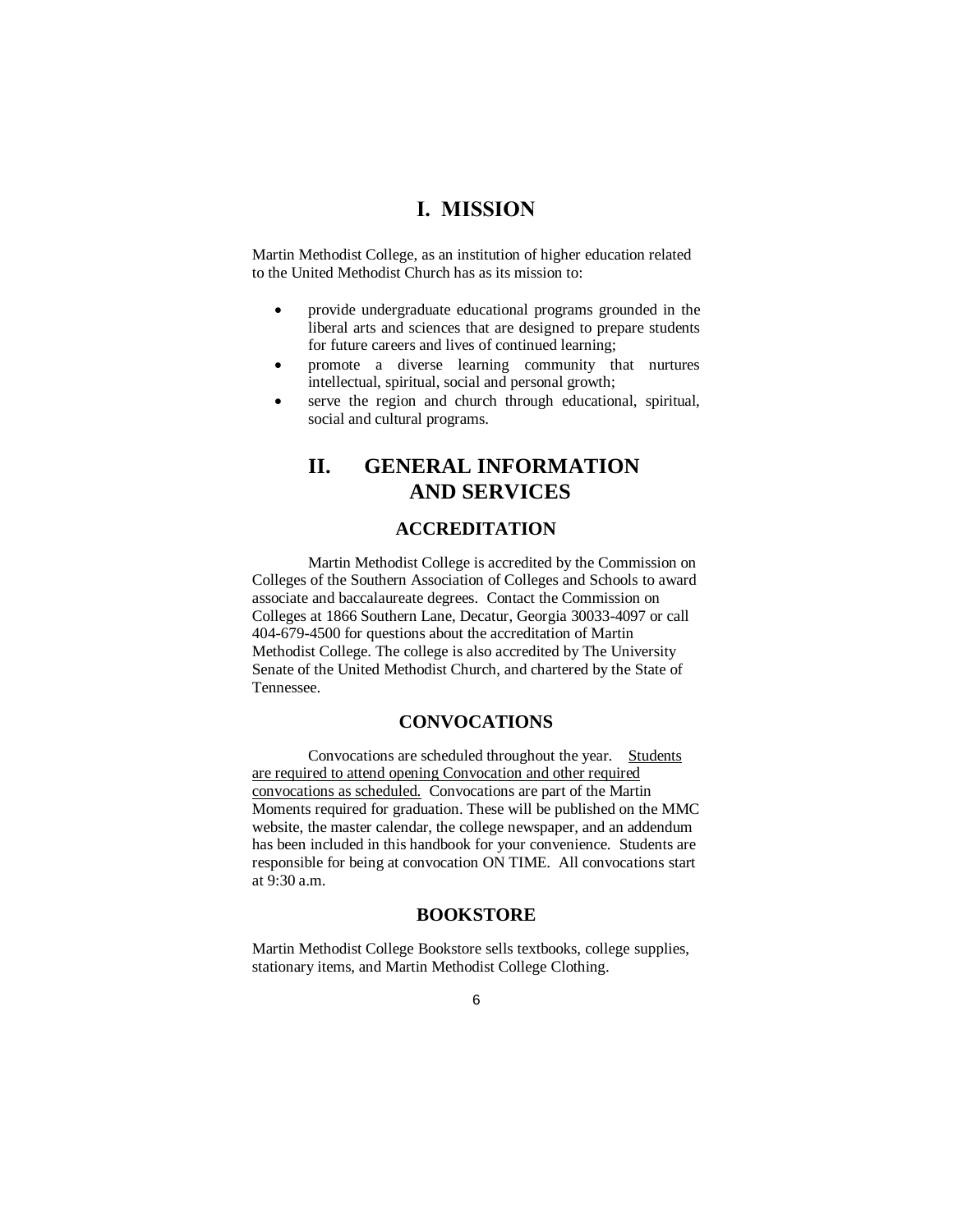#### **Bookstore Hours:**

Monday, Tuesday, Wednesday and Friday 8:30 a.m. to 4:00 p.m. Thursdays 8:30 a.m. to 5:30 p.m.

Most days the bookstore is open during lunch but this is subject to change (closing) during fall and spring rush AND when only one person is working. Workers need to be able to take a lunch break.

On the days when the Evening Flex Program is registering, the bookstore will be open through the end of registration (usually 7 p.m.).

## **BULLETIN BOARDS**

Bulletin Boards are provided in various areas. Some boards are for class or departmental use only. The Vice President for Campus Life or a member of the faculty or administration must approve noncollege announcements before posting. No tape of any kind can be used on painted walls.

## **CAR REGISTRATION—PARKING**

Students who utilize on campus parking must obtain a parking permit during registration or from the Director of Campus Security. The permit is valid for the school year printed on it. The permit should be in plain view, not hidden. Obscuring, reversing, tampering or otherwise rendering the permit unreadable is a rule violation. Improper display of the parking permit is a citable rule violation. A double violation will be issued if a student parks in a prohibited area without the permit in plain view.

Prohibited parking areas include but are not limited to restricted lots, marked "no parking" "reserved" areas, curbs painted yellow, sidewalks, and the blocking of driveways. On street parking is for the exclusive use of the residents living in private homes around the college. Parking in commercial parking lots designed for that business' patrons is prohibited. Obtaining a local resident's permission to park on the street in front of their home is not permitted. The college policy forbids parking in adjacent neighborhoods. Parking violations that affect the college's relationship with our neighbors will not be tolerated. Students who do not follow the parking rules are subject to ticketing, disciplinary measures, towing, or the immobilization of their vehicle.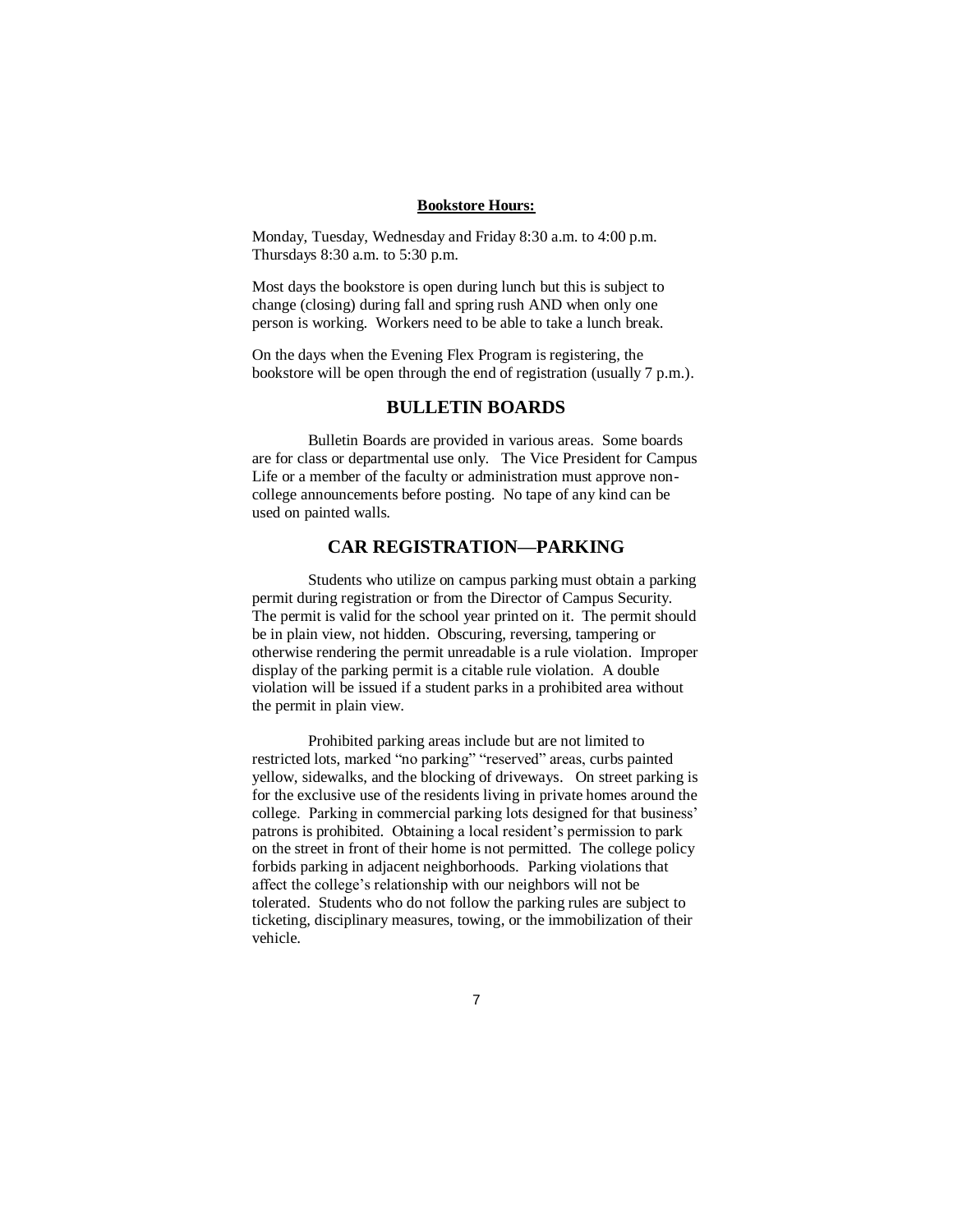Handicapped parking is regulated by Tennessee state law. The college has been given authority to enforce violations BUT you could also receive a citation from city, county, or state police for violating the Handicapped parking laws if they should also note a state violation of the handicapped parking laws. Additionally, no one is to park on West Madison Street **against** the flow of traffic. Vehicles parked on West Madison Street along the college green should be parked facing east. Vehicles parked in front of Upperman Hall should be parked facing west. Crossing over on-coming traffic to park is a violation of state law and citations can be written by state or local police for this violation.

Resident students are to park in assigned areas, not in the Commuter Parking Lot. Being on a work-study assignment does not allow students to park in areas other than that permitted by their parking sticker on their vehicle.

For more information on Parking Policies which will detail violations and consequences, please go to the MMC Website and go to the Student Life section.

## **CLOSING OF SCHOOL**

In the event that weather conditions cause the closing of the college, announcements will be made over the local radio stations, the Nashville and Huntsville, AL television stations, and will be posted on the College's Web Site. Students should stay tuned to their radios and televisions to receive the latest bulletins.

## **CODE OF COMPUTING PRACTICE**

The list below constitutes a code of computing practice for all persons using the college network system. It is important for all users to practice ethical behavior in computing activities because of the many valuable and sensitive resources involved, and because of the effect one user's practices can have on the work of others.

Disciplinary action for violating the code will be governed by the applicable provisions of the Student Handbook, Code of Computing Practice Violations, and the Computer Crimes Act of the State of Tennessee.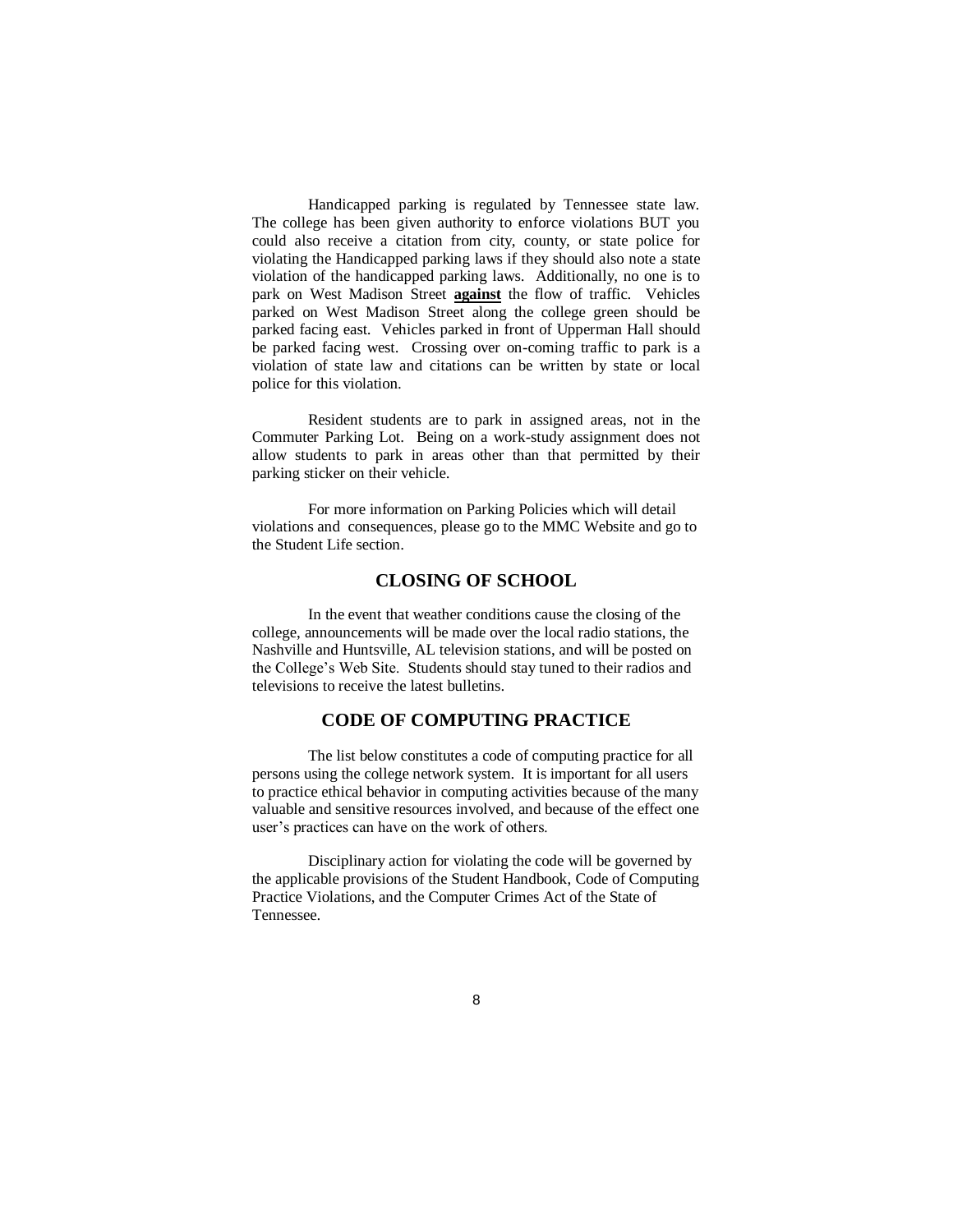- 1. You are responsible for being aware of and following the published procedures for accessing the computer network system.
- 2. You must use only the computer accounts which have been authorized for your use. You must use your computer accounts only for the purpose for which they are authorized. Use of your college's computer resources for personal or business financial gain without express authorization is prohibited.
- 3. Illegal downloading of copyrighted works over any Martin Methodist College network/resource is prohibited.
- 4. You are responsible for the use of your computer accounts. You should make use of system-provided protection features such as passwords, and you should take precautions against others obtaining access to your computer resources. Do not make your account available to others for any purpose.
- 5. Do not access or copy the programs, files, or data belonging to other persons or to the college without prior authorization to do so. Do not attempt to access files for which you do not have authorization. Programs and data provided by the college are not to be taken to other computer sites without permission. You may not use personal software on the school's computer. **Do not install any programs on the school's computers.**
- 6. To minimize the impact of your activities on the work of other persons, you must not attempt to encroach on others' use of the facilities or deprive them of resources. Deliberate wasteful use of resources, such as printing or storing large amounts of unnecessary data or the downloading or uploading of large or excessive number of files for purely recreational purposes is prohibited.
- 7. You are expected to conduct yourself in a manner that does not offend or harass others and that does not interfere with individual and campus activities. Resources are not to be used to store or transmit obscenities or other potentially offensive material.
- 8. Do not attempt to modify system facilities. Do not misuse, damage, or misappropriate computer equipment, campus network resources or property.

Tennessee law provides that certain computer offenses are criminal acts and prescribes penalties for unlawful activities related to computer usage. Martin Methodist College believes it is important for users to be aware of the Tennessee Computer Crimes Act and its provisions, which are found in Tennessee Codes Annotated, Sections 39-14-601, et seq.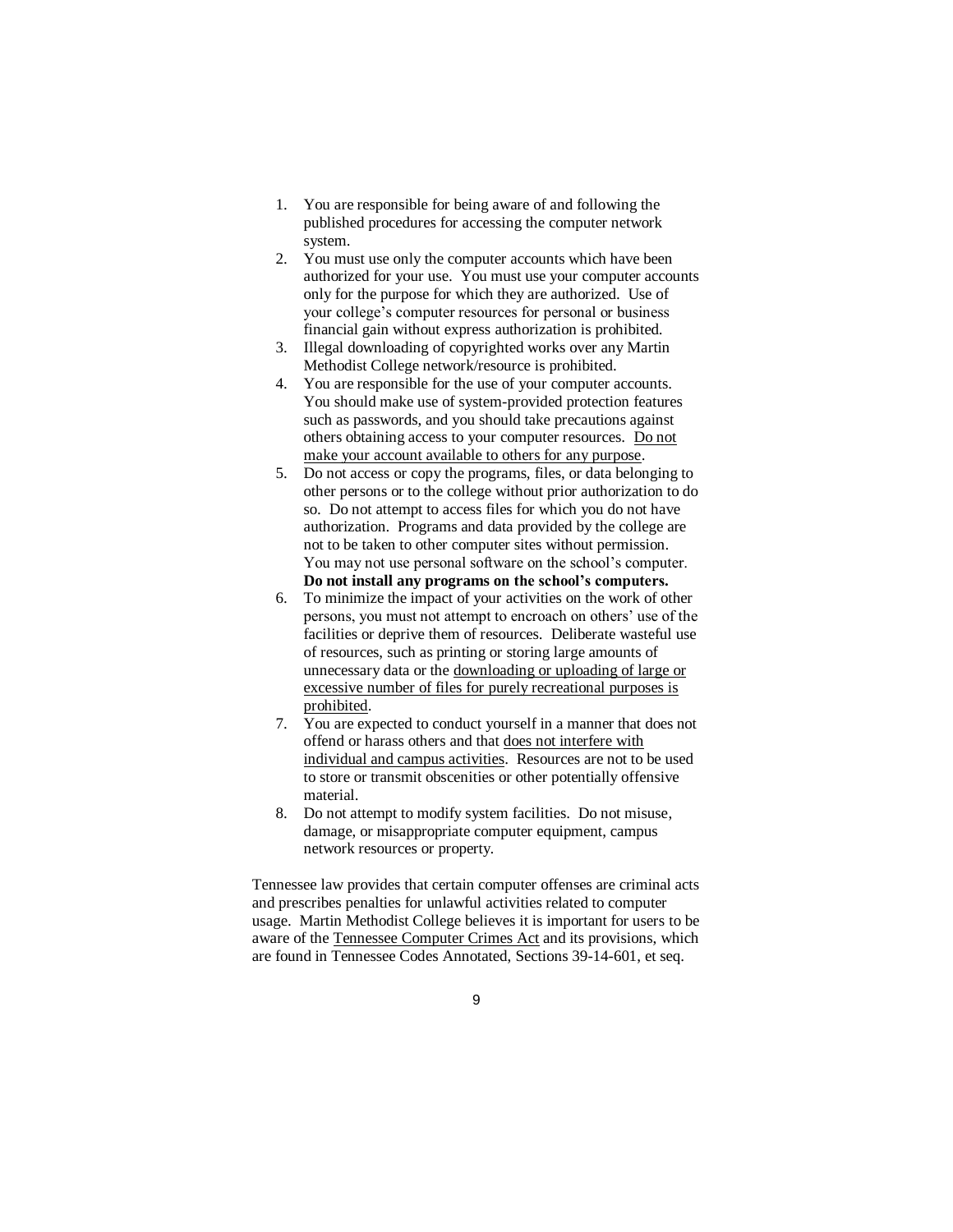### **STUDENT RESOURCE CENTER**

The Student Resource Center is located in the Starnes Student Union Building. The center augments classroom instruction and provides developmental and tutorial services for students. A valuable resource, which includes a Computer Lab, is available to ALL MMC students. The college continually seeks to obtain additional resources to benefit MMC students and promote success in the classroom. The lab has become one of the busiest areas on campus.

#### **COUNSELING SERVICES**

Martin Methodist College provides a range of on-campus services in the area of counseling and advising. Those services and the offices responsible are listed below. Persons needing assistance are urged to contact the appropriate office. For counseling assistance in areas not covered by on-campus personnel, please contact the Vice President for Campus Life who will help in locating appropriate professionals for referral.

Academic Advising Faculty Mentors Each student is assigned a Faculty Mentor who assists in course selection and registration and who tracks the student's progress toward graduation. For more specialized academic counseling contact the Academic Dean's Office, Colonial Hall, phone 363-9889 or 363-9823.

|  | Admissions Counseling |  |  |  |  | Admissions Office, Colonial Hall |  |
|--|-----------------------|--|--|--|--|----------------------------------|--|
|  |                       |  |  |  |  | Phone 363-9805                   |  |
|  |                       |  |  |  |  |                                  |  |

Prospective students are assigned to an Admissions Office staff member who will explain college requirements, entrance examinations, and track the steps necessary for matriculation.

| Career Counseling | <b>Student Resource Center, SUB</b>                                                |
|-------------------|------------------------------------------------------------------------------------|
|                   | Phone 363-9895, 424-7333                                                           |
|                   | $\mathbf{r}$ , the contribution of $\mathbf{r}$ , the contribution of $\mathbf{r}$ |

For exploration of careers, scheduling interest inventories, locating part-time jobs off campus or for job placement assistance and resume preparation the Office of Career Services is available. Students are required to create career placement files during their senior year.

Personal Counseling Referrals by the VP for Campus Life and the Campus Minister Phone 363-9890, 363-9825 Personal counseling is available for all students both individually and in groups. Counseling covers a wide range of personal issues including the following types of problems: substance abuse, stress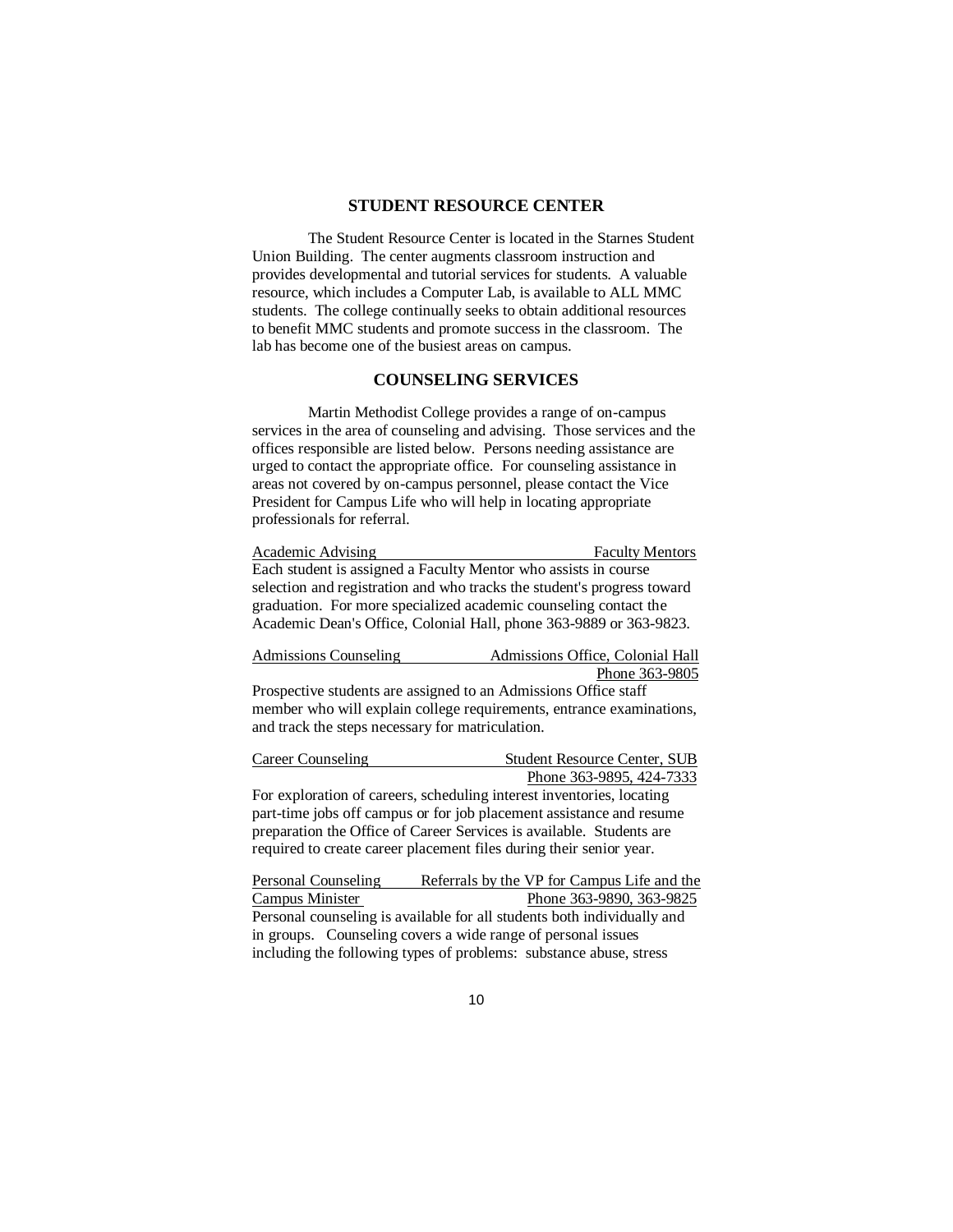relief, conflict resolution, eating disorders, depression, anxiety, smoking cessation and other mental health concerns.

Financial Aid Counseling Financial Aid Office, Colonial Hall Phone 424-7366

For assistance with financing the cost of a college education students and their parents are urged to contact the Financial Aid Office for information as to application procedures for grants, scholarships, loans and work opportunities.

Problem Resolution and Grievance Procedures, Campus Life Office, Colonial Hall Phone 363-9890 Martin Methodist College attempts to maintain an atmosphere that encourages students to discuss their questions and concerns with the appropriate instructors or staff members before involving others. However, should discussion not resolve a perceived problem there is an official grievance procedure. The Dean of Student Affairs is the college official responsible for assisting in this process. In certain areas there are standing committees that handle appeals e.g. Admissions and Financial Aid Appeals Committee.

Spiritual Counseling Religious Life Office, Martin Hall Phone 363-9825

The Campus Minister, a graduate of Divinity School and a United Methodist minister, is available for pastoral counseling. The Campus Minister also advises the Student Christian Association, conducts worship services and oversees Martin Serves.

#### **DINING HALL**

The Dining Hall is operated by a contracted food service company and is located on the second level of the Student Union Building (SUB).

#### **SERVING HOURS FOR MEALS MONDAY THROUGH FRIDAY (Hours are subject to change)**

| Continental Breakfast 8:15 a.m. - 9:30 a.m. |
|---------------------------------------------|
|                                             |
|                                             |
|                                             |

#### **SATURDAY AND SUNDAY**

Brunch ........................... 11:30 a.m. - 1:00 p.m.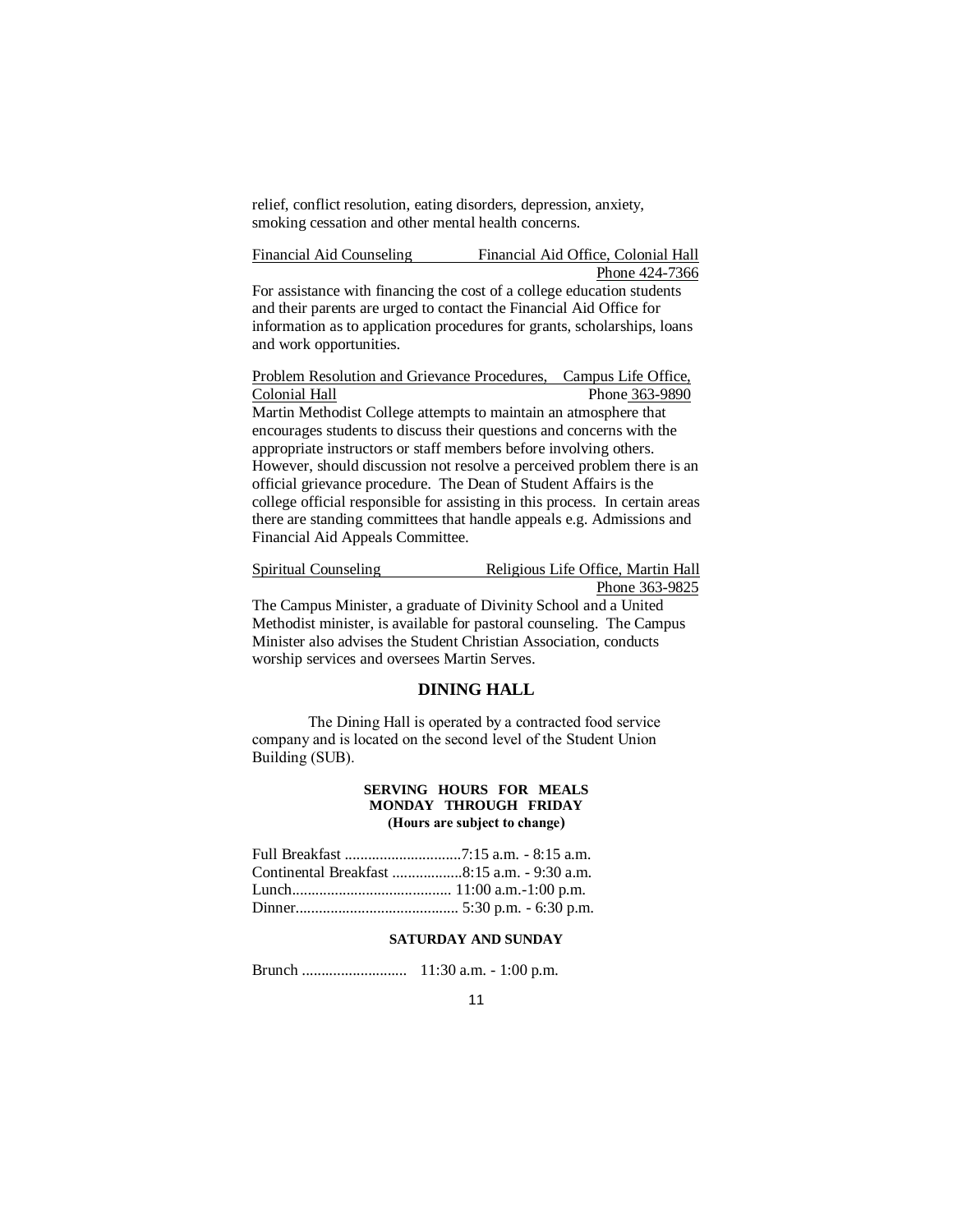Dinner ... .................. ....... 5:00 p.m. - 6:00 p.m.

Valid boarder Martin Methodist College ID cards are required to obtain meals in the Dining Hall.

Breakfast features a full breakfast line including eggs, meat, waffles, cereals, breads, fruit, and juices. For late risers (one hour past the regular full breakfast) a continental breakfast is available. Saturday and Sunday a brunch featuring both breakfast and luncheon entrees are offered.

Lunch and dinner feature two entrees per meal plus a salad bar. At each meal there are vegetables, desserts, dip ice cream, and fresh fruit. Beverages include a choice of milk, tea, coffee, soft drinks, or fruit drinks.

Menus are posted weekly on the MMC home web page, www.martinmethodist.edu.

Each month a birthday cake is offered to celebrate the birthdays of the boarders born in that month. Other monthly specials such as theme dinners (Mexican, Italian, Hawaiian etc.) as well as holiday meals such as Halloween, Thanksgiving, Christmas and Easter are planned.

Meal prices for non-dorm students and student guests are posted in the dining hall.

No meals, food trays, glasses, silverware, etc. shall be removed from the dining hall without consent from the Dining Hall Manager. All persons must be properly attired to include shoes and shirts in order to enter the Dining Hall.

Students with special dietary needs should contact the Food Service Director who will provide meals that are consistent with the physician's instructions.

### **COLLEGE HOUSING**

The college operates Criswell Hall, Upperman Hall and two apartment housing buildings. While Criswell is an all female facility, Upperman and the apartment are Coed facilities. All single students under 21 years of age are required to live in college housing or with their family. No exceptions will be made. Students are required to sign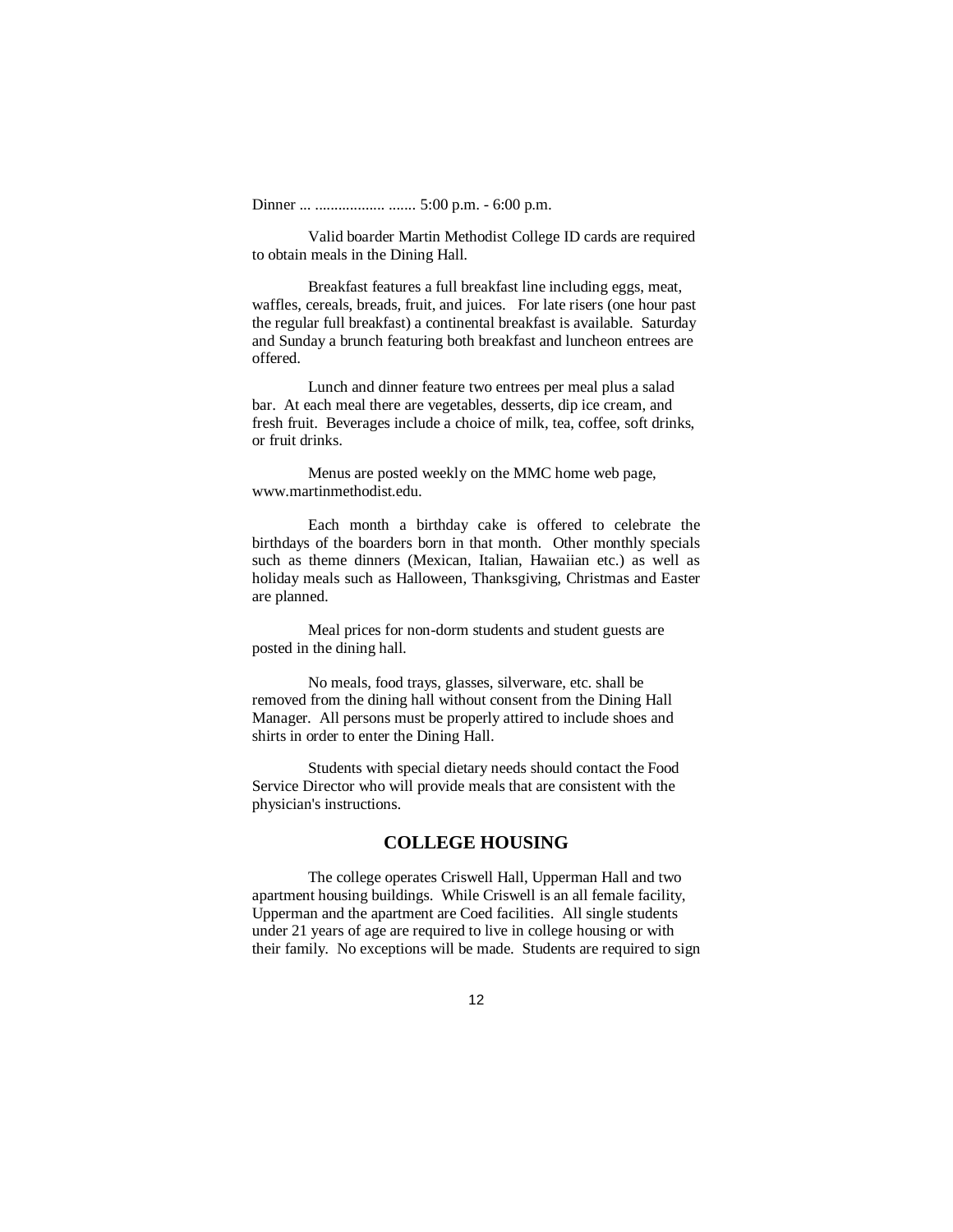contracts agreeing to be responsible for the care of the housing unit and its contents before they are allowed to become residents.

Room and roommate preferences are granted when possible. Students who currently reside in student housing have precedence over others in signing up for that same room/apt. the following year. The Vice President for Campus Life assigns students who do not submit housing or roommate preferences to campus housing and roommate(s).

Students classified as seniors, juniors or sophomores will have first choice for Apartment Housing. Freshmen generally are assigned to Criswell or Upperman.

See the Financial Information section for dorm and apartment charges. See Residence Hall Information section of this Student Handbook for details on dorm life.

## **EMERGENCY PROCEDURES**

In the event of a medical emergency of a serious nature, the Giles County Ambulance Service (phone 911) should be called and the campus Athletic Trainer, phone 363-9874, should be summoned to administer emergency first aid. The Vice President for Campus Life should be notified of the emergency and name of the victim. It is the responsibility of the Vice President for Campus Life to notify the families of severely injured students who have been taken to the hospital and to assist in making arrangements for further treatment, transportation home, etc.

In the event of an emergency such as fire, bomb threat, etc., the universal emergency number, 911, should be dialed. Please also immediately contact the Director of Campus Safety and Security, the Director of Residential Life or the Vice President for Campus Life for the emergencies noted above or if there is an approaching storm and you have not been contacted on action to be taken.

## **FIRST AID**

First aid is available on the campus from the staff of the Sports Medicine Training Room located in the Christian Life Center.

## **ID CARDS**

Student Identification Cards are issued to every student. The ID card is made during registration of the first semester or module in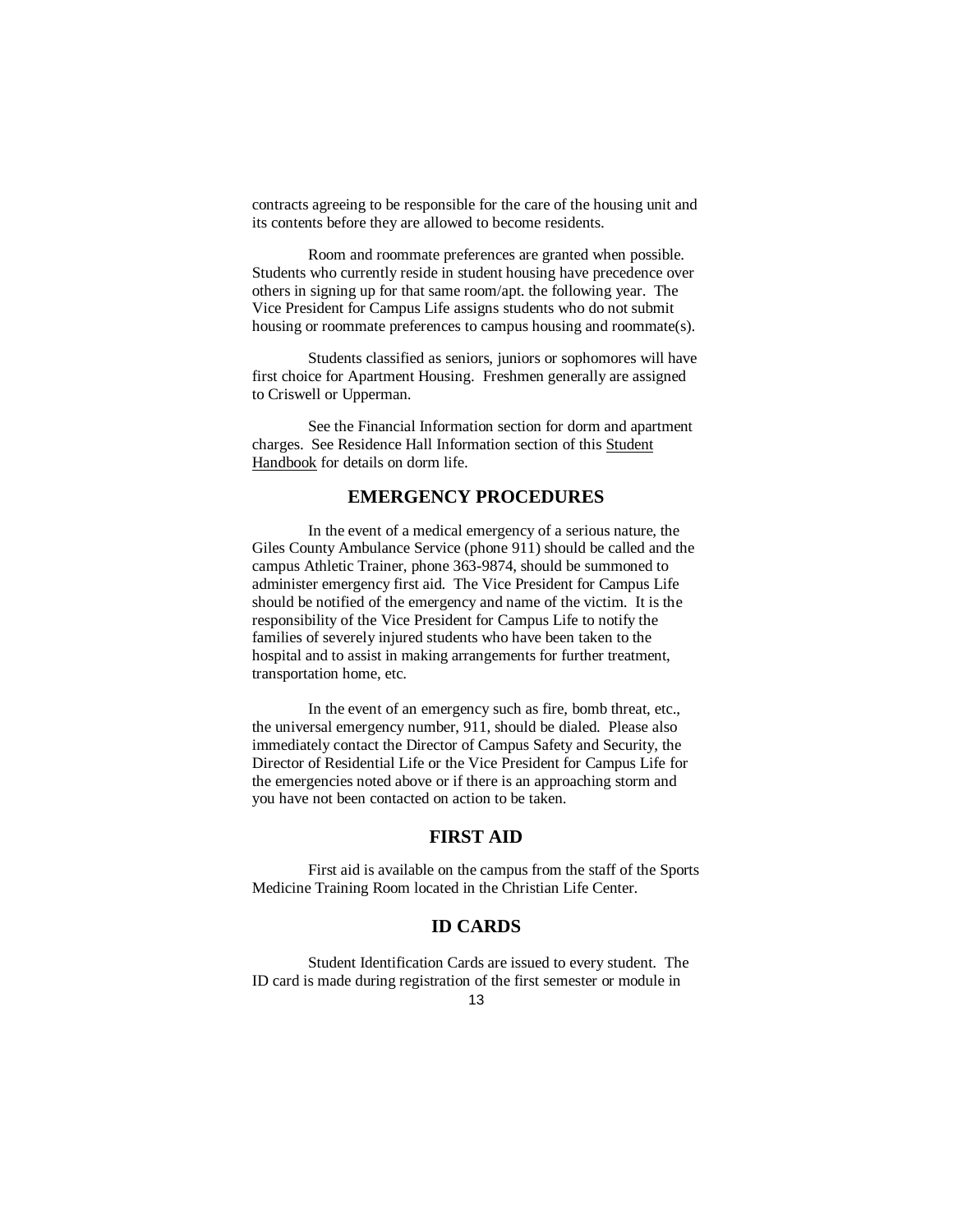which you register for classes each academic year. The ID cards are necessary for entering and checking out recreational equipment in the Student Union Building, for using the Christian Life Center recreational facilities, for women entering their dormitory after midnight, for boarders obtaining meals in the Dining Hall, for checking out library books, for personal identification on campus for security reasons, and for participation in various extracurricular activities. ID cards are also used as keycards for the apartments. If the ID card is lost, a replacement fee will be charged. (See Financial Information for fees)

### **INSURANCE**

Students are expected to have adequate medical and health insurance. Check with your family and/or an independent insurance agent. International students must show proof of medical and health insurance or pending coverage on or before final registration, or the student will be charged each semester for insurance through an insurance carrier chosen by MMC.

## **LIBRARY**

The Warden Memorial Library is located on the ground floor of the Johnston Center. The library holds over 110,000 volumes of books, bound periodicals, microforms, and audiovisual materials. As a member of OCLC, the library has access to over 70 million items through interlibrary loan. The library is open seven days a week during the school year, and Monday through Friday during the summer.

Books may be checked out for two weeks. Students may check out audiovisual materials for two days. Periodicals and reference books do not circulate. Multipurpose computer terminals in the library provide access to the computerized card catalog, electronic databases, and the Internet. All the library's databases are now available remotely to any student that has Internet access.The library has a multi-purpose printer/copier, laminators, two group study rooms, and a listening and viewing room for audiovisual resources. The library also provides several word processing terminals. The library now has six laptop computers that can be borrowed for use within the library. Wireless access is now available for all laptop users.

The library's current hours, staff, policies, services, and fine schedules are listed in a brochure available at the library. Please pick up a copy of this brochure for more information. This information is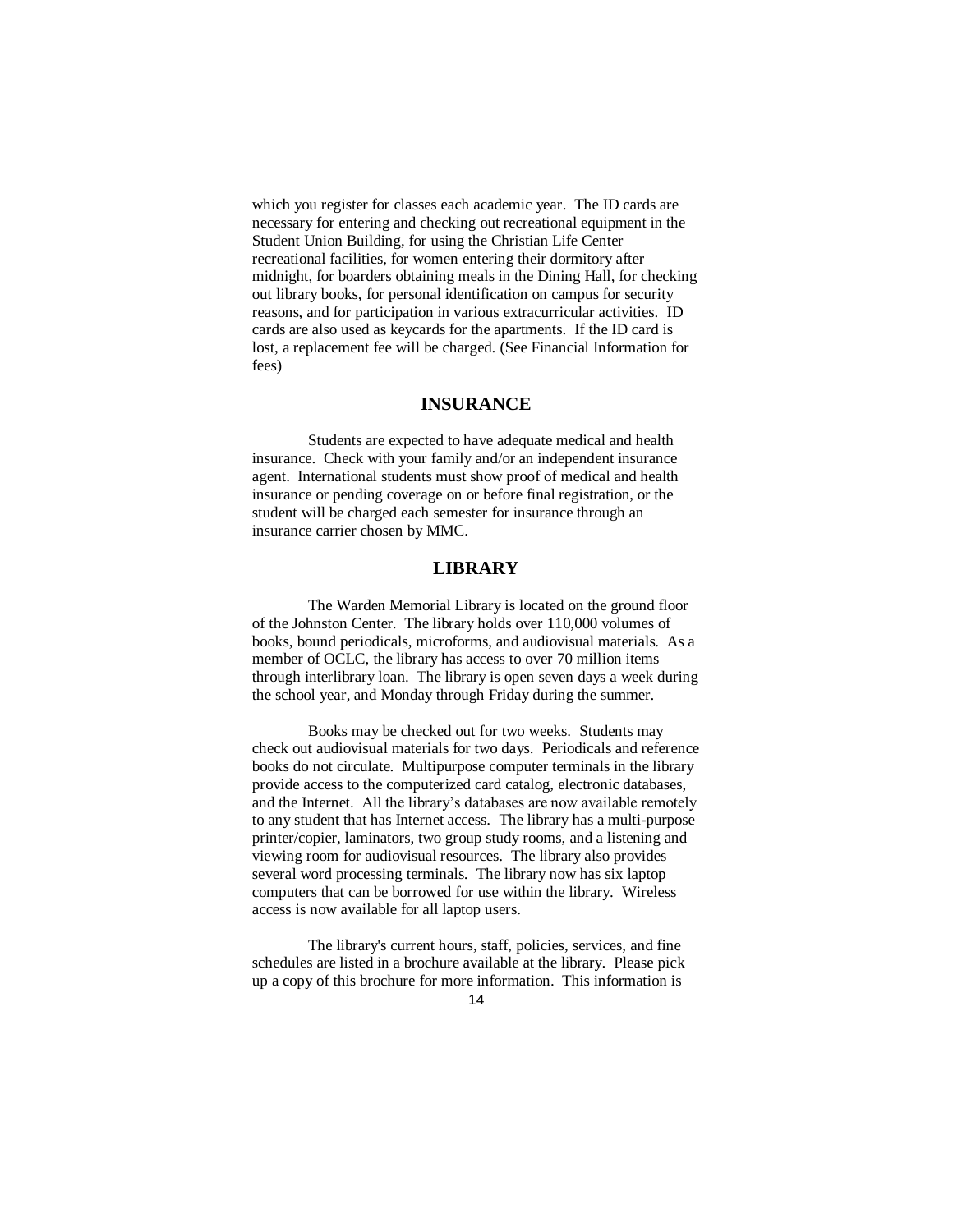also available on the library's web site at: **http://www.martinmethodist.edu/academics/library/**

## **MAIL**

Mailboxes are located on the first floor of the Student Union Building (SUB), and each full time student is eligible for a mailbox. The student mail is put in mailboxes each day, Monday through Friday. To mail letters for off-campus delivery, stamps may be purchased at the campus bookstore, or one may go to the post office located three blocks from campus. Off-campus mail can be mailed in the mailbox located between Martin Hall and the SUB.

## **E-MAIL**

Every student is issued an e-mail address. It is IMPORTANT to check this regularly, preferably daily. The weekly student newspaper – The Memo, important financial aid deadlines, graduating senior information etc. is sent to the students using the MMC e-mail system.

### **LOST AND FOUND**

Found items can be turned into Dr. John White's office or to the MMC library. If you have lost an item please check these locations.

### **ORIENTATION**

An orientation program is conducted each year to introduce new students to college life, to familiarize them with campus facilities and resources, and to help them become acquainted with fellow students, the faculty, and the staff. The signing of the College's Honor Code, an off-campus community service project, and a program of social activities are also included in the orientation program. Class meetings of FYE 101 (First-Year Experience) are held during orientation; providing significant opportunities for new students to interact with their First-Year Faculty Mentor, Peer Academic Leader (PAL), and their FYE 101 classmates. FYE 101 is a credit-bearing course and attendance at all class sessions is required.

## **STUDENT CENTER--SUB**

The Student Union Building (SUB) houses the Jazz Man's Café and Bakery where students and the community can enjoy a light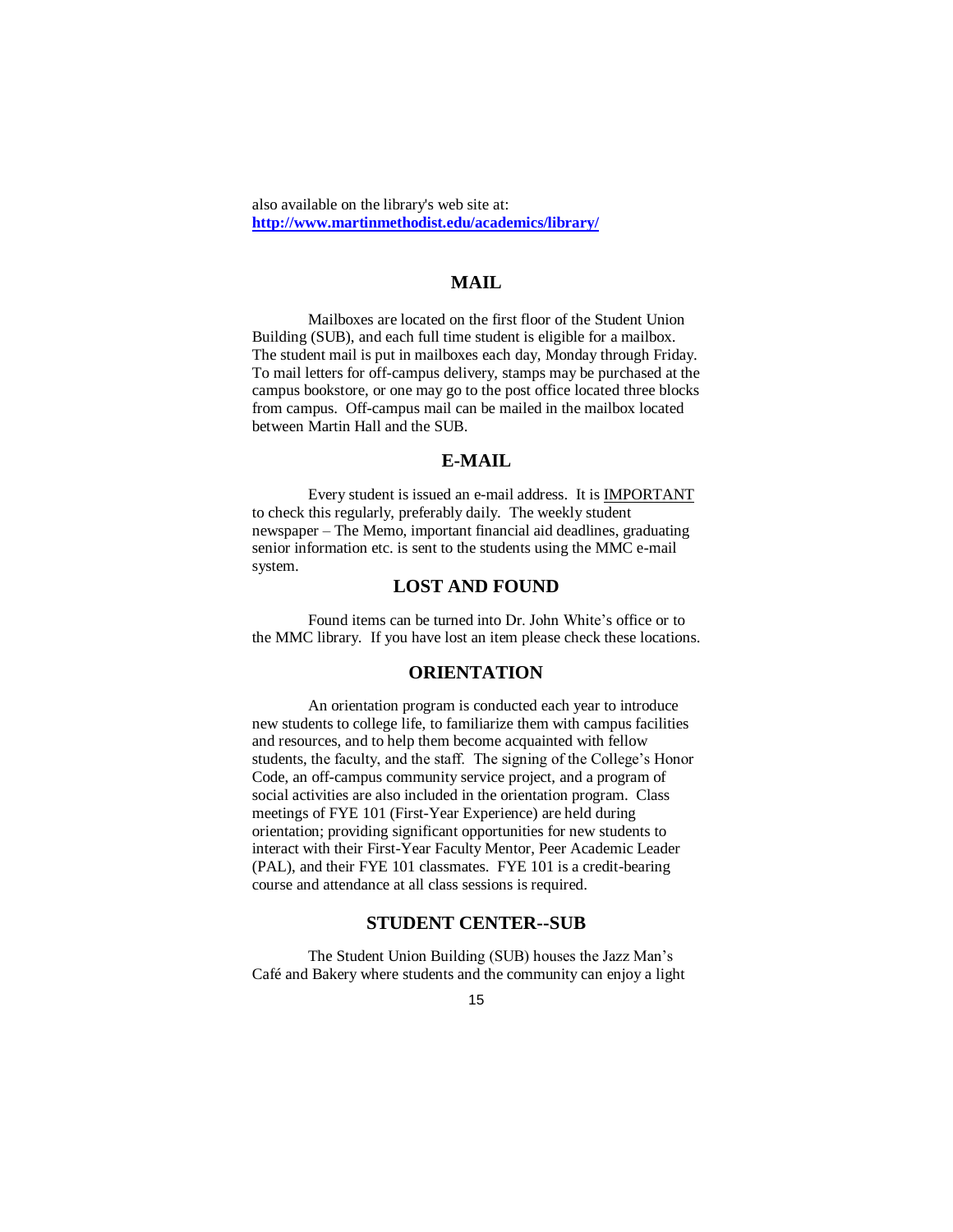lunch or dinner, watch big screen TV and play pool. The student center also houses the Student Resource Center (see separate heading for details) and the new Story Center.

## **VETERAN'S SERVICES**

Students attending college under the GI bill or those who are the children or spouses of totally disabled or deceased veterans should check with the Assistant Registrar to ensure that they are properly certified for receipt of their VA benefits.

## **ADMINISTRATIVE POLICIES AND NON-DISCRIMINATION**

The college reserves the right to change the rules regulating admission to the institution and any other regulations affecting the student body or the granting of degrees.

The college also reserves the right to withdraw courses, to change its calendar, and to alter charges and fees as conditions may require. Such changes shall go into force whenever the proper authorities may determine and shall apply not only to prospective students but also to those who may, at such time, be matriculated in the college.

The college further reserves the right to refuse to release any student their transcript, grade report, or degree for failure to return college property or to pay any accounts due the college.

It is the policy of the college that no otherwise qualified handicapped individual be discriminated against on the basis of his or her physical or mental handicap, as covered under Section 504 of the Rehabilitation Act of 1973, in admission to the college. All programs of the college are open to all regularly admitted students without regard to handicap. In the event that a student is enrolled in a course not accessible, the course will be moved to such location as will be accessible to handicapped students. Any student, employee, or job applicant who has a complaint or grievance in regard to this matter should contact the Vice President for Campus Life Office during regular office hours to make an appointment to have their grievance heard.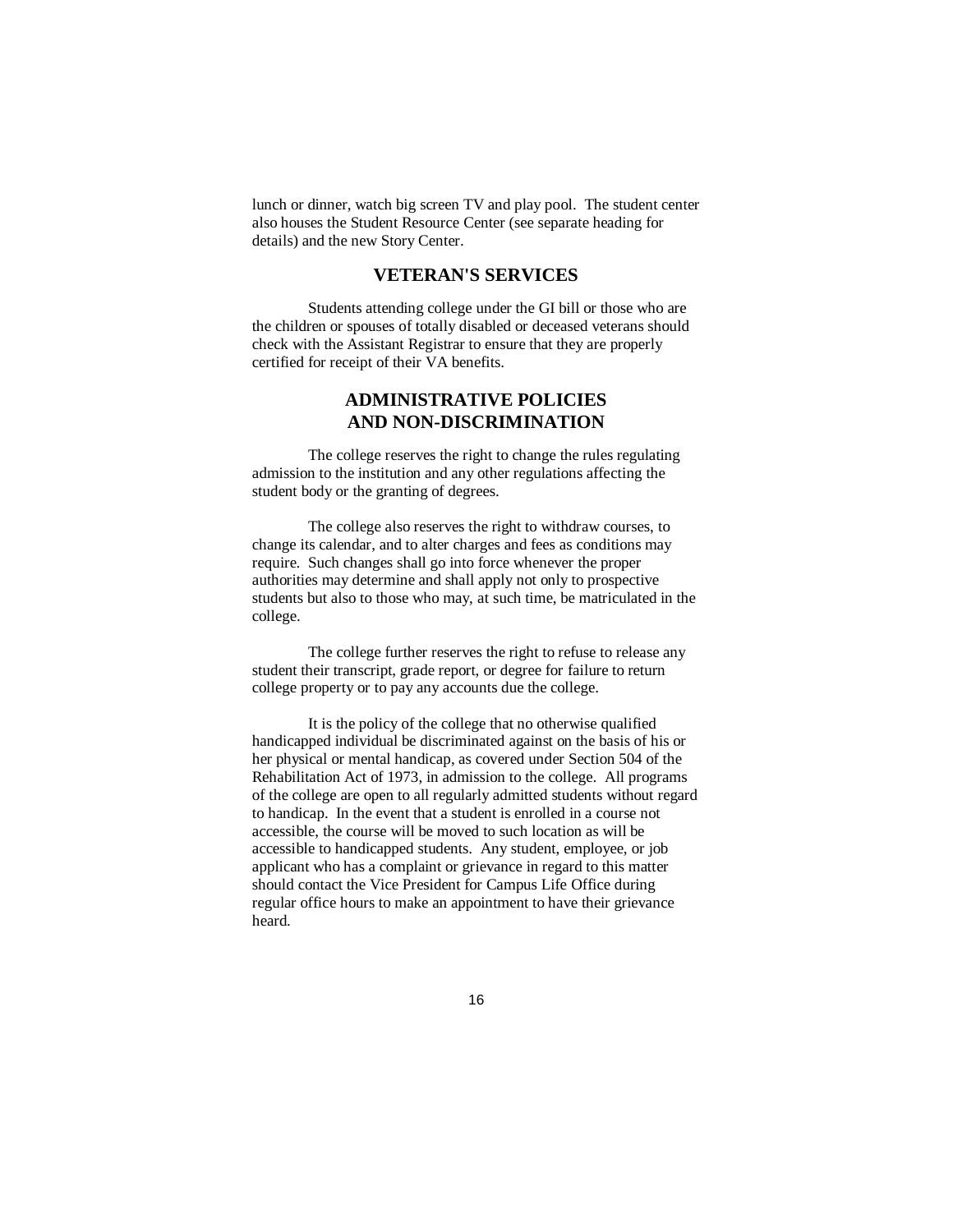# **III. ACADEMIC INFORMATION**

### **REGISTRATION**

Each semester the Registrar designates a pre-registration period during which students may pre-determine their courses for the ensuing semester. This process requires consultation with the student's faculty mentor and with other college personnel. The Evening College Director will designate the pre-registration period during which the evening students may pre-determine their courses for the next module. This process requires consultation with the Evening College Director and with other college personnel should the evening student desire.

The unit of academic credit in the college is the semester hour that represents the equivalent of one hour of class work.

The normal full-time student academic load is 15-17 semester hours per week, exclusive of physical education activity courses. Lighter loads are sometimes required or recommended based on a student's previous academic record. Students must register for at least 12 semester hours to be considered full-time.

## **LATE REGISTRATION**

Following the regular registration period, students are allowed a period of approximately one week (see Academic Calendar for exact dates) during which they may register late. Students registering after the seventh day of classes, or the first class of the summer session or evening college, may do so only with the permission of the Vice President for Academic Affairs. Students registering late will be charged a late registration fee and may be counted absent for each class period they have missed. The late fee charges are in the Financial Information section under "Other Fees"

## **CHANGE OF SCHEDULE**

After a student has completed registration for a given semester, permission to drop, add, or change a course must be obtained from their Faculty Mentor and the Academic Dean. Each change in schedule is governed by the following regulations: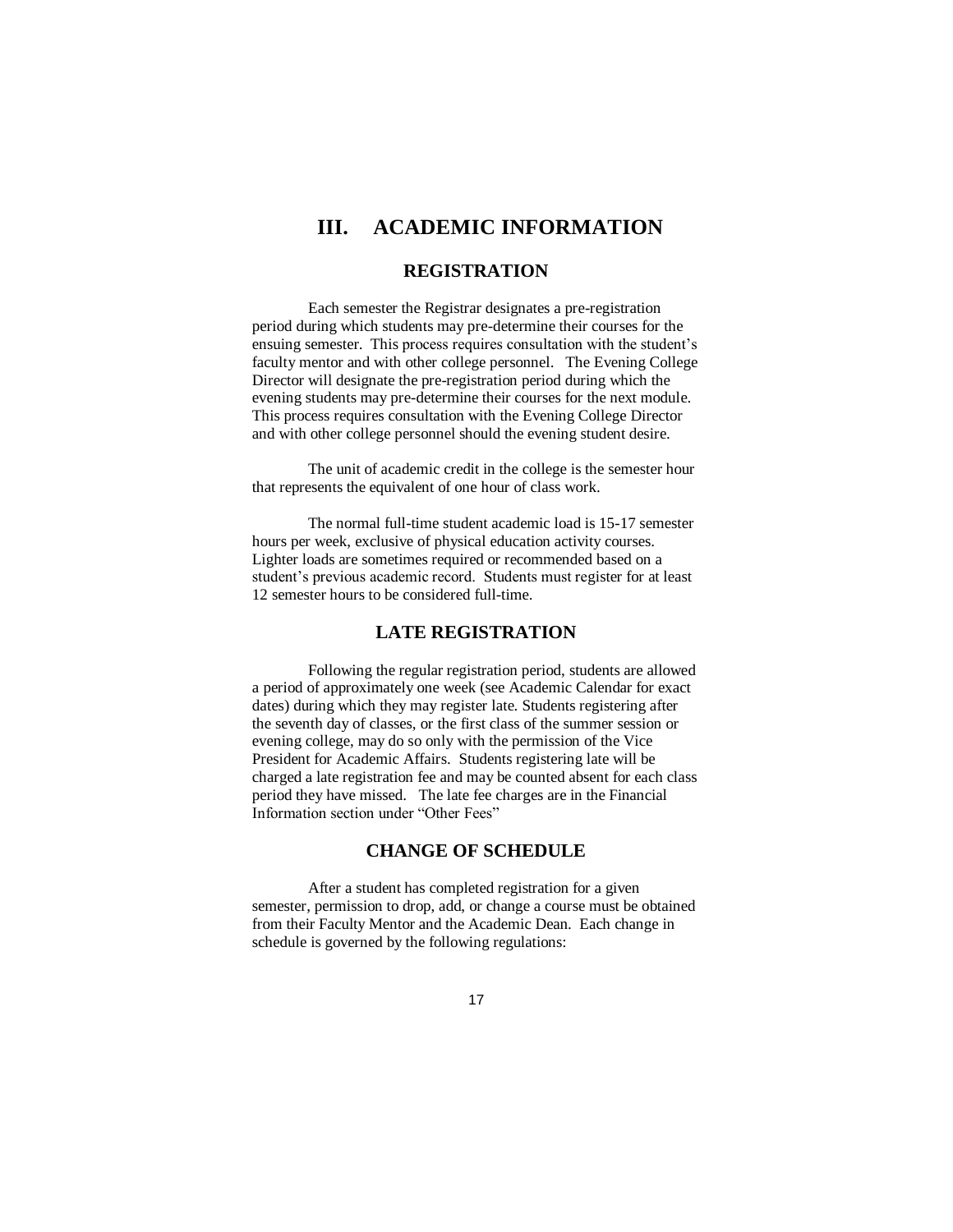1. A \$25.00 fee will be assessed against the student each time the schedule is changed.

2. No change in schedule from one course to another will be permitted after the seventh calendar day in a semester or the first day in the Summer Sessions or Evening Flex Program.

3. No student may drop a class during the last two weeks of the semester or the last week of a module in the Flex program.

## **CLASS ATTENDANCE**

Students are expected to give first considerations to their academic obligations. Prompt and regular attendance of classes is, therefore, expected of every student. Reason for an absence from any class, due to an emergency, should be submitted to the instructor in advance, when possible. It should be clearly understood, however, that a satisfactory explanation of an absence does not in any way relieve the student from responsibility for completing all work due or assigned during the absence. The instructor in charge of a class determines the extent to which absences and tardiness affect the student's grade. Absences are counted from the first meeting of the course.

When student's absences from any class exceed two times the number of times the class meets each week the student will receive a grade of F for the course. In the Evening Program when absences from the class exceed two in any module, the student will receive a grade of F for the course. Cases involving extenuating circumstances may be appealed to the Vice President for Academic Affairs.

## **CLASSIFICATION OF STUDENTS**

### **Freshman Classification**

A currently enrolled student who has not earned twenty (20) semester hours is classified as a Freshman. All full-time students must have completed or be currently enrolled in English composition.

#### **Sophomore Classification**

A currently enrolled student who has attended college at least two semesters and has earned between twenty (20) and fifty-nine (59) semester hours is classified as a Sophomore.

#### **Junior Classification**

A currently enrolled student who has earned between sixty (60) and ninety (90) semester hours is classified as a Junior.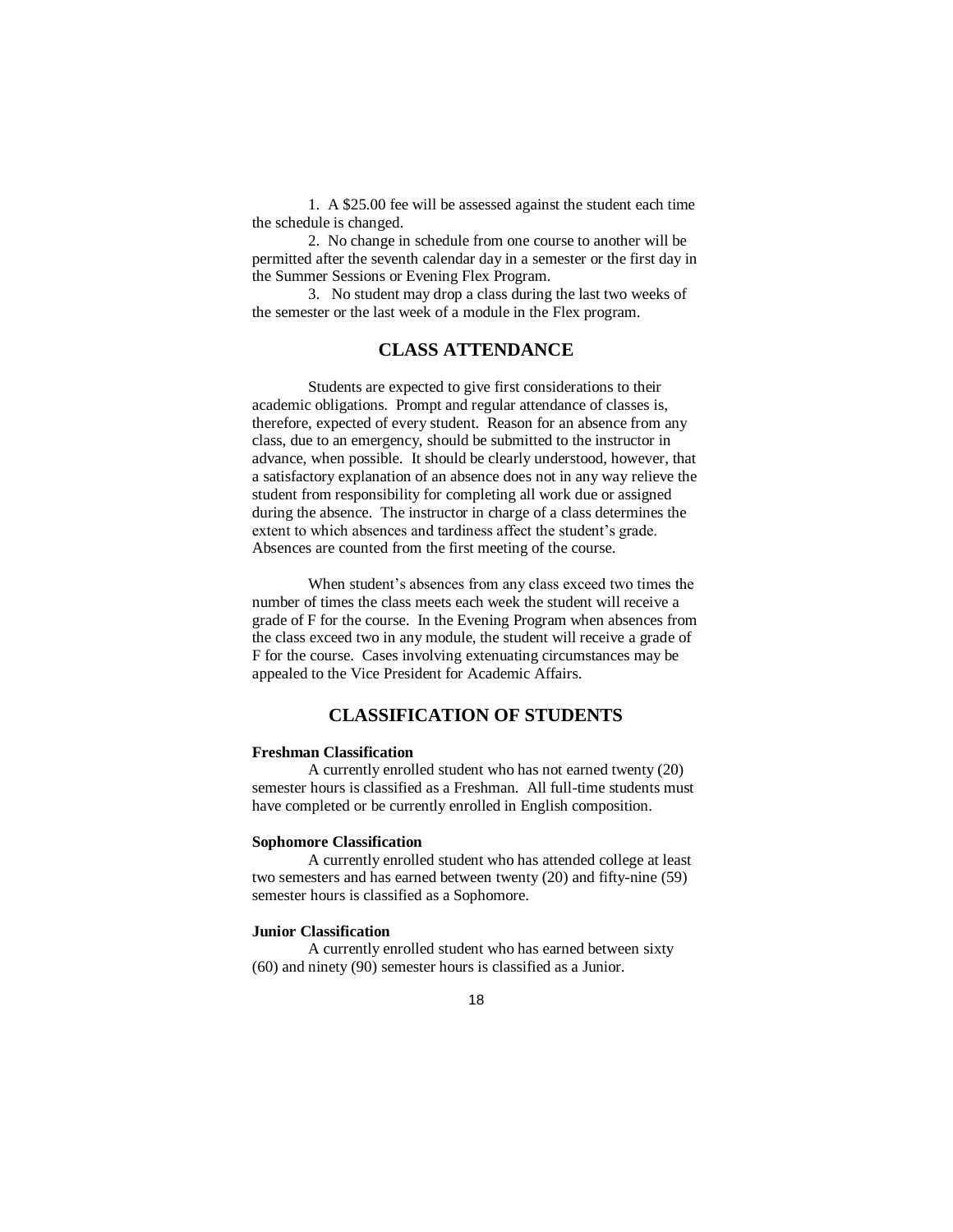#### **Senior Classification**

A currently enrolled student who has earned at least ninety (90) semester hours is classified a Senior.

## **GRADING SYSTEM**

Students at Martin Methodist College are graded in their academic achievements according to a system of letter grades. To facilitate computation of averages of students' grades, the college assigns numerical values called quality points to all letter grades of passing quality. The various letters are used in grading; their meaning, and the quality point value of each are listed below:

**A**-denotes work of superior quality and is assigned four (4) quality points for each semester hour.

**B**-denotes work of above average quality and is assigned three (3) quality points for each semester hour.

**C**-denotes work of average quality and is assigned two (2) quality points for each semester hour.

**D**-denotes work of below average quality and is assigned on (1) quality point for each semester hour.

**F**-denotes failure. No quality points are assigned for this grade. **Inc**-denotes incompleteness. This is a temporary grade which must be replaced by a permanent one within the first four weeks of the following semester. Failure to complete the course work within this period of time will mean that the "incomplete" becomes a permanent grade of F. When computing quality points for an average, the Inc is counted as an F until a permanent grade has been earned.

**P**-denotes pass. Hours count toward graduation requirements, but no quality points are awarded (used only in special circumstances such as a lab grade and credits earned through By-Pass examinations).

**W**-indicates that the student was permitted to withdraw from the course within the first four weeks of a semester or within the first week of a Summer Session. For purposes of computing grade-point averages, the W is treated as though the student had never enrolled in the course. **WP**-indicates that the student was permitted to withdraw from the course after the deadline for awarding the W and that course work was of passing quality at the time of withdrawal. For purposes of computing grade-point averages, the WP is treated as though the

student had never enrolled in the course.

**WF**-indicates that the student was permitted to withdraw from the course after the deadline for awarding the W and that course work was not of passing quality at the time of withdrawal. No quality points are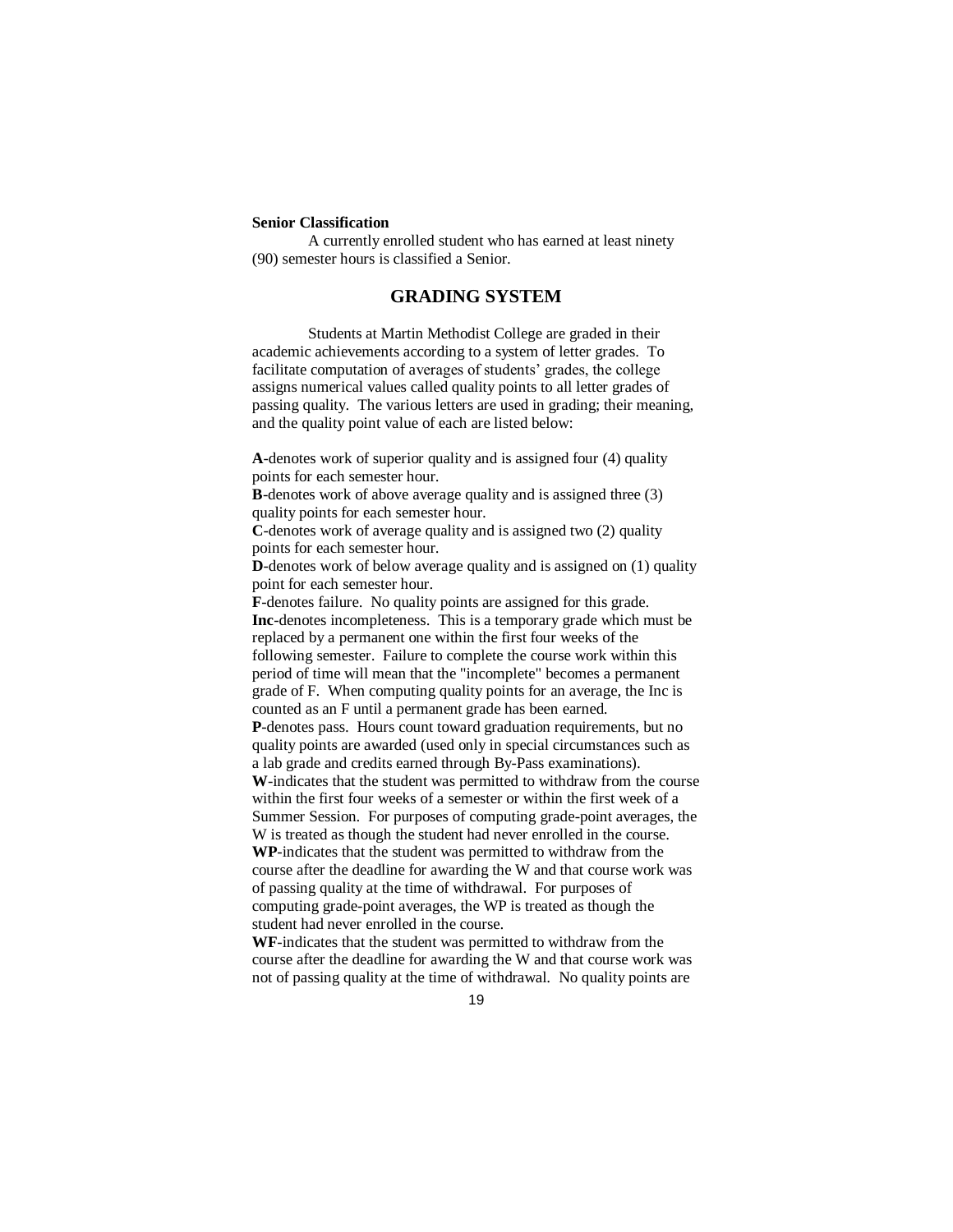assigned, but the grade is included in determining the students G.P.A. (counts as an F)

At the conclusion of the fall and spring semesters, quality point averages for each student will be obtained by dividing the total number of quality points earned in the semester by the total number of semester hours attempted during the semester. At that time, the semester President's List, Dean's List and Honor Roll will be published. The President's List includes those full-time students who achieve a semester G.P.A. of 4.0.The Dean's List includes the names of those students who have earned averages from 3.50 to 3.99. The Honor Roll includes the names of those students who have earned averages of 3.00 to 3.49.

## **MID-TERM GRADES**

Mid-semester reports are posted on the MMC website. Students must have their pin numbers and passwords to access their grade reports. Pin numbers and passwords are assigned as part of the registration process. Students receiving grades lower than C in any course should consult with that faculty member and with their faculty mentor.

## **SATISFACTORY ACADEMIC PROGRESS**

A student at Martin Methodist College is expected to maintain a satisfactory level of achievement in order to remain in good academic standing. The required levels to maintain good standing and to receive federal and state financial aid are as follows:

| <b>Hours Attempted</b> | G.P.A. |
|------------------------|--------|
| 1-29                   | 1.50   |
| 30-59                  | 1.70   |
| $60-99$                | 1.90   |
| 100 or more            | 2.00   |

At the conclusion of the first year (two semesters) of enrollment, the student will be required to have completed 18 semester hours in order to continue receiving financial aid. At the conclusion of the second year (four semesters) of enrollment, the student will be required to have completed 44 semester hours in order to continue receiving financial aid. At the conclusion of the third year (six semesters) a student will need 78 semester hours to continue receiving financial aid. An eligible student may receive federal assistance for a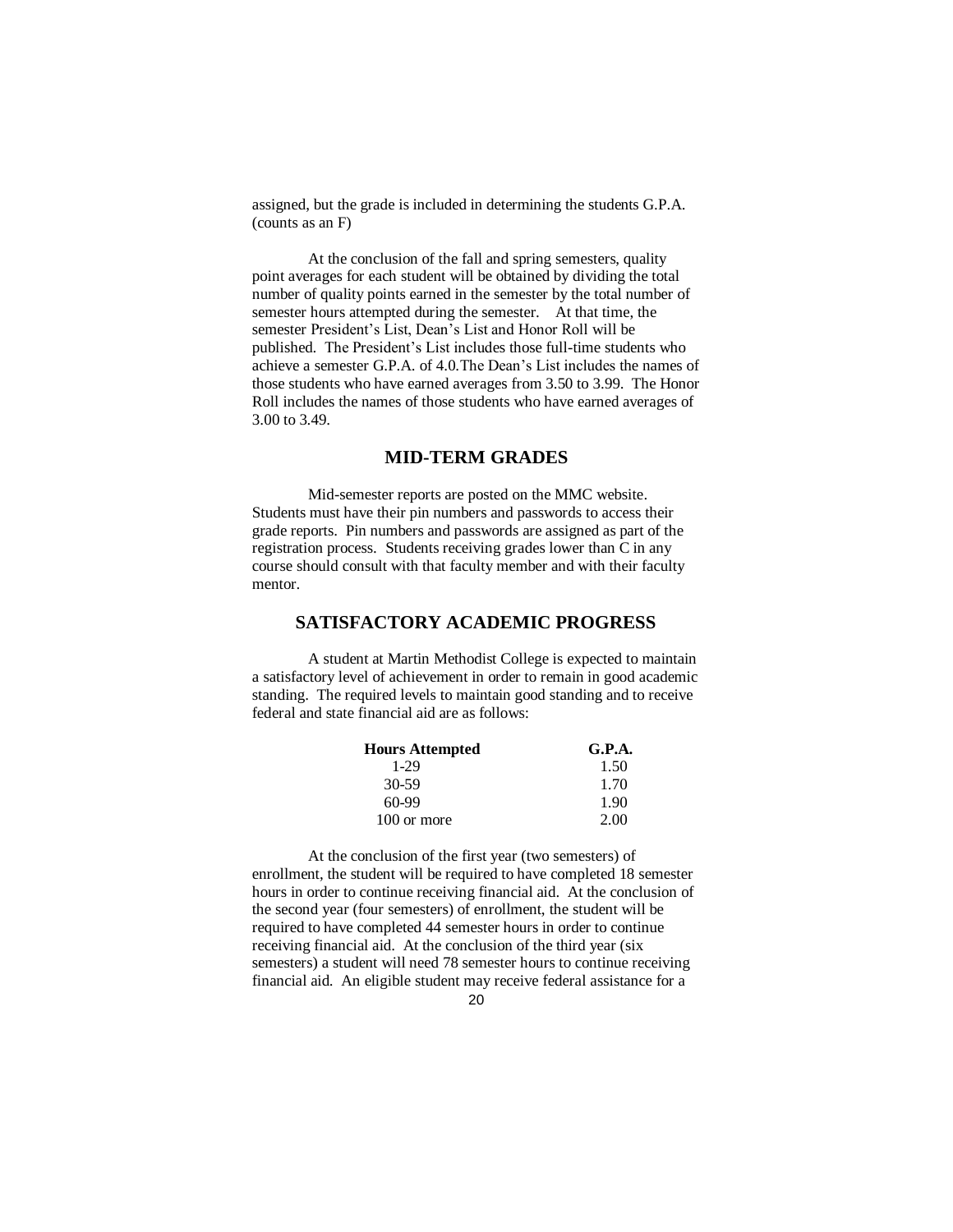maximum of fourteen (14) semesters. An eligible Tennessee state resident may receive the Tennessee Student Assistance Award for a maximum of eight (8) semesters.

The student, who at the end of any semester of attendance, fails to meet the necessary cumulative quality-point average as indicated above will be placed on academic probation for the following semester and may be required to take a reduced course load. At the end of the probationary semester, the student who has achieved the required cumulative average will be returned to good standing. The student who has not achieved the required cumulative average but has earned a 2.00 average for the semester on a minimum of 12 hours attempted will continue on academic probation for the next semester. The student who has not achieved the required cumulative average and has not earned a 2.00 average for the semester on a minimum of 12 hours attempted will be suspended from the college and will not be considered for readmission until at least one semester has passed, except as specified below. In addition, the full-time student who fails all course work in any semester (excluding one hour classes such as Freshman Seminar, Choir, PE etc.) will be suspended for at least the next semester, regardless of academic standing prior to that semester.

Readmission of a suspended student to the college may be effected in accordance with the following conditions and procedures:

 The student should file an application for readmission on a probationary basis. If the application is approved, the student will be allowed to return to classes and will be on academic probation for the entirety of the ensuing semester. No financial aid may be awarded. (See Financial Aid Regulations for more information on Satisfactory Academic Progress and appeals.) At the end of this probationary semester, the same policies will apply as for any student on academic probation.

A student, who is suspended for failure to meet the necessary cumulative grade point average, may request from the Admissions and Financial Aid Appeals Committee a special waiver of suspension. Should the waiver be allowed, the Committee may require the student to both repeat unsuccessful course work and carry a reduced course load. The Committee will determine if the student will be eligible for financial aid. Each case will be looked at individually to determine if none, some or all of the student financial aid will be reinstated.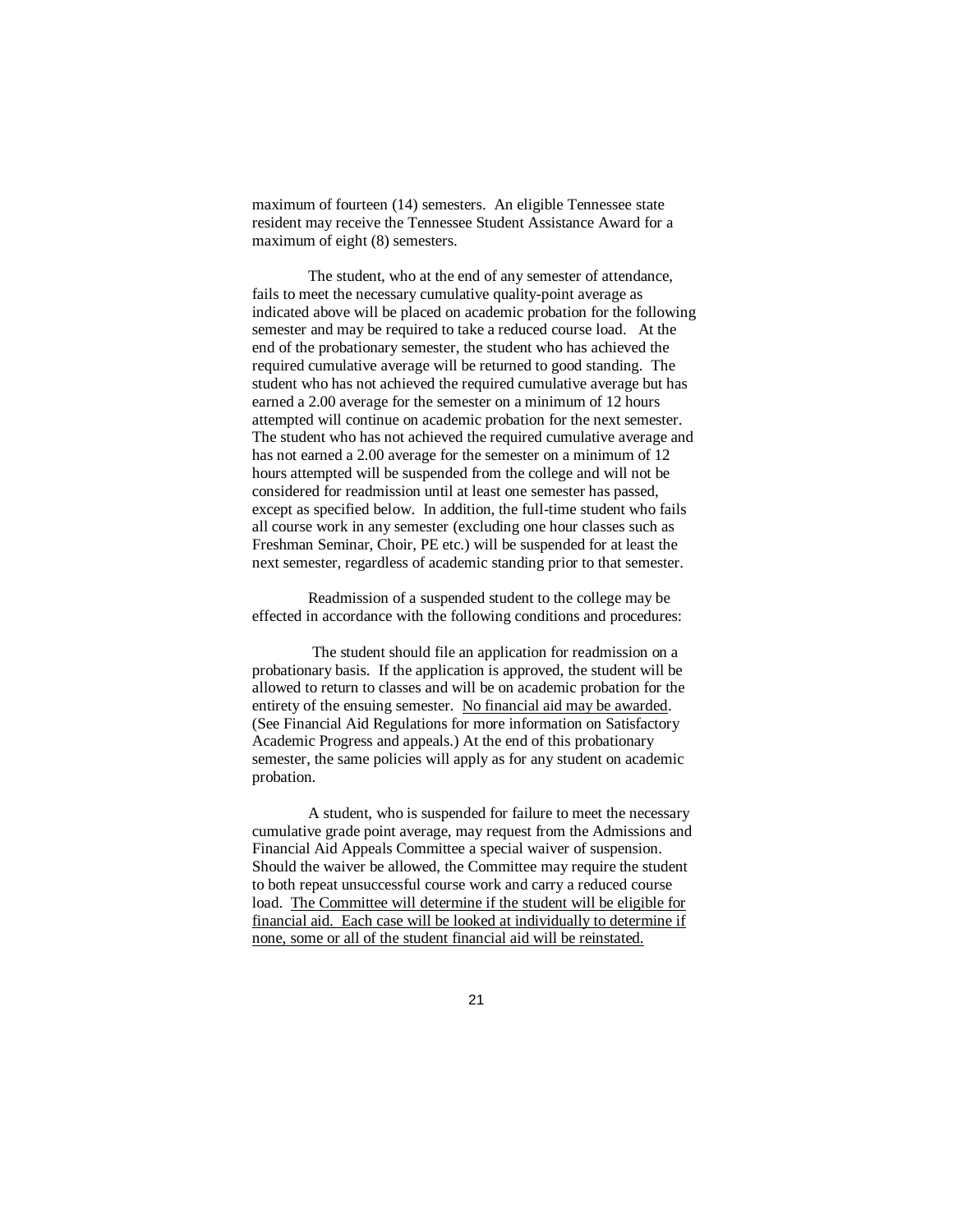A student who has served the minimum required suspension of one semester is eligible to return to the college at the end of the suspension period and receive financial aid. However, should the grade point average not meet the required level at the end of the first semester of re-enrollment, then the student will be terminated from financial aid at Martin Methodist College.

A student who wishes to appeal the termination of aid for lack of satisfactory progress may do so by preparing a written appeal for the Admissions and Financial Aid Appeals Committee. The committee will meet within ten days and return to the student its decision, which will also be in writing. The student may, at his or her request, attend the meeting of the committee to present the appeal personally.

The student who has not achieved the required cumulative GPA but who has earned a minimum 2.00 GPA for the semester on a minimum of twelve hours attempted will be continued on academic probation for the next semester. The student who has not achieved the required cumulative GPA and has not earned a 2.00 average for the semester on a minimum of twelve hours attempted will be suspended from the college and will not be considered for readmission until at least one semester has passed. In addition, the full-time student who fails all course work in any semester, except for one-hour courses such as P.E., Freshman Seminar, Choir, etc. will be suspended for at least the next semester regardless of academic standing prior to that semester. Following the period of suspension, a student who wishes to be readmitted to the college must file, with the Office of Admissions, an application for readmission. If the application is approved, the student will be allowed to return to classes and will be on academic probation for the entirety of the ensuing semester.

Students readmitted after their first academic suspension must achieve the required cumulative GPA or maintain a semester GPA of 2.0 or higher. Those who fail to live up to this minimal standard will be suspended from the College for one calendar year. Readmission to the College after this second suspension period requires the approval of the Admissions and Financial Aid Appeals Committee. If the student is readmitted, he/she will be required once again to achieve the required cumulative GPA or maintain a GPA of 2.0 or higher in the first semester of work after his/her return to school. Failure to maintain this minimal standard will result in a third suspension, this time for three calendar years. The readmission protocol and requirements following the third suspension are the same as those following the second, with the returning student again expected to obtain the permission of the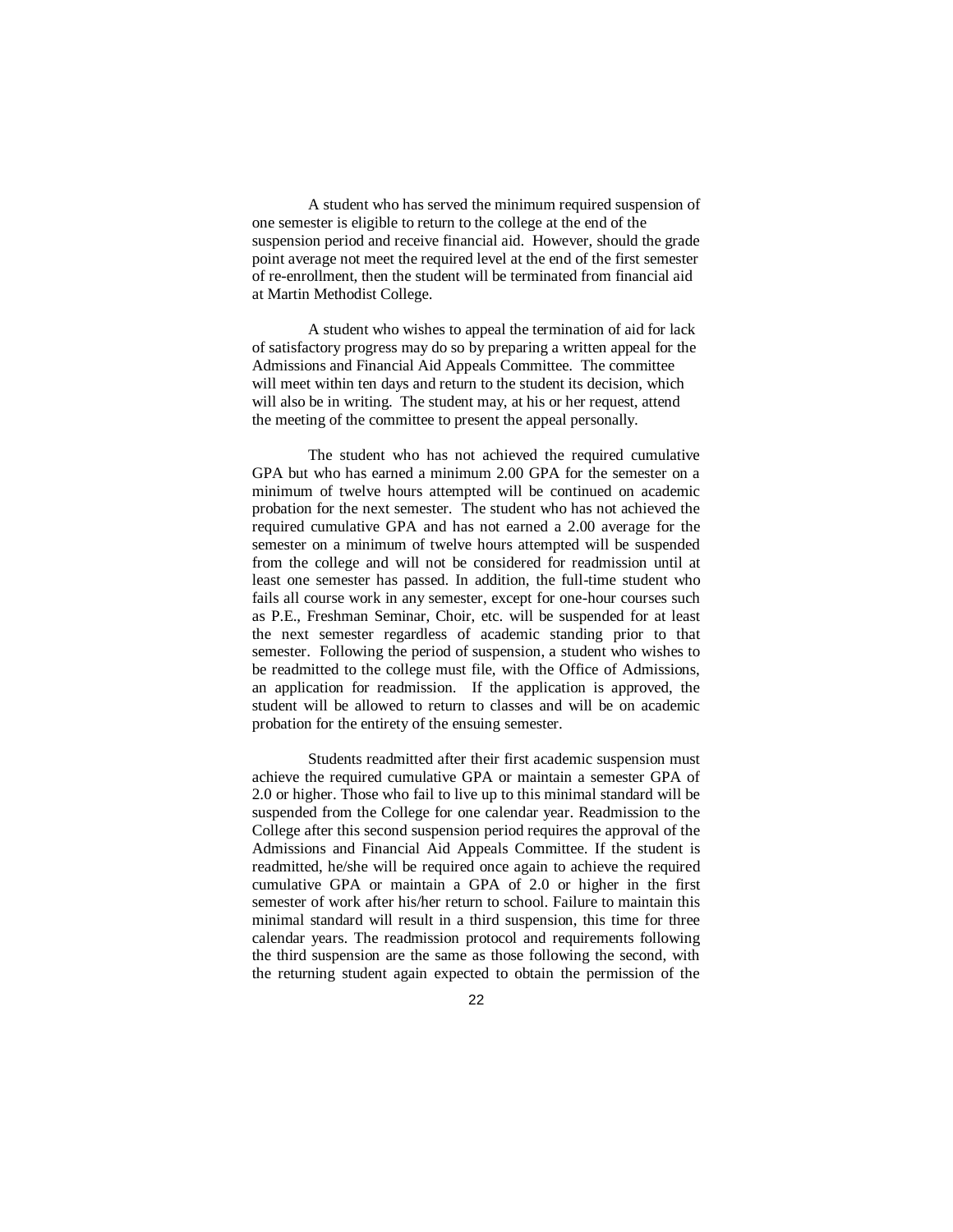Admissions and Financial Aid Appeals Committee and to earn a 2.0 GPA in their first semester back.

Any academic credit earned elsewhere during the suspension period will not count toward degree requirements. However, a student readmitted after a period of suspension may request a review of any coursework earned after the suspension period expired. Coursework earned after the suspension period expired may be transferred to Martin Methodist College as long as the coursework meets the College's standards and policies for transfer work.

Students who register, but withdraw from classes repeatedly are also considered to have failed to make satisfactory academic progress and will be reviewed routinely by the Admissions and Financial Aid Appeals Committee. While these individuals may not be suspended, the committee may place certain financial aid restrictions upon any individual who exhibits a pattern of frequent withdrawals from classes.

Martin Methodist College makes every effort to inform in a timely manner all students who have been suspended for academic reasons. This is achieved by placing a notice on the student's transcript on Sonis Web and by a letter that is mailed to the student's permanent address (as indicated in official College records). The letter provides an explanation of the reason(s) for the suspension and informs the student of the date on which he/she may reenroll at Martin Methodist College.

It is the responsibility of the student to supply Martin Methodist College with a permanent mailing address and telephone number that are accurate and up-to-date. The College cannot be held responsible for any failure to notify a student regarding suspension if the student has not supplied the College with an accurate and complete mailing address and telephone number.

 A student who is suspended for failure to maintain a sufficient grade point average may appeal to the Admissions and Financial Aid Appeals Committee for a special waiver of suspension and the reinstatement of financial aid. Should the waiver be allowed, the student is required to repeat unsuccessful coursework. In addition, a reduced course load may be required by the committee. A student allowed to return on a special waiver is not eligible for institutional, state, or federal financial aid unless approved for reinstatement by the Admissions and Financial Aid Appeals Committee.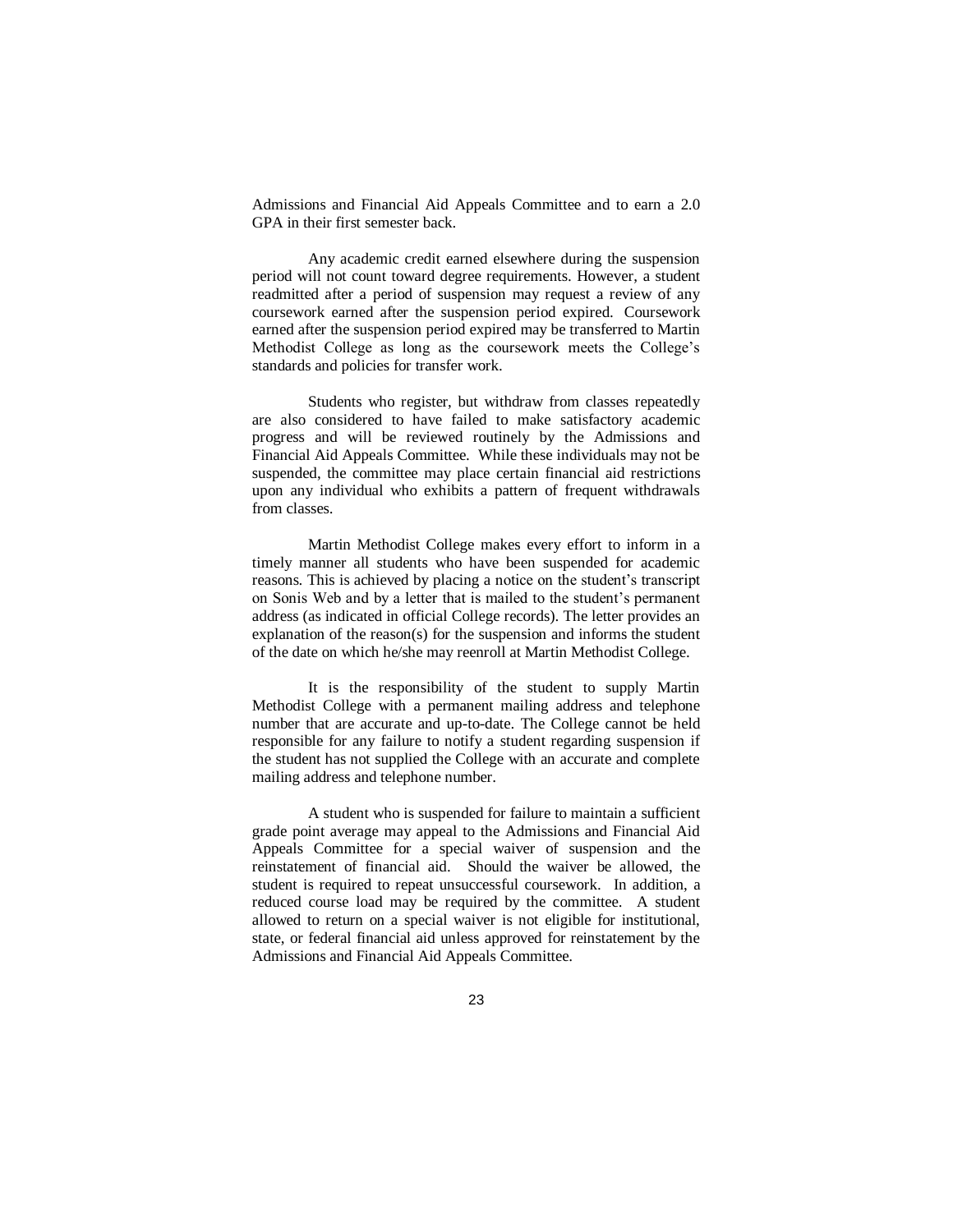At the conclusion of the first year (two semesters) of enrollment, the student will be required to have completed 18 semester hours in order to continue receiving financial aid. At the conclusion of the second year (four semesters) of enrollment, the student will be required to have completed 44 semester hours in order to continue receiving financial aid. At the conclusion of the third year (six semesters) a student will need 78 semester hours to continue receiving financial aid. An eligible Tennessee state resident may receive the Tennessee Student Assistance Award for a maximum of eight (8) semesters.

Students in the Evening Program of the college must meet the same standards as all other students set forth in the Catalog. The time frame for evaluation and defining good standing for continuing progress will be:

a. The fall semester that contains two (2) Sessions, I and II, shall be averaged together to create one grading period; b. The spring semester that contains two (2) Sessions, I and II, shall be averaged together to create one grading period. c. The summer term that contains two (2) Sessions, I and II, shall be averaged together to create one grading period.

At the end of each grading period as stated above, the student's grade point average shall meet the standards as set forth in the Catalog with regard to academic probation and/or suspension. During a regular academic year semester or during the summer term, should a student fail all courses taken during a given session, he/she may be required to appear before the Admissions and Financial Aid Appeals Committee before beginning classes for the second session of the term.

Should a student be suspended for unsatisfactory progress, the student must follow the readmission procedures as set forth in the Catalog. A suspended student shall not be eligible to enroll for a period of not less than the fall semester [the two (2) sessions in the fall] or the spring semester [the two (2) sessions in the spring] following the suspension. A progressively longer suspension may be applied with a year for a second suspension and 3 years if a third suspension occurs. However, the committee reviews each case on an individual basis to determine the length of the suspension.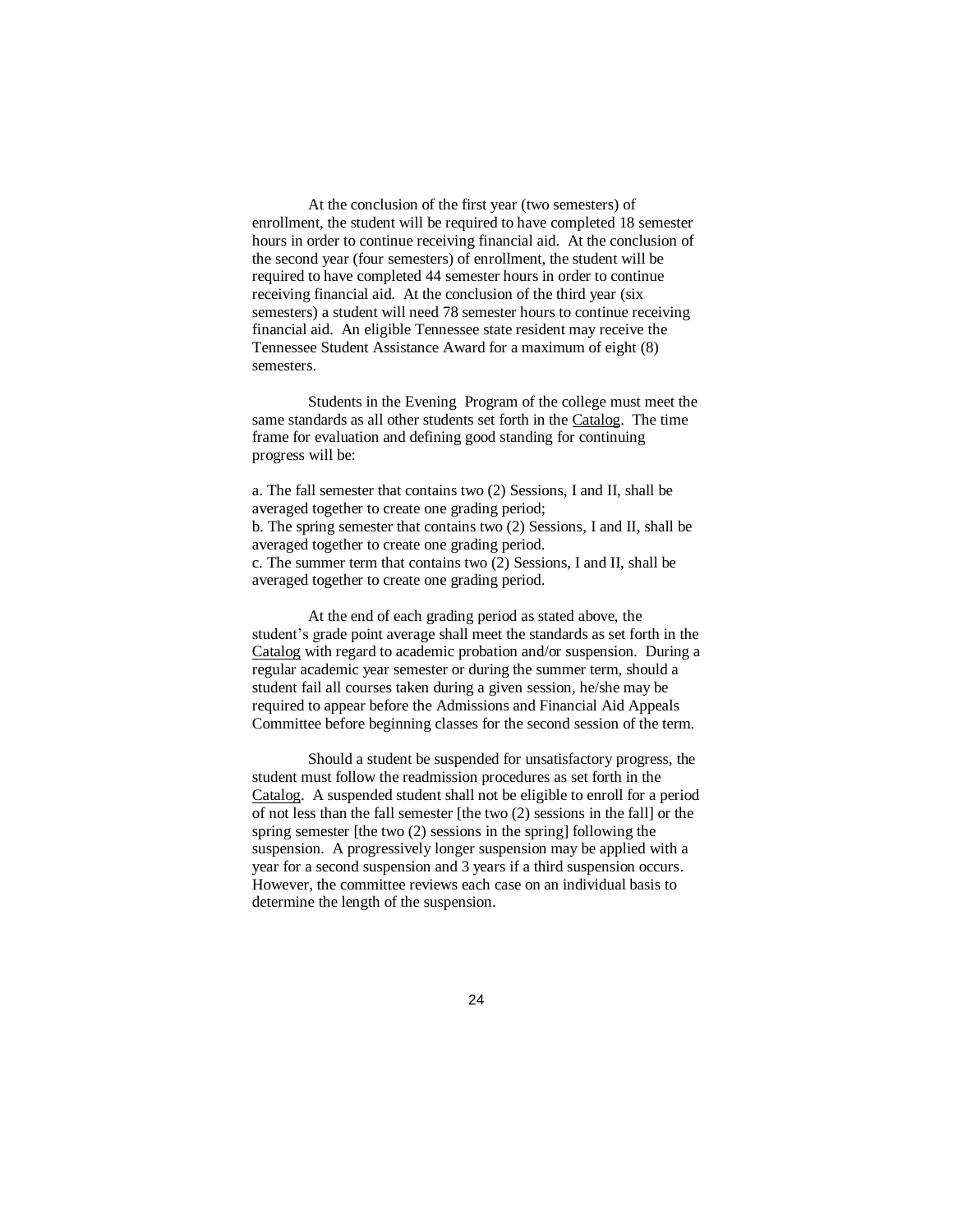### **GRADUATION REQUIREMENTS**

#### **Baccalaureate Degree**

All candidates for the bachelor's degree must meet the following requirements for graduation:

1. Complete the course of study for the degree program as set forth in the catalogue with a cumulative grade point average of 2.0 or higher on a 4.0 scale.

> a. General Education Core Requirements of forty-nine (49) – fifty-one (51) semester hours

b. A minimum of forty-five (45) semester hours must be earned in courses numbered above 300.

2. The last thirty-six hours must be earned at Martin Methodist College.

3. At least twelve semester hours on the upper division level in the major field of concentration must be earned at Martin Methodist College.

4. To be eligible for graduation honors, a student must have earned at least sixty (60) semester hours at Martin Methodist College.

### **Associate Degree**

All candidates for the associate degree must meet the following requirements for graduation:

1. Complete sixty-three (63) semester hours of acceptable academic work with a cumulative grade point average of 2.0 or higher on a 4.0 scale including:

> a. General Education Core Requirements of forty-nine (49) to fifty-one (51) semester hours

2. Complete a minimum of the last twenty-six (26) semester hours at Martin Methodist College.

3. Courses with a course number of 300 or above shall not be included in the sixty-three (63) semester hours graduation requirement. 4. To be eligible for graduation honors, a student must have earned at

least thirty-two (32) semester hours at Martin Methodist College.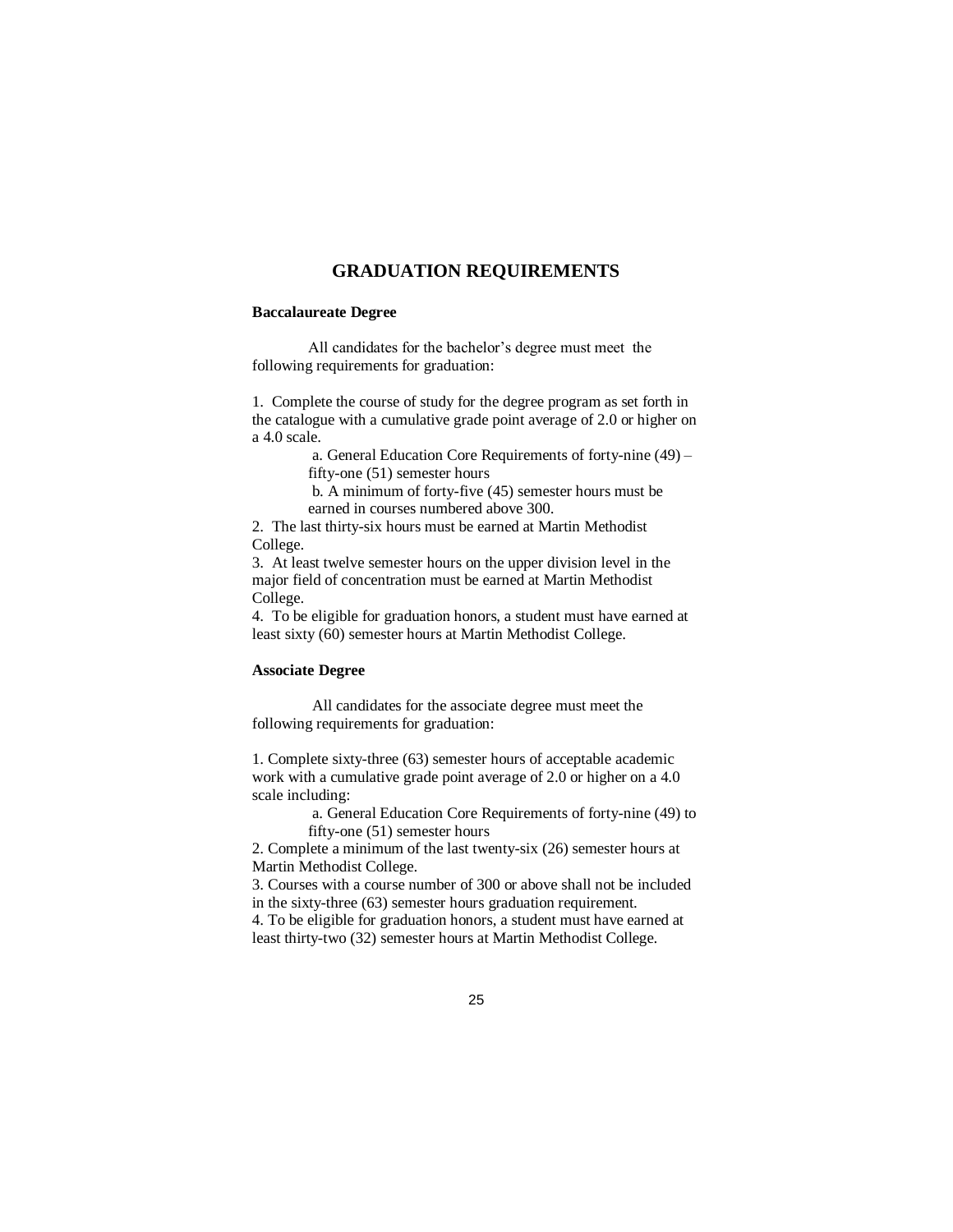## **GENERAL EDUCATION CORE REQUIREMENTS**

(At the time of publication, the requirements were under review for possible revision and could change. Your mentor, the Academic Office, and the MMC website will have the most current information for your review.)

The overall goal of the core curriculum is to help students become discerning citizens who possess the knowledge, skills, and values associated with being well educated. Graduates of Martin Methodist College should demonstrate:

- 1. the ability to organize, interpret, and communicate ideas clearly and accurately;
- 2. an awareness of the importance of balanced intellectual, spiritual, social, and physical development;
- 3. an awareness of the importance of human interaction and ethical judgment in a global society;
- 4. analytical skills using quantitative, qualitative, and scientific concepts.

All students in the baccalaureate and associate degree programs must fulfill these General Education Core requirements to provide breadth and depth of learning experiences across the main fields of knowledge in preparation for advanced study.

The requirements and courses that will fulfill the Core are as follows:

| $\mathbf{I}$ . |                                                                       | 1 hour  |
|----------------|-----------------------------------------------------------------------|---------|
| H.             |                                                                       | 6 hours |
|                | A. English Composition - 6 hours<br>(English Composition 101 and 102) |         |
| III.           |                                                                       | 3 hours |
| IV.            |                                                                       | 3 hours |
| V.             |                                                                       |         |
| VI.            |                                                                       |         |
|                | MIS 120, 210, or 220 or<br>Comprehensive Computer Literacy Exam       |         |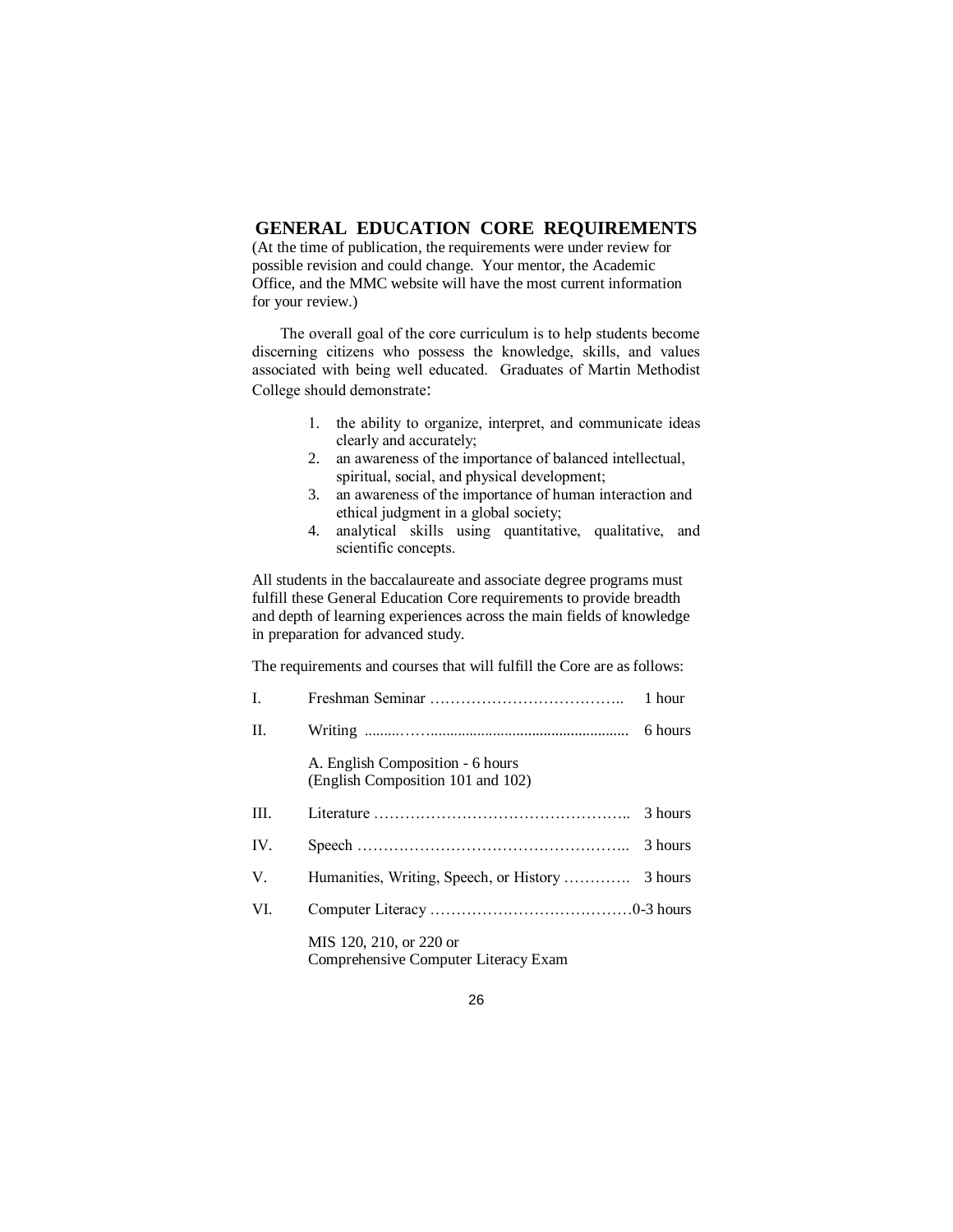| VII.  |                                                                                                                                                                                                                                                 | 6 hours |  |
|-------|-------------------------------------------------------------------------------------------------------------------------------------------------------------------------------------------------------------------------------------------------|---------|--|
|       | This requirement must be completed with three (3) semester<br>hours in one of the Testament courses.<br>Old Testament 101 - 3 hours<br>New Testament 102 - 3 hours<br>World Religions 201 - 3 hours<br>Introduction to Philosophy 241 - 3 hours |         |  |
| VIII. | The History requirement must be satisfied by six sequential<br>hours in one of the following:                                                                                                                                                   | 6 hours |  |
|       | A. History of Western Civilization 111 and 112 - 6 hours<br>B. History of the United States 201 and 202 - 6 hours                                                                                                                               |         |  |
| IX.   |                                                                                                                                                                                                                                                 | 3 hours |  |
|       | Math 131, Math 211 or higher (Refer to major for specific<br>requirement.)                                                                                                                                                                      |         |  |
| Х.    |                                                                                                                                                                                                                                                 | 8 hours |  |
|       | The Science requirement must be satisfied by eight sequential<br>hours in one of the following:                                                                                                                                                 |         |  |
|       | A. General Biology 111 and 112 - 8 hours<br>B. General Chemistry 111 and 112 - 8 hours<br>C. College Physics 241 and 242 - 8 hours<br>D. Physical Science 101 and 102 - 8 hours                                                                 |         |  |
| XI.   |                                                                                                                                                                                                                                                 | 3 hours |  |
|       | The Fine Arts requirement must be satisfied by one of the<br>following courses:                                                                                                                                                                 |         |  |
|       | A. Art Survey I - 3 hours<br>B. Music in Western Civilization - 3 hours<br>C. History of Jazz and Blues - 3 hours<br>D. Drama and the Theatre $-3$ hours                                                                                        |         |  |
| XII.  | Satisfactory completion of one physical education activity<br>class is required. No more than two semester hours of PE<br>shall be used to satisfy any graduation requirement.                                                                  | 1 hour  |  |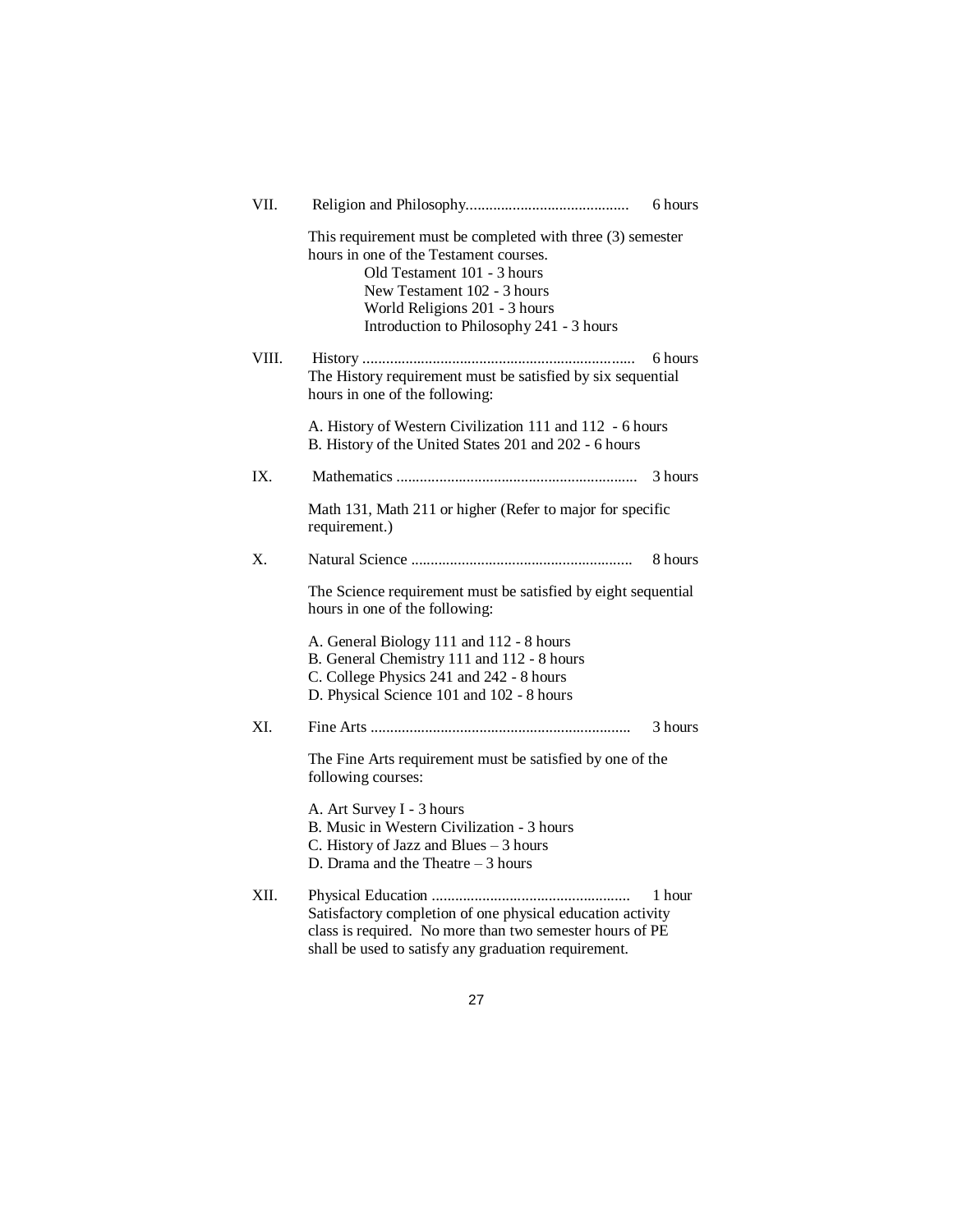| XIII. | 3 hours<br>PSY 111 General Psychology, SOC 211 Principles of<br>Sociology, or BUS 201/202 Principles of Economics |
|-------|-------------------------------------------------------------------------------------------------------------------|
| XIII. | Martin Moments (five approved events per term)  0 hours                                                           |
| XIV.  | For BA Degrees                                                                                                    |
|       | Foreign Language (Intermediate Level)<br>6 hours                                                                  |
| XV.   | For BS Degrees                                                                                                    |
|       |                                                                                                                   |

Additional mathematics, science or social sciences... 3-4 hours

Each student is responsible for making sure he/she is enrolled in the required courses to meet the graduation requirement. Additionally, each student must apply for graduation no later than the second week of his or her final semester prior to graduation. The forms for graduation may be obtained in the Academic Dean's office. The graduation fee must be paid in the Business Office.

## **APPLICABLE CATALOG**

Students who have been continuously enrolled in Martin Methodist College ordinarily will be allowed to graduate under the catalog that was current when they entered Martin Methodist College, provided graduation is within eight years of the time of that entrance date, and the required courses are still in the college curriculum. However, the college reserves the right to add or delete certain degree requirements that could affect all enrolled students. Continuously enrolled students may elect to graduate under any one Catalog in use during the eight-year period with the approval of the Academic Dean and the Division Head of the department of the major.

Course requirements for each degree program offered by the college are published in the college Catalog. The Academic Dean must approve any substitution of a required course for graduation in advance. Students must submit any request in writing to the Academic Dean no later than one full semester prior to graduation.

The college reserves the right to change the rules regulating admission to the institution and any other regulations or requirements affecting the student body or the awarding of degrees.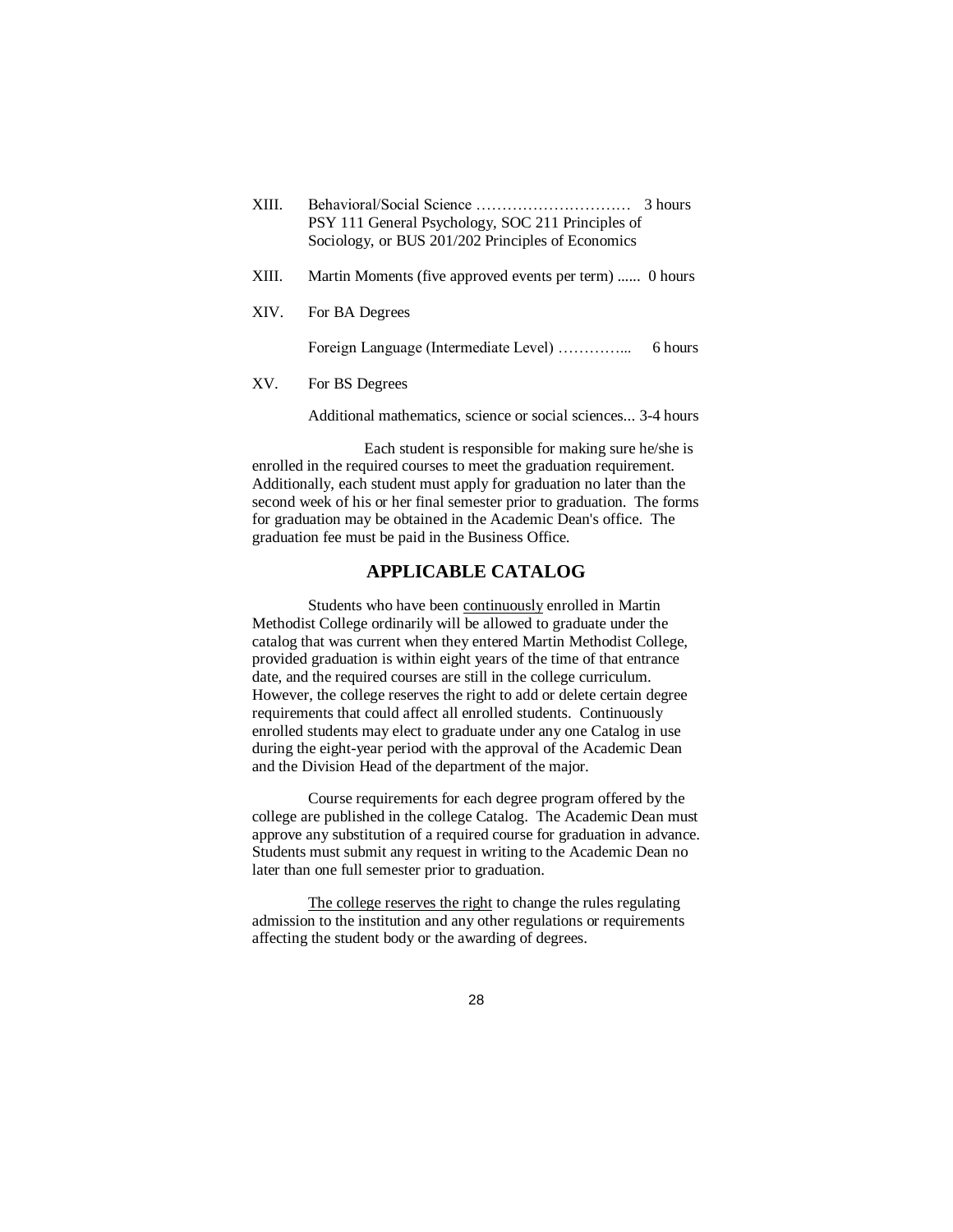## **HIGH SCHOOL TRANSCRIPT POLICY**

Students transferring credit from an accredited college or university are not required to present a copy of their high school transcript if their college transcript proves they have a high school diploma or a GED.

## **WITHDRAWAL FROM THE COLLEGE**

If the student completes an official withdrawal form and is passing all work, provided there are satisfactory reasons for leaving school, the official record sheet will show a grade of WP in the subjects which the student was passing at the time of withdrawal. In subjects in which the student was failing at the time of withdrawal, the grade will be WF. Withdrawal forms are secured in the Academic Dean's Office.

## **UNOFFICIAL WITHDRAWAL POLICY**

A student who leaves the college without completing an official withdrawal form shall receive a grade of F in each of the courses enrolled. Martin Methodist College has a required attendance policy. (See policy statement under Academic Information, Class Attendance in this Student Handbook.) Instructors are required to report students who have violated the attendance policy to the Academic Dean/Registrar's Office. Based on the instructor's report a withdrawal form assigning the last date of attendance is prepared. This report is conveyed to the Financial Aid Office and the Business Office for proper refund/repayment compliance.

### **TRANSCRIPTS**

Students desiring official transcripts of their academic records be sent to other educational institutions or to prospective employers may secure the same by submitting a request in writing to the Office of the Registrar. Personal copies may also be obtained in a similar manner, except that the personal copies will not bear the Seal of the College. In no instance will a final transcript be issued to or for any student whose accounts are not settled in the Business Office

## **READMIT POLICY**

Any student who has missed a semester or module of enrollment must complete a readmit application. A student who has been out for less than one year will not have to pay the application fee.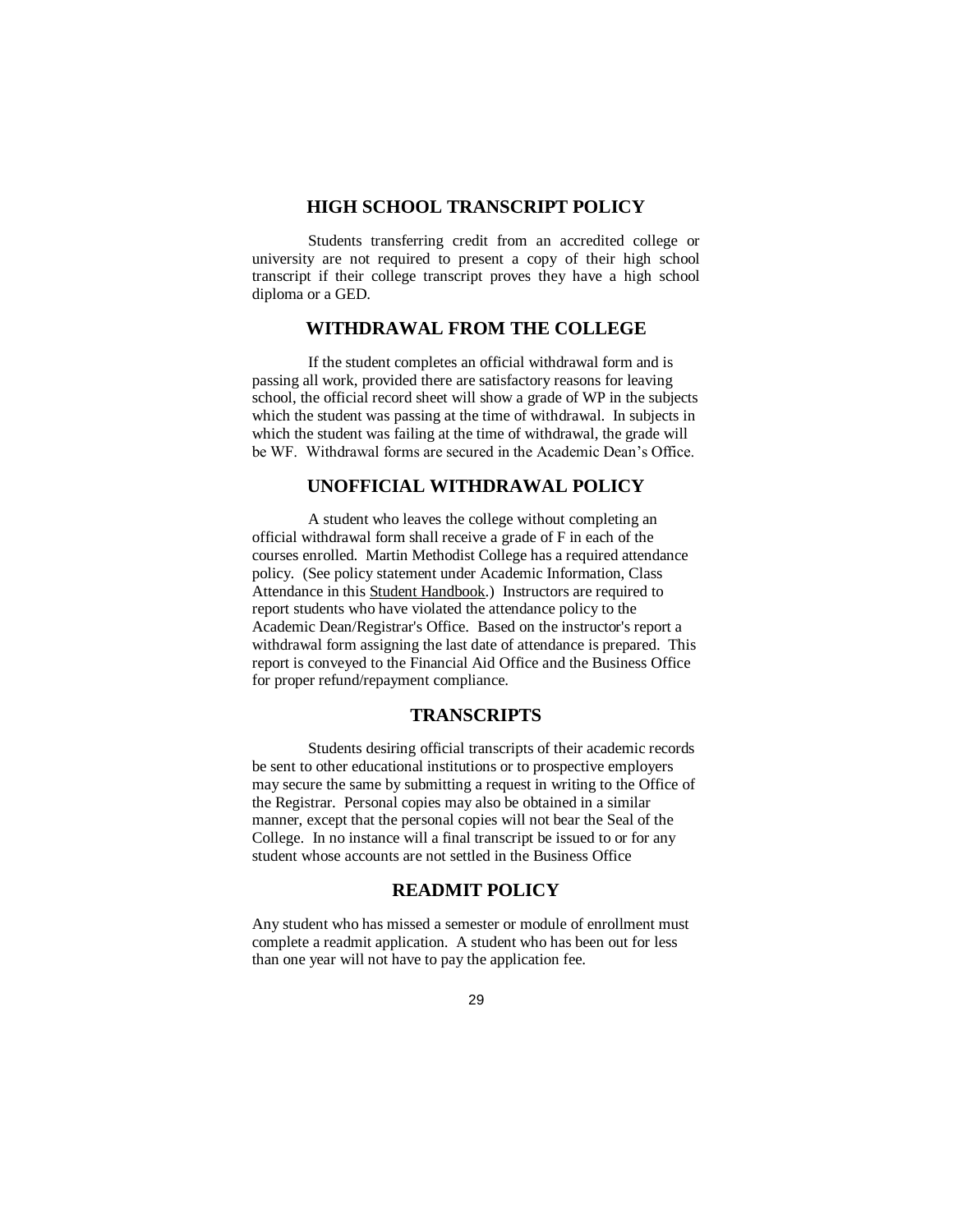# **IV. FINANCIAL INFORMATION**

Tuition and fees are due and payable with registration at the beginning of each semester. Students will not be admitted to class until arrangements concerning settlement of tuition and fees have been made at the Business Office.

## **TUITION**

Students carrying from 12-18 credit hours each semester will pay \$9999 for tuition. Those carrying less than 12 semester hours (i.e. part-time students, 11 hours or less) will pay \$830.00 per credit hour. Those exceptional students who are allowed to carry over 18 hours will be charged the rate of \$415.00 per credit hour for any hours over eighteen. Evening college tuition is \$415.00 per credit hour plus any special course fees.

## **BOOKS**

This figure will vary from student to student. Books that have to be used again by the college in subsequent semesters may sometimes be resold to the bookstore to help defray the cost. A good estimate of the cost of books is \$650 per semester.

### **GRADUATION FEE**

A charge of \$150.00 for each student who files an application for graduation is payable in the semester preceding the intended graduation. This fee applies whether or not the student plans to benefit from the graduation ceremony. There is a charge of \$25.00 for each additional degree awarded at the same time.

## **ROOM AND BOARD**

This fee is charged to resident students only. The charge is \$3,500.00 to \$3,900.00 each semester. This figure includes housing and Dining Hall Meals.

### **HOUSING SECURITY DEPOSIT**

All students who live in Student Housing must pay a \$250.00 security deposit. At the end of their residency if no damages were incurred, the security deposit will be returned to the student. If there are excess room damages during the year then additional damage fees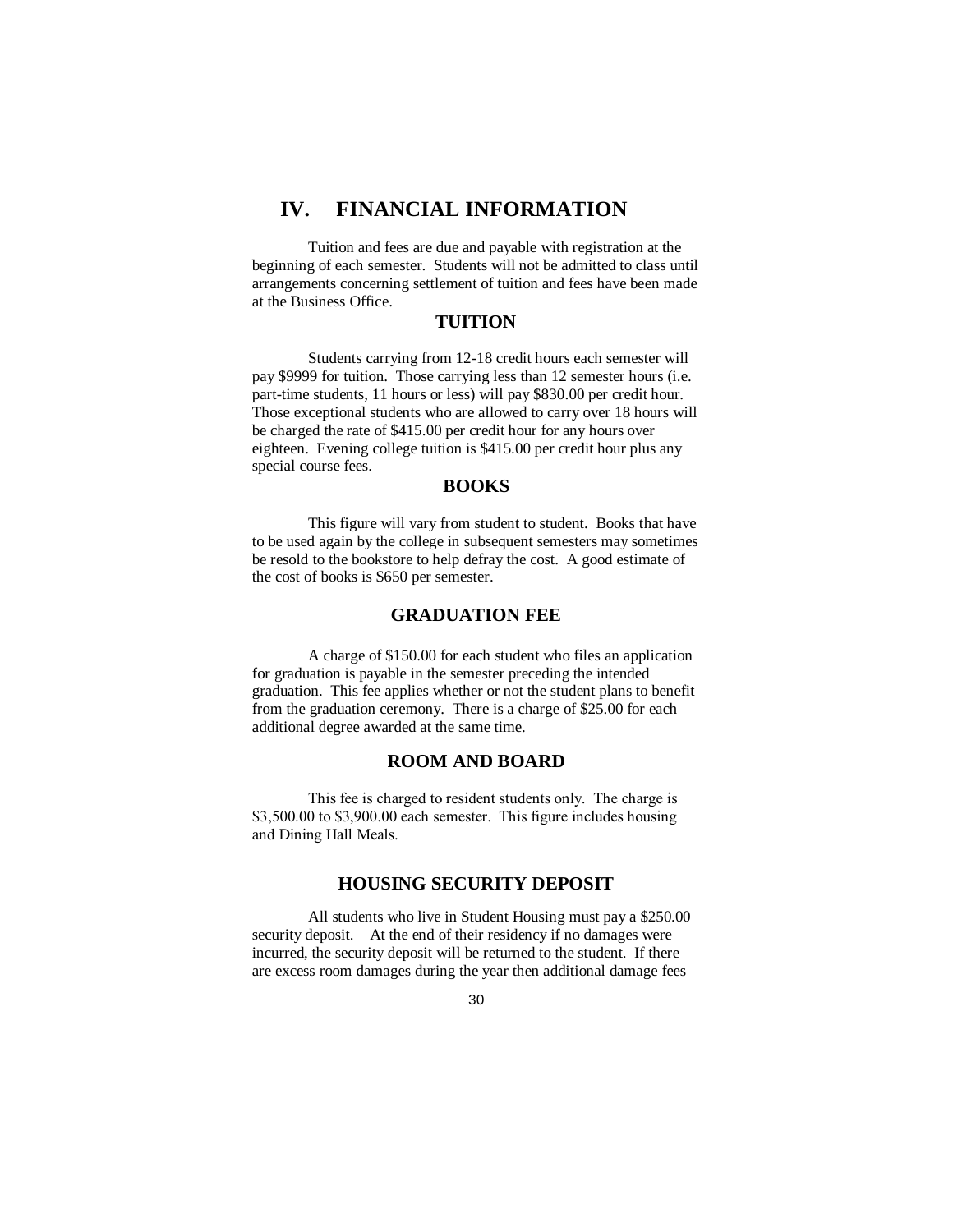will be levied. For damages to halls, baths, or other common areas of the dorm, damages will be prorated among all residents.

## **OTHER FEES\***

| Comprehensive Fee (per semester)                    | 292.00      |
|-----------------------------------------------------|-------------|
| Directed Study Fee (In addition to tuition) per hr. | 120.00      |
| <b>Intern Fee</b>                                   | 220.00      |
| <b>Student Teaching Fee</b>                         | 300.00      |
| Review of Portfolio (per credit hour)               | 100.00      |
| Recording Fee for Portfolio                         | 50.00       |
| Challenge Exam Fee (per Credit hour)                | 100.00      |
| Recording Fee for Challenge Exam                    | 50.00       |
| Computer Lab Fee (per course)                       | 30.00       |
| <b>Computer Literacy Test Fee</b>                   | 25.00       |
| Nursing Program Fee (per semester)                  | 350.00      |
| <b>Education Course Fees</b>                        | 10.00-50.00 |
| Science Lab Fee (per course)                        | 30.00       |
| Audit Course Fee (per credit hour)                  | 60.00       |
| Special Music Lesson Fee - per credit               | 80.00       |
| Art Fee                                             | 30.00       |
| Foreign Language Materials Fee                      | 10.00       |
| Schedule Change Fee (each change)                   | 25.00       |
| Returned Check Fee (each)                           | 30.00       |
| ID Replacement Card Fee                             | 25.00       |
| Replacement Car Registration Fee                    | 25.00       |
| Day Late Registration Fee                           | 75.00       |
| Evening College Late Registration Fee               | 25.00       |
| Evening College Session Fee (per session)           | 25.00       |
| International Student Fee (per semester)            | 150.00      |
| International Student Insurance (required)          | 632.00**    |

\*All charges subject to change without notice

\*\*This fee is subject to change by the Insurance Company

## **INTERNATIONAL STUDENT TAXES**

As required by the Internal Revenue Service, colleges and universities must pay federal income tax at the rate of 14% on any international student who receives grants and /or scholarships in excess of tuition and allowable fees. At the beginning of each semester a determination is made as to which international students have excess scholarships. A calculation is made and that amount is paid to the IRS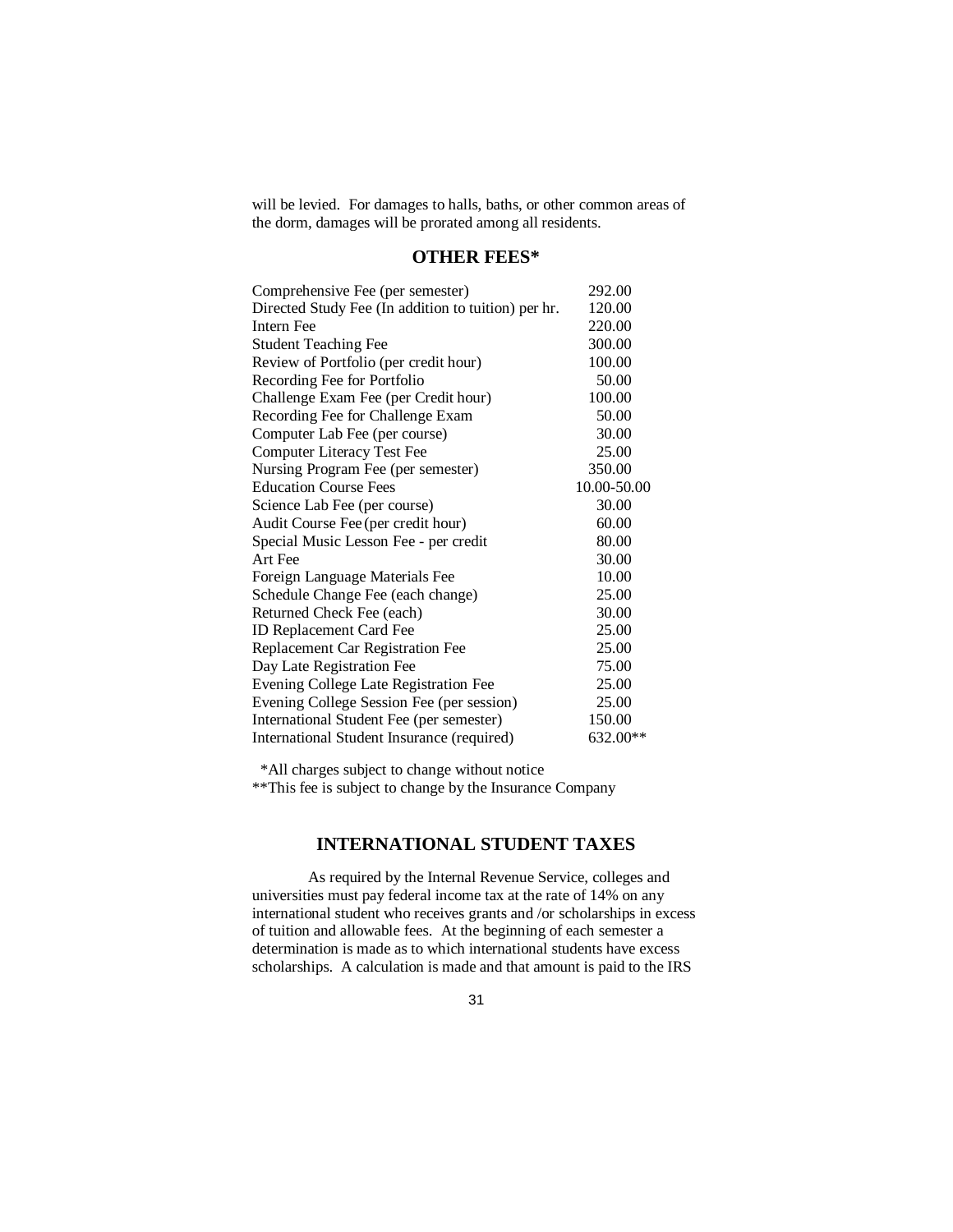on behalf of the student. The student's account is then charged with his or her portion of the tax and is required to pay that amount to MMC for reimbursement of the taxes MMC has already remitted. Form 1042-S will be issued by March so that taxes can be filed by April 15.

## **REFUNDS**

### **Excess Funds**

No excess funds will be issued until a credit balance appears on the student ledger which is indicated by an amount in parentheses. When financial aid including scholarships, grants, loans, work-study payments, etc., has been received and a credit balance is generated, the student will be eligible for a refund. In order to process a student refund, a refund request, which can be found on the SONISWEB student log in page, must be submitted online. No refunds will be issued prior to Census Day.

#### **Withdrawal from College**

Any student who is withdrawing must inform the Business Office of his or her intentions. The student will be given instructions regarding the withdrawal process. A withdrawal form with appropriate signatures MUST be completed and returned to the Academic Dean's Office before a withdrawal is official. In some cases, withdrawal from MMC before completing 60% of the semester may result in the student owing a balance to MMC.

#### **Tuition Refund**

Students who drop a class or classes or withdraw from all schoolwork during an enrollment period will receive a refund based on the following schedule. For students who receive Federal financial aid and withdraw, drop out, or are dismissed from school, a refund will be calculated based on federal guidelines for returning Title IV funds and the following schedule. The following information is a basic outline. Full regulations are on file in the Business Office. Refund examples are also available in the Business Office and will be provided upon request.

Credit for institutional charges for fall and spring semesters will be made according to the following schedule:

During the first week of class 100% Through the end of the first 15% period of enrollment 90%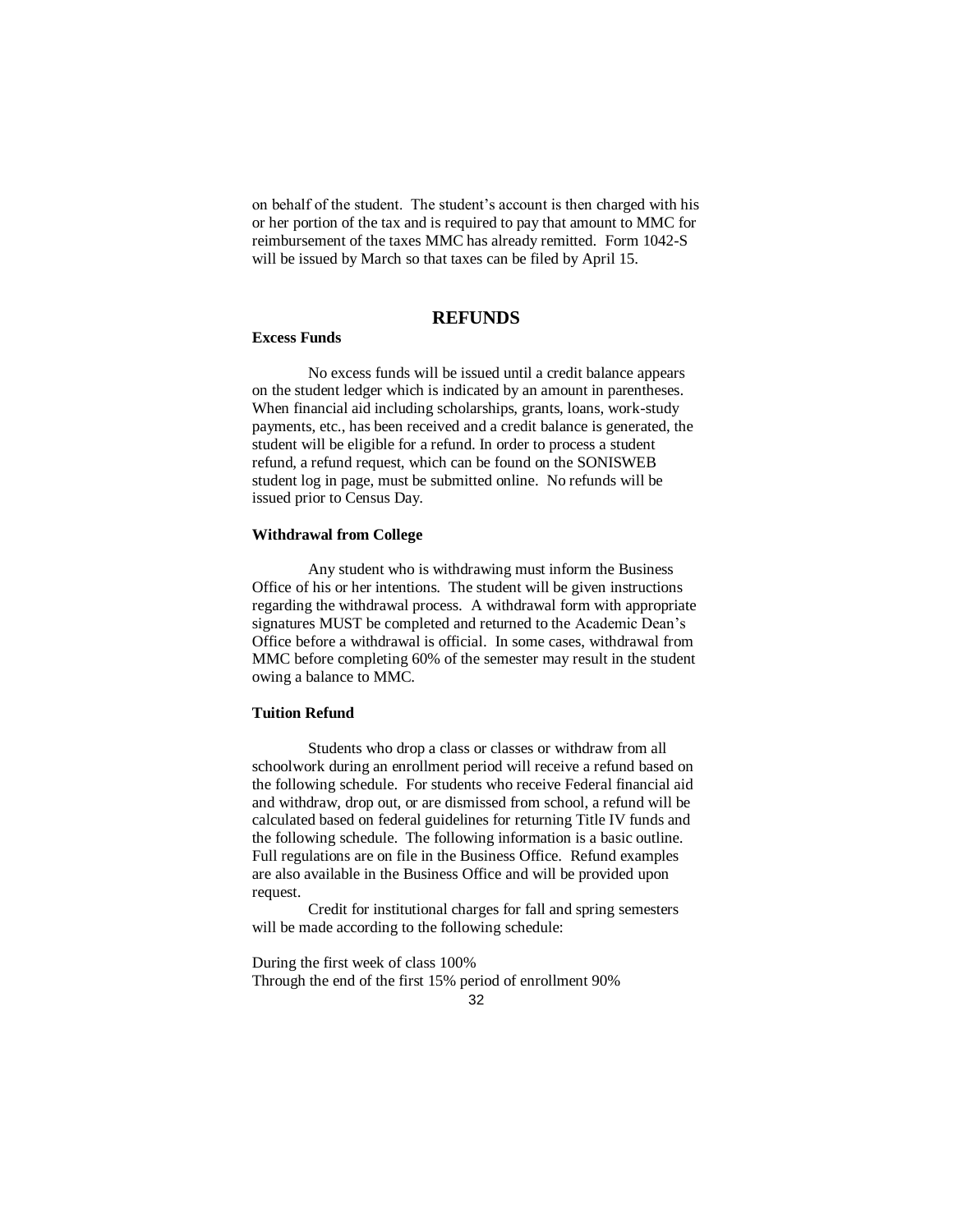Through the end of the first 30% period of enrollment 50% Through the end of the first 60% period of enrollment 25% AFTER the 60% period of enrollment NO CREDIT

For summer school and evening college, each session or term will also use the above schedule.

Charges are prorated from the first scheduled class period until actual withdrawal. There is no credit for temporary absences. Dropped labs or special fees will be prorated based on the above schedule.

Institutional aid refunds will be calculated on the same basis as tuition (stated above). In no case will institutional funds generate a refund greater than the amount of personal funds received. Dropped courses are calculated on the same schedule as withdrawals. If a course dropped before the end of a refund period caused you to become less than a full time student, all institutional aid is forfeited and Federal financial aid will be calculated based on the number of hours attempted after the courses are dropped. A "Return of Title IV Funds" calculation will be made only when a student withdraws from all courses.

#### **Room and Board Refund**

When a student withdraws or moves out of student housing, a prorated portion of the semester's room and board charge, beginning with the date of non-occupancy of the room, will be refunded based on the institutional charges refund schedule.

### **Students Receiving Title IV Funds Who Withdraw**

All students receiving Federal financial aid are subject to federal regulations enforced by the Department of Education. The following procedure is used in determining the amount of Federal financial aid to be returned to Title IV programs.

- 1. The date of withdrawal is determined.
- 2. The percentage of the payment period or period of enrollment attended by the student is determined.
- 3. The amount of Title IV aid earned by the student is determined by multiplying the total Title IV aid for which the student was eligible by the percentage of time enrolled.
- 4. The amount earned is compared to the amount disbursed. If the amount earned is greater than the amount disbursed, then a post withdrawal disbursement must be made if the student is eligible for a "late disbursement". If the amount disbursed exceeds the amount earned, the Title IV aid must be returned.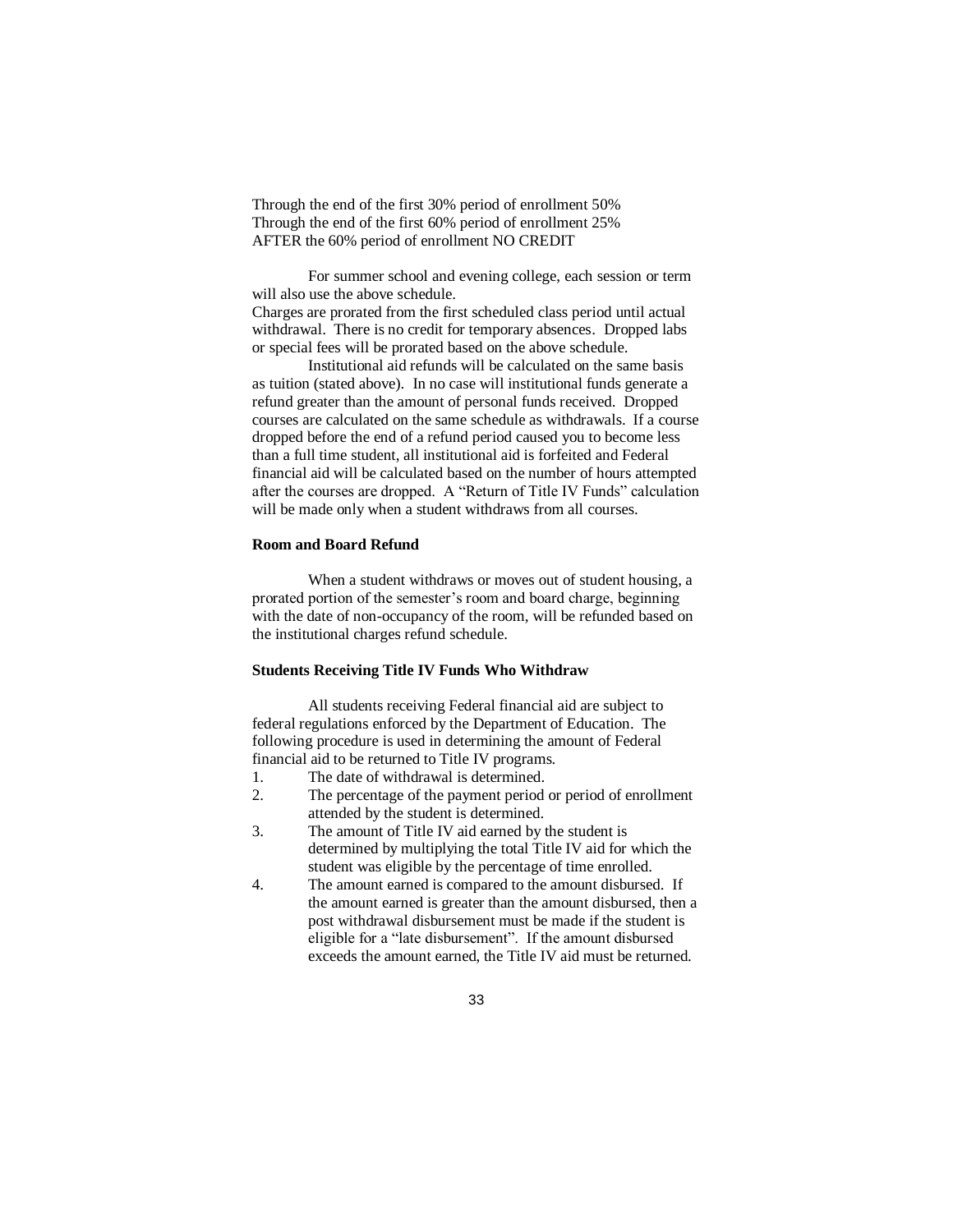- 5. The responsibility for returning unearned aid is allocated between the institution and the student according to the portion of disbursed aid that could have been used to cover institutional charges and the portion that could have been disbursed directly to the student once institutional charges are covered.
- 6. The institution must return the unearned aid. Unearned Title IV aid is distributed back to the Title IV programs from the institution as required by Federal guidelines in the following order: Unsubsidized Federal Stafford Loan; Subsidized Federal Stafford Loan; Federal Perkins Loan; Federal PLUS; Federal Pell Grant; Federal Academic Competitiveness Grant (ACG); Federal National SMART Grant; Federal SEOG; other Title IV programs.
- 7. If the amount that the institution is responsible for returning is less than the total amount of aid that needs to be returned, the student is responsible for the remainder. The order of the return of funds by the student is as follows: Unsubsidized Federal Stafford Loan; Subsidized Federal Stafford Loan; Federal Perkins Loan; Federal PLUS; Federal Pell Grant x 50%; Federal ACG, Federal National SMART Grant, FSEOG, and other Title IV programs (x 50% for grant funds).

#### **Dropped Courses**

Dropped courses are calculated on the same refund schedule as withdrawals. If a course dropped before the end of the refund period causes you to become less than a full-time student, all institutional aid is forfeited and Federal financial aid will be calculated based upon the number of hours remaining after courses are dropped.

#### **Refund Appeals**

A student who has unusual, exceptional, and/or extenuating circumstances involved in their withdrawal from college, may appeal the refund determination in writing within thirty (30) days from the date of withdrawal. A committee composed of the President of the College, Vice-president of Student Affairs, Vice-president for Finance and Administration, a member of the faculty, and a member of the student body will consider the appeal.

In no case will money be refunded to a student while that student owes money to the college.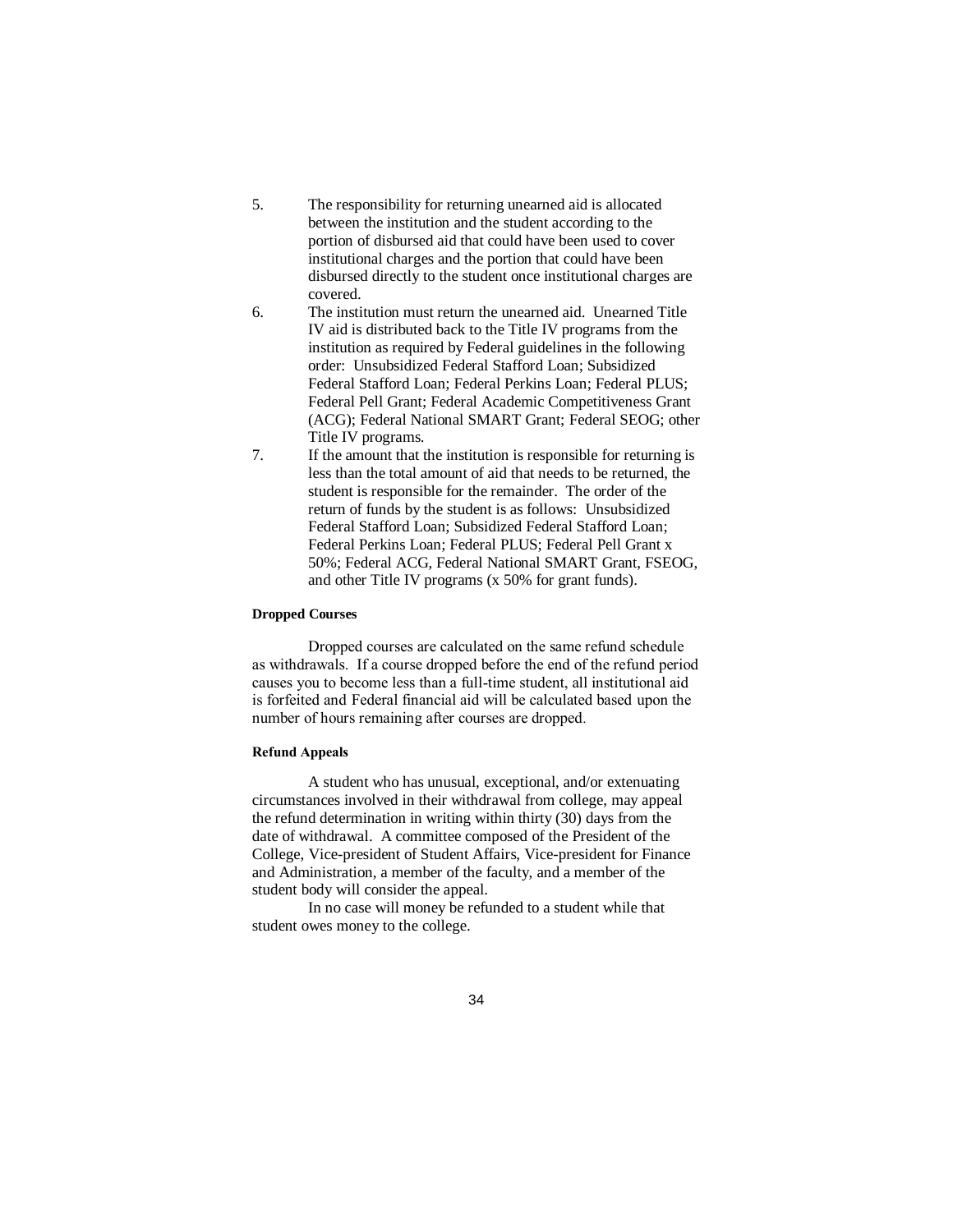# **FINANCIAL AID**

The financial aid program provides need-based assistance to students who would be unable to pursue their education without such help. Grants, loans, and work-study employments are available singly or in various combinations to meet the difference between what the student and family could reasonably be expected to provide and the expected cost of attending. Non-need based aid is available to students who meet specific criteria as listed below.

# **FINANCIAL ASSISTANCE AVAILABLE**

#### I**nstitutional Aid Programs**

All Institutional Aid is available to full-time day students that meet the requirements of the specific scholarship program. Every student at MMC must be admitted to the college and is required to file a Free Application for Federal Student Aid (FAFSA) before any aid will be distributed. Institutional funds may be affected by the receipt of need based funds. The amount of each scholarship listed below is for a full academic year.

 Academic scholarships are awarded to students whose high school transcripts meet the following criteria. The student has the following high school class rankings: ranks in the top 10% of his/her graduating class receives a \$2,500 scholarship, ranks in the top 20% of his/her graduating class receives a \$1,500 scholarship. The student has the following high school GPA's: 3.5-3.799 receives a scholarship of \$500, 3.8- 4.0 (or higher) receives a scholarship of \$1,000. In addition, students who have an ACT score of 22 receive a \$400 scholarship with another \$200 added for each point above a 22. These scholarships can be combined, however, the total award cannot exceed half tuition for the school year. Valedictorians and salutatorians receive a scholarship for half of their tuition. All academic scholarships are renewable annually if requirements are met. A first time student must have a minimum GPA of 2.75 by the end of their first and second academic year. For each subsequent academic year a student must maintain a minimum 3.0 GPA.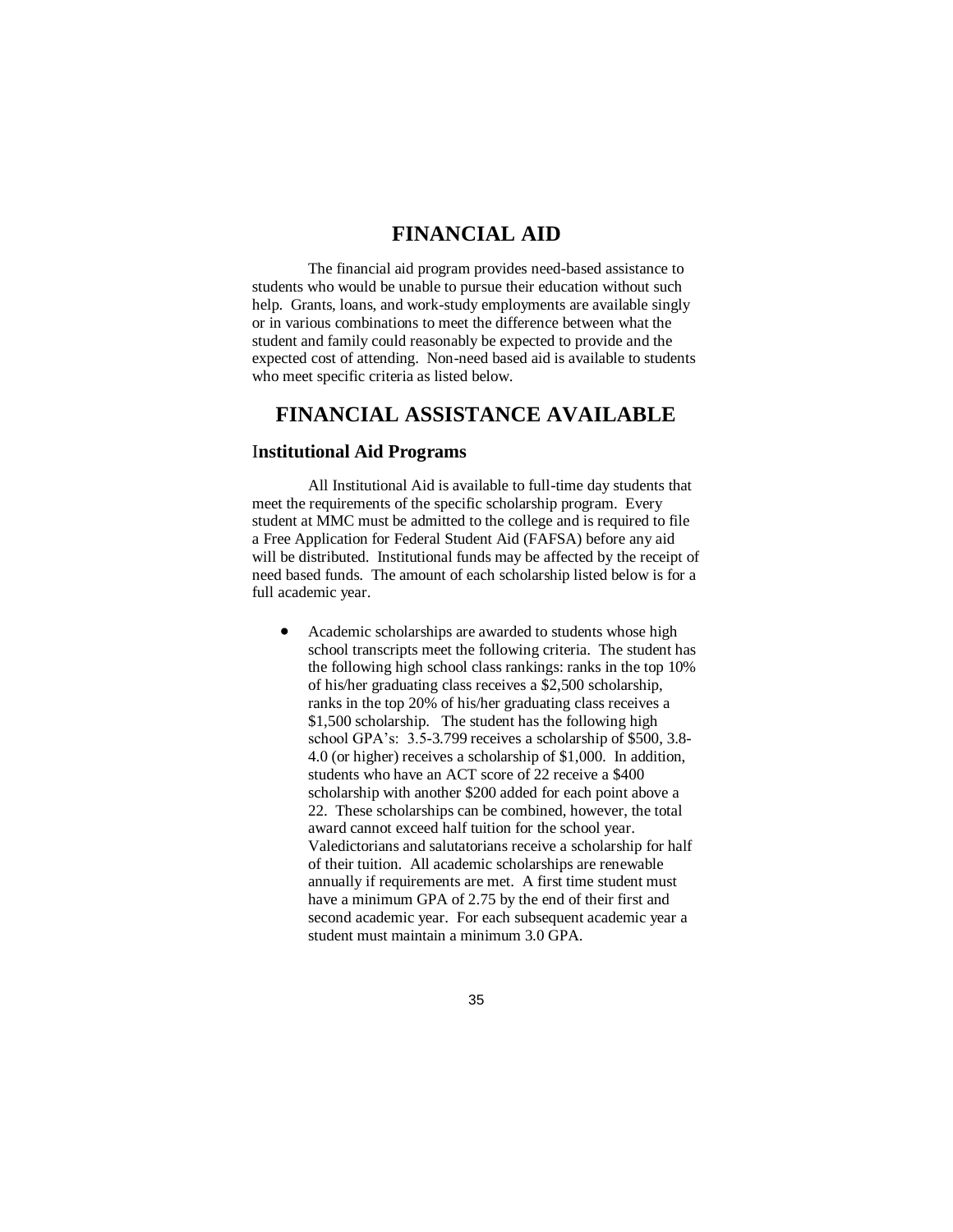- The Martin Scholars Award and the Martin Church Leader Award are both competitive scholarship programs. Each program will provide two full scholarships (tuition, dorm room and board) to the students who win the competition. The Awards are based on Grades/Test Scores, Essays/Writing Samples, Leadership Experience, Recommendations, and Campus Interviews during the competition days. These awards may be renewed.
- The Giles County Scholarship gives all full-time day student residents of Giles County, Tennessee, a \$1,000 Scholarship.
- The United Methodist Church Scholarship awards students who are members of a United Methodist Church \$1,000 or \$2,000 per academic year. If a student's home church is a UMC Church Partner the awards are \$1,500 or \$3,000 per academic year.
- United Methodist Church Ministers that are assigned by their District Office and their dependents are awarded half tuition scholarships. UMC Ministers must be majoring in one of the Church Vocation disciplines to be eligible.
- Art, Music, and Drama Scholarships are awarded to students who demonstrate talent and an interest in continuing their activity at MMC. Portfolios must be presented to the Art Department, and auditions are required for Drama and Music Scholarships.
- Athletic Scholarships are awarded to student athletes who demonstrate ability in baseball, basketball, bowling, cheerleading, golf, soccer, softball, tennis or volleyball.
- Institutional workships are available to residential students. Students typically work on campus about nine (9) hours per week and earn \$1,500 toward college costs.
- The Methodist Loan is available to members of the United Methodist Church, who are U. S. Citizens and who maintain a "C" or better average. A student at MMC may borrow a maximum of \$5,000 per calendar year at 4% interest (5% if attending a non-Methodist related institution). Applications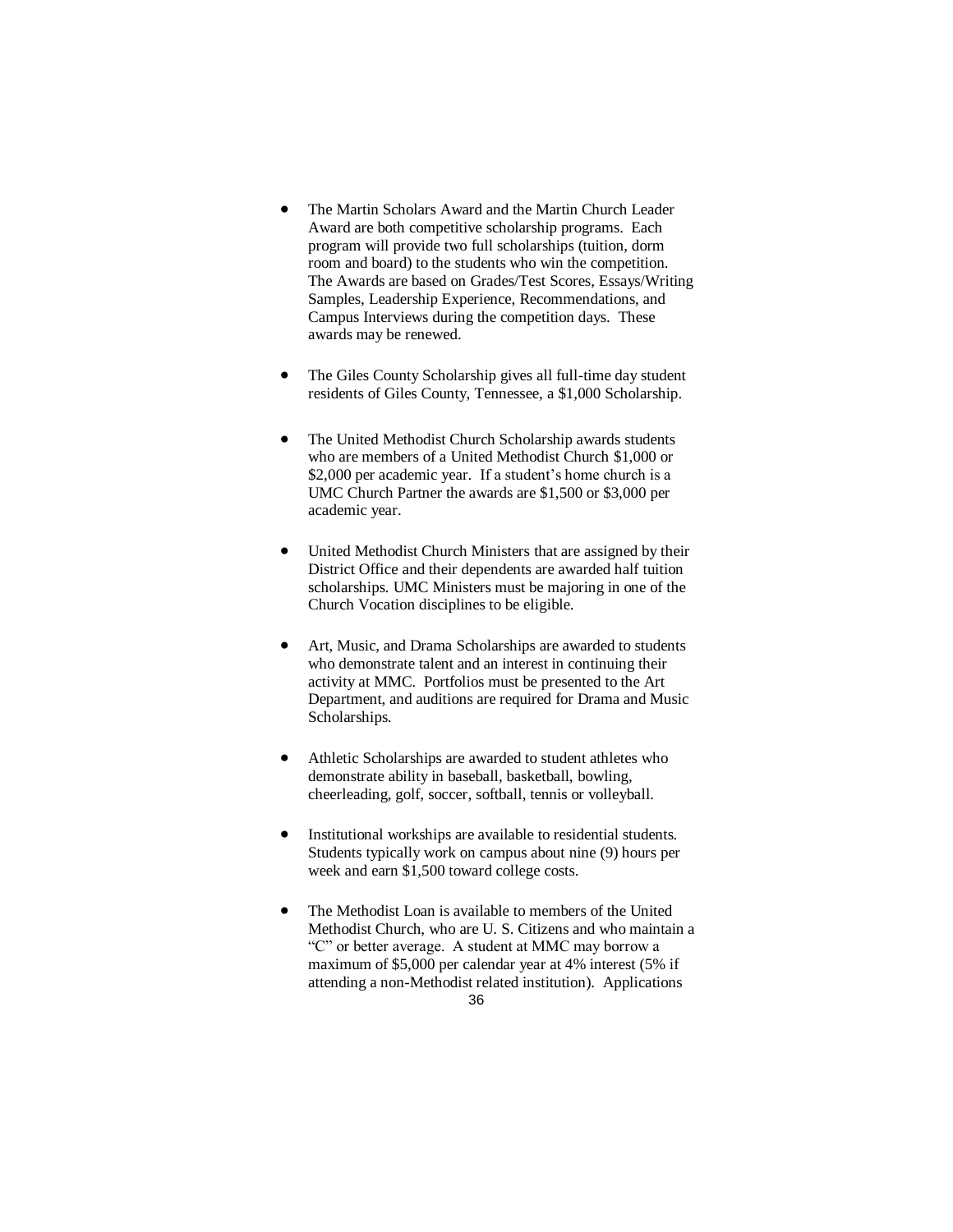may be obtained from the Student Loans and Scholarship Office, Board of Higher Education and Ministry, P.O. Box 871, Nashville, TN 37202. (www.gbhem.org)

# **Federal and State Aid Programs**

- All Federal and State Aid are available to qualifying students whom meet the requirements of the federal or state program. Every student at MMC must be admitted to the college and is required to file a Free Application for Federal Student Aid (FAFSA) before any aid will be distributed. The amount of each scholarship will vary and the amount awarded is for a full academic year.
- The Federal Pell Grant is a direct grant from the federal government to the student. Awards can range from \$890 to \$5,350 depending on the student's need.
- The Federal Supplemental Educational Opportunity Grant (FSEOG) is a federal grant awarded by MMC. The award amount varies with need.
- The Federal College Work Study Program is awarded based on financial need and priority of application. Students typically work on campus approximately nine (9) hours per week and earn \$1,500 a year toward college costs.
- Veteran's Benefits are also available to all qualifying students at Martin Methodist College.
- Vocational Rehabilitation Grants are available to all qualifying students who have a disability.
- The Tennessee Student Assistance Award (TSAA) is a grant funded by the state of Tennessee. The award amount depends on need and Tennessee State Funding. The FAFSA and the date it is successfully processed determine eligibility.
- Tennessee Lottery Scholarships (TELS) are awarded to graduates of qualified Tennessee high schools who enroll in a Tennessee college in a timely manner after graduation. To qualify, a minimum score of 21 on the ACT or a 980 on the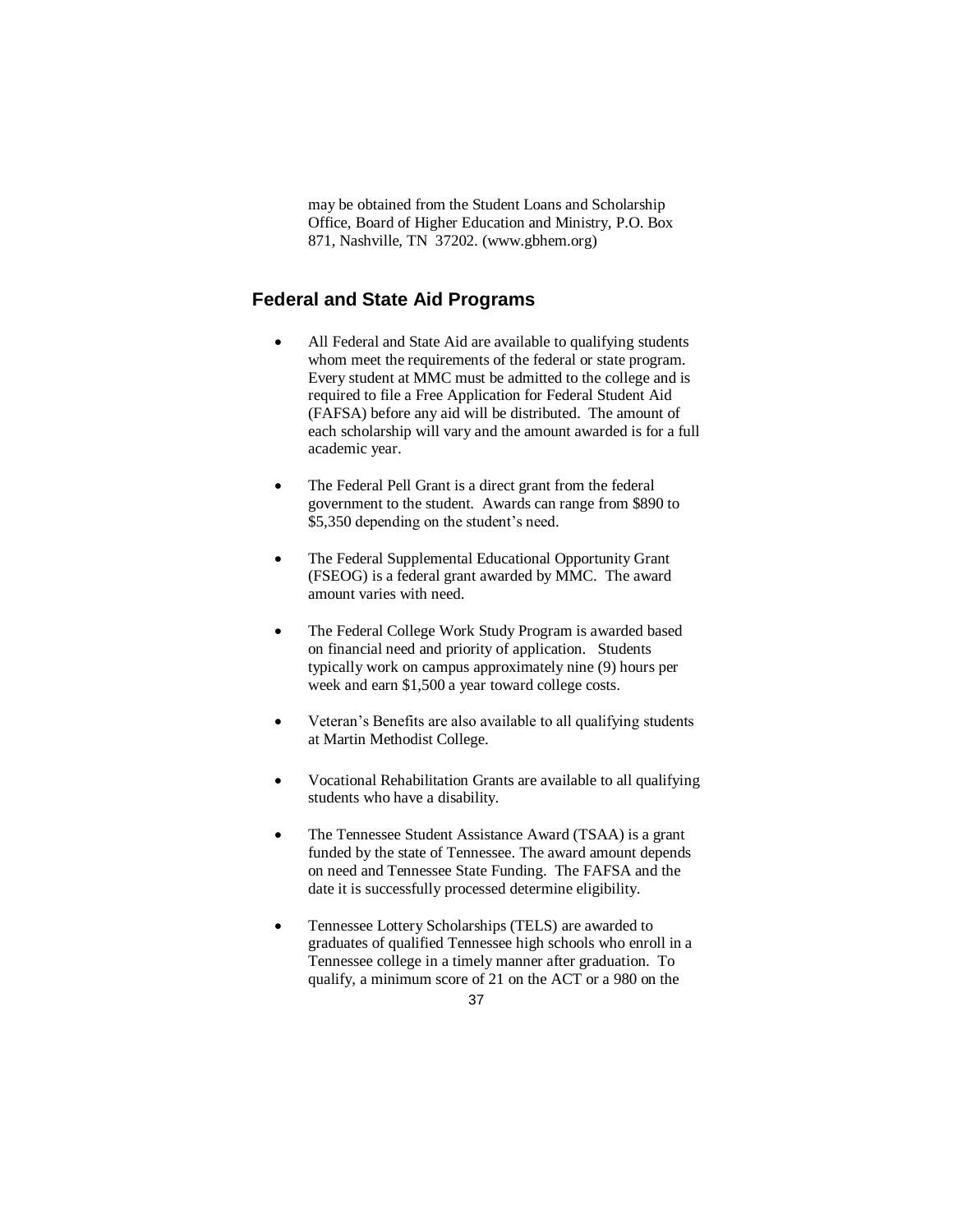SAT or a high school 3.0 unweighted GPA is required and a FAFSA must be filed by the required cut-off date.

- The Tennessee Teaching Scholars Program provides financial assistance for outstanding college Juniors and Seniors who are accepted into the teaching program at their institutions. There are requirements tied to teaching in Tennessee for these awards. A Student applies directly to the Tennessee Student Assistance Corporation (www.tn.gov/collegepays/) for these highly competitive awards.
- The Federal Direct Loan Subsidized or Unsubsidized Loan is available to all students. Under this program a maximum of \$3,500 per year for the first year, \$4,500 for the sophomore year, and \$5,500 for the junior and senior years may be borrowed. A student must be enrolled with a minimum halftime attendance to qualify for loans. Detailed guidelines for the loan will be reviewed with each student as part of the formal application process that requires the completion of a promissory note and a loan entrance interview checklist.
- The Federal Direct Loan is a loan to the parents of an enrolled student and requires an additional application and promissory note. Parents may borrow up to the difference in their student's financial aid and the cost of education.

# **HOW TO APPLY FOR FINANCIAL AID**

1. Students are required to be enrolled or accepted for enrollment by Martin Methodist College before final consideration may be given to their request for financial assistance. Students must be seeking a degree in order to receive aid.

2. The Free Application for Federal Student Aid (FAFSA) must be filed to reflect the most current financial information of the family. This form is used to apply for a Federal Pell Grant, a Tennessee Student Assistance Award (Tennessee residents only), the Tennessee Lottery Grant and every other type of aid - federal, state, and institutional.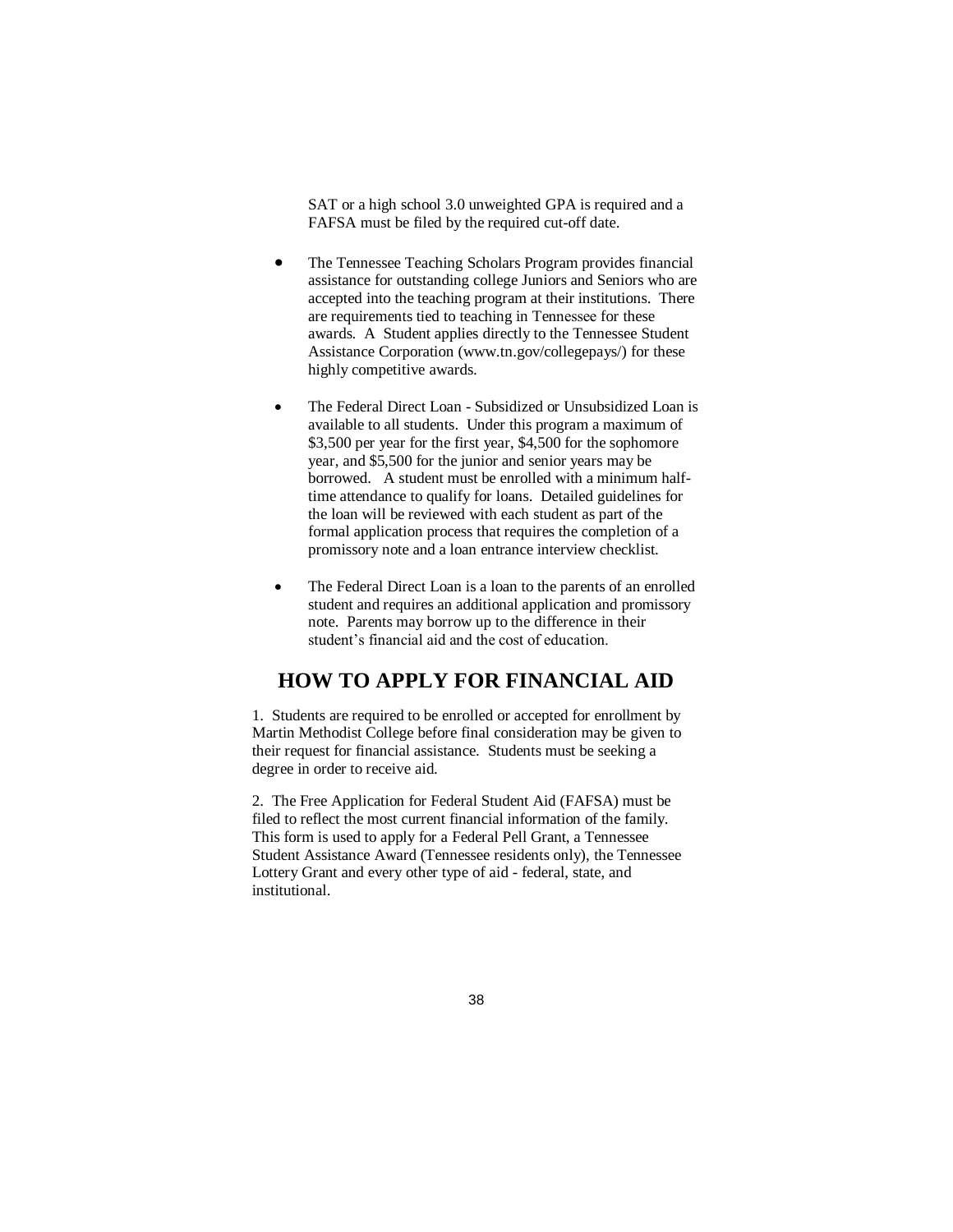# **ATHLETIC SCHOLARSHIP POLICY**

Standards for eligibility are set forth by the National Association of Intercollegiate Athletics (NAIA) and MMC. Each Coach is responsible for giving the individual athletic scholarship amount annually to the Director of Financial Aid.

A full athletic scholarship covers Tuition, Room and Board on campus, and possibly books if approved by both the Athletic Director and the Director of Financial Aid. Student Athletes are not allowed to charge books to their coach's operating budget. Aid from federal (Pell) and Tennessee State grants can be used to cover the Comprehensive Fee, Housing Deposit, Lab Fees and books. There are not any institutional scholarships or discounts for ANY students (including athletes) during the summer semester (May-August).

No student will be awarded a combination of federal, state, private and institutional grants and scholarships that will result in the student having a credit balance (refund). The Athletic scholarship may be reduced so the student will not be over awarded. NO STUDENT shall be awarded MORE than their Cost of Attendance when ALL aid is added together including loans. Pell grants are NOT refunded to students.

Athletic Scholarships will not cover International Student Insurance, International Student Tax, International Student Fees, Housing Deposit, Comprehensive and Lab Fees and fines incurred by students who break campus rules and regulations.

# **FINANCIAL AID REGULATIONS**

#### **Satisfactory Academic Progress**

To obtain federal and state financial aid funds the grade point average must be at the proper level for retention in the college and satisfactory academic progress must be made. Students are required to meet the satisfactory academic progress and retention standards outlined in the section titled, Academic Information, of this Student Handbook in order to remain eligible to receive Title IV financial aid funds. Students may appeal their aid package as well as the termination of aid for lack of satisfactory progress by preparing a written appeal for the Admissions and Financial Aid Appeals Committee. The committee will meet within ten days and return to the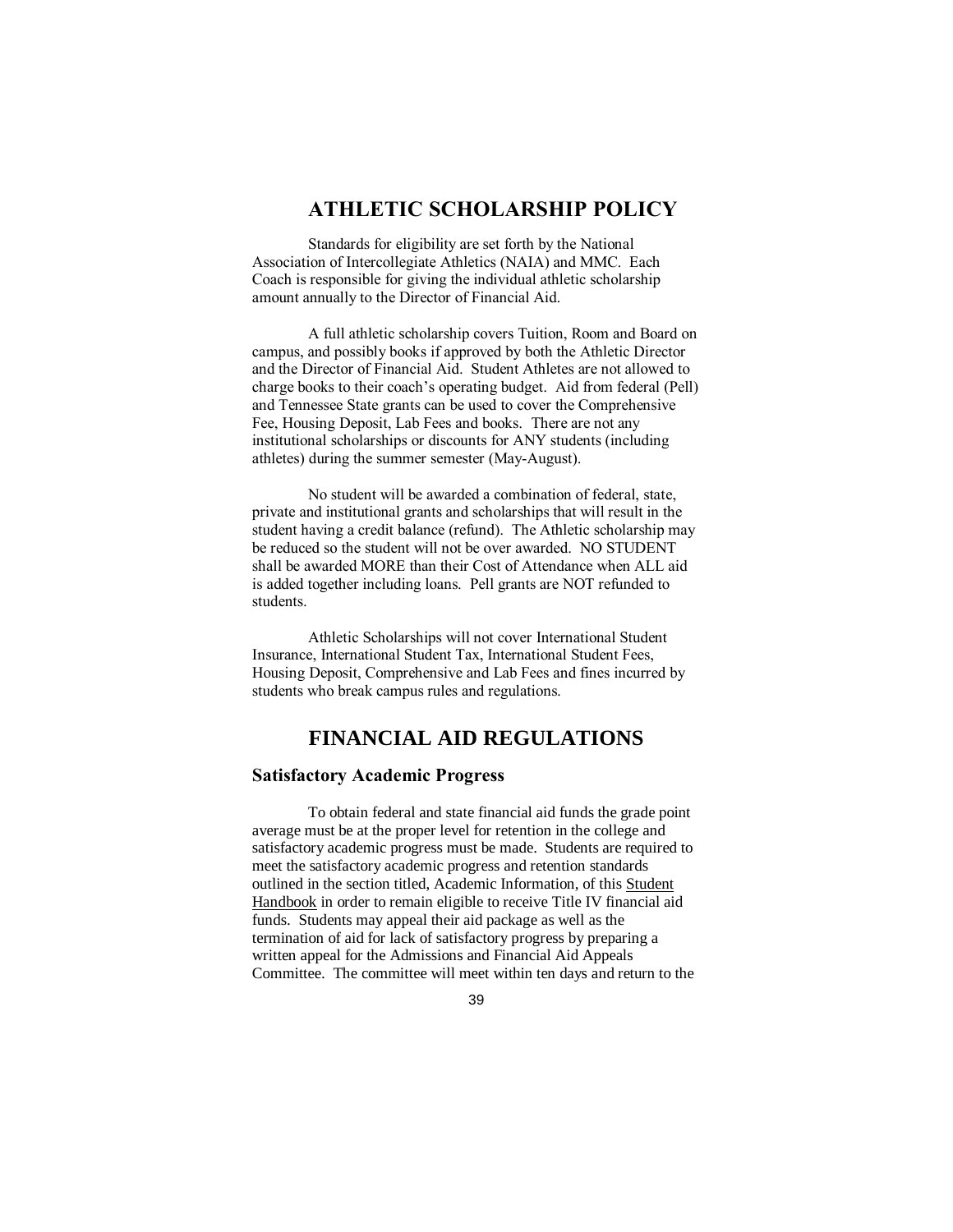student its decision, which will also be in writing. The student may, at his or her request, attend the meeting of the committee to present the appeal personally.

#### **Federal Income Tax Scholarship Information**

Scholarship funds paid for room and board, or in excess of tuition and books, are subject to federal income taxes. Consult your tax advisor for details. Consult your tax advisor, also, to determine if Hope Scholarship or Lifelong learning tax credits may apply.

### **Loan Deferment Terms**

Under certain circumstances students have a right to defer (postpone) repayment of Federal Stafford and/or Direct Loans. Students whose loans were obtained after July 1, 1993, may defer payments for the following conditions:

- Enrolled at least half-time at an eligible institution.
- Engaged in a full-time course of study in a graduate fellowship program.
- Engaged in a full-time rehabilitation training program for individuals with disabilities (if the program is approved by the Department of Education)
- Conscientiously seeking, but unable to find, full-time employment (for up to three years)
- Experiencing an economic hardship as determined by federal law (for up to three years)

Each "Federal Direct Loan Master Promissory Note Instructions and Notices" carries all details for student loans including grace period, interest rates, deferment, forbearance, and consequences of default. Students are required to sign that they have read and understand the guidelines for student loans prior to loan certification.

## **On-Line Direct Loan Entrance, Exit, and Master Promissory Note Procedures**

MMC is directing all students and parents to complete these loan forms on-line. On the MMC website there is a "Financial Aid Forms" bullet under the Financial Aid Heading. This opens a list of forms and the links to complete the on-line forms for Direct Loan Entrance, Direct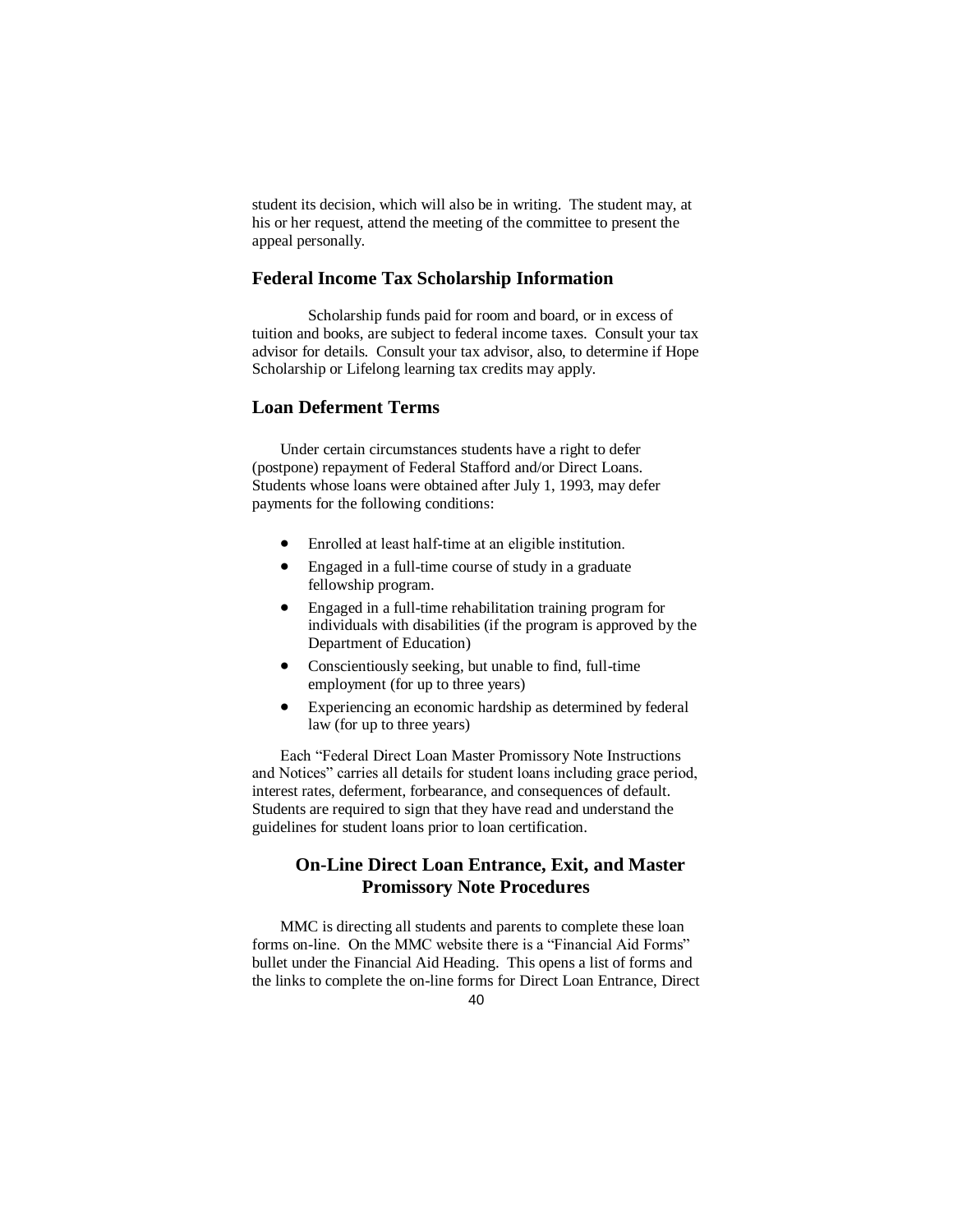Loan Master Promissory Note (MPN), Parent Plus Loan MPN, and the Direct Loan Exit. These forms are required by the U.S. Department of Education.

#### **Notification of Federal Loan Disbursement Policy**

Martin Methodist College hereby notifies students who have accepted Federal Direct Loans as part of their financial aid award package (or whose parents are receiving Federal Plus Loans) that loan disbursements will arrive at the college in the form of an Electronic Funds Transfer (EFT) with a roster of all loans in the transfer. The loan amounts, by federal regulation, must be released by the lenders in equal installments to cover the periods of enrollment of the academic term. If eligible, the loan disbursements will be disbursed to the college 10 days after the first day of class in a semester or module. Loan proceeds will be credited to the student's account within 3 days of receipt and any excess refunded to the borrower within 14 days after the college's receipt of the funds if a credit balance is generated and a request to hold a credit balance is not on file in the business office. (see Excess Funds in the Refunds section on page 30) Under rules dictated by the federal government the college is not allowed to release the first loan disbursement to a first-year, first time undergraduate until thirty days after the first class day of the semester or module have elapsed.

## **COHORT Default Rate**

The COHORT default rate was 16.7% for 2007 and the draft rate for 2008 is 12.6%.

#### **Institutional Review Panel**

To participate in the Tennessee Educational Lottery Scholarship program the college must have a TELS Institutional Review Panel.

The purpose of the panel is to hear appeals from students who for justifiable reasons did not comply with the continuous fulltime enrollment rule that is the TELS requirement. Possible appeals will result from medical and personal problems experienced by the student such as illness, death of a family member, religious requirements, employment requirements, etc.

The IRP is composed of one member of the faculty, one member of the staff and one student. The IRP will consider appeals and student requests for leaves of absence.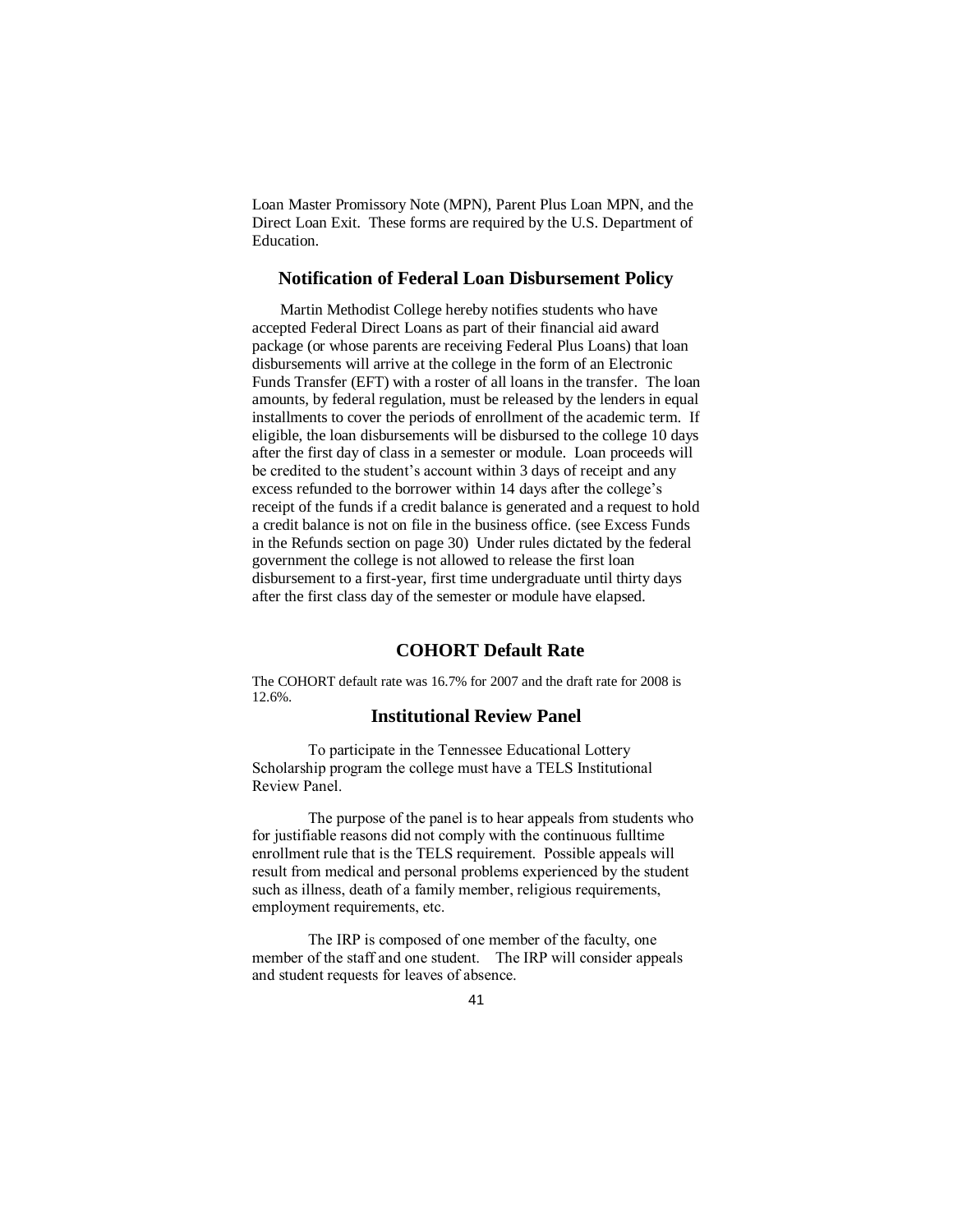Procedures for the IRP:

1. Decisions must be made and communicated in writing to the student within 14 days of appeal.

2. The reason for the appeal by the student must be documented and maintained by the IRP. The IRP decision must be maintained on file for four years or until the student graduates whichever comes first.

3. The student who files an appeal will be notified that the IRP decision may be appealed to the TELS Award Appeals Panel at the following address:

> Tennessee Student Assistance Corporation c/o TELS Award Appeals Panel 404 James Robertson Parkway, Suite 1950 Nashville, TN 27243

The appeal to the TELS Award Appeal Panel must be made within 45 days of the IRP decision. The TELS Panel will mail a decision to the student within 14 days of receiving the appeal. The decision of the TELS Award Appeal Panel is the final administrative appeal.

### **Official College Census Day (for Lottery Scholarships)**

To administer the Tennessee Educational Lottery Scholarship (TELS) the college must declare an official census day.

A census day is the date:

before which classes dropped do not count toward the 24 hours attempted rule for calculating a continuing student's eligibility for the lottery scholarship and

after which any class dropped will be counted as hours attempted (and for which no quality points will be assigned thereby making it imperative that the student perform well on other classes in order to attain a grade point average that will enable them to continue to receive the TELS).

It has been determined that the  $15<sup>th</sup>$  class day be the official census date. Holidays and weekend days will not count as they are not class days.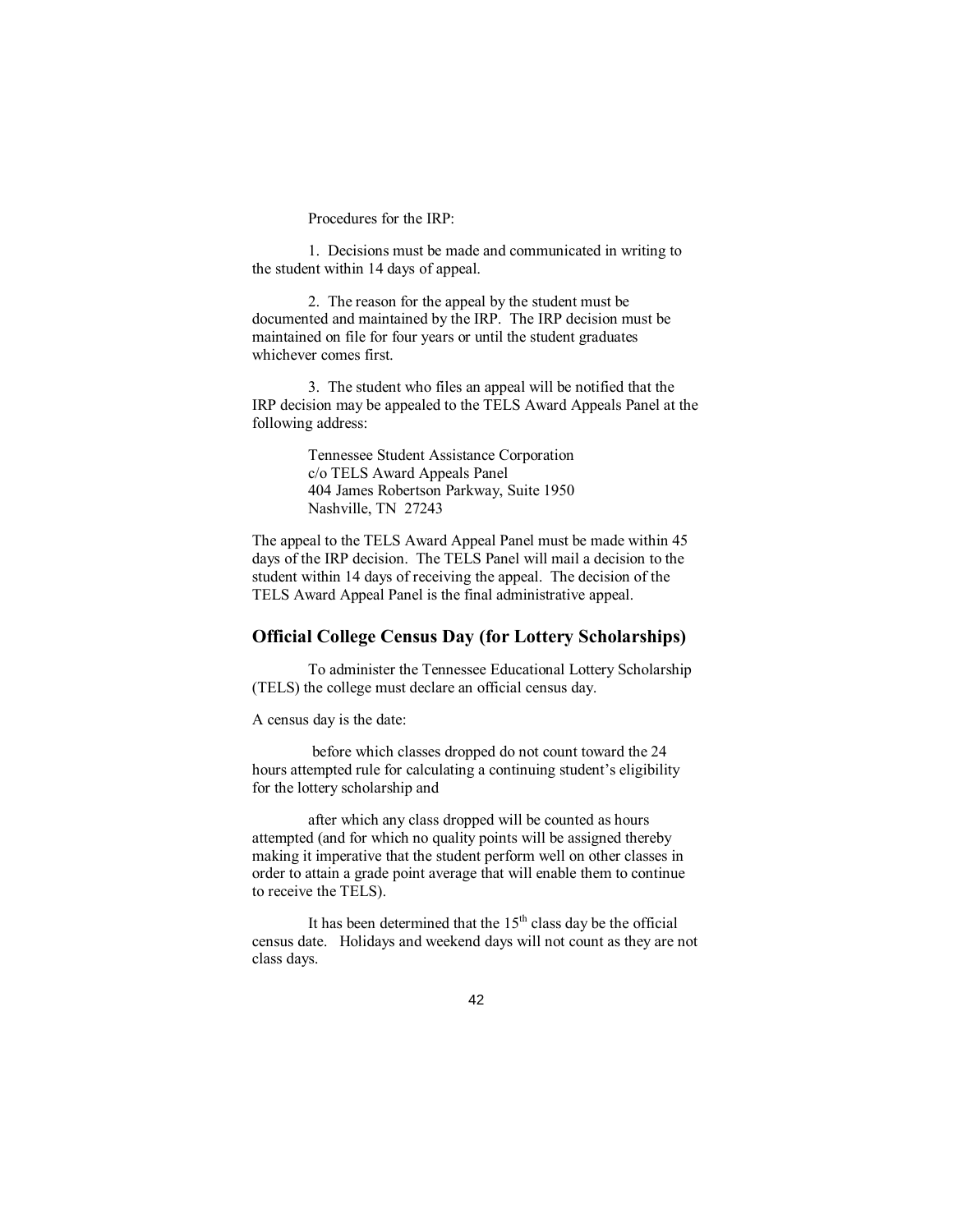# **V. STUDENT ORGANIZATIONS AND ACTIVITIES**

The college has a well-rounded array of organizations and activities. Recreation and intercollegiate athletics, clubs, cultural events, social activities, student publications, honor societies, and student government are available for student participation. A listing of these opportunities follows.

### **ATHLETICS**

**Individual Recreational Activities**: All enrolled students are urged to make use of the Christian Life Center facilities which include a Nautilus room, jogging track, racquetball courts, basketball/volleyball courts, and the pool.

**Intercollegiates**: The college fields teams in the following sports: men's baseball, men's basketball, women's basketball, men's bowling, women's bowling, men's golf, women's golf, women's softball, men's soccer, women's soccer, women's volleyball, men's tennis, women's tennis and co-ed cheerleading.

**Intramural Sports**: The college offers opportunities for all students to participate in intramurals sports throughout the year including water polo, racquetball, ping pong, volleyball, flag football, basketball, ultimate Frisbee, soccer and softball.

**Champions of Character Program**: This program will create an environment in which every NAIA student-athlete, coach, administrator, official and spectator is committed to the true spirit of competition through respect, integrity, responsibility, sportsmanship and servant leadership. The intent of this program is for all NAIA student-athletes and coaches to exhibit exemplary character and sportsmanship both in all athletic competitions and outside of the sports setting. MMC's first commitment in this program is to teach, enforce and monitor strong character skills with both our students and staff. Our second commitment is to deliver these strong character skills to the youth leagues, middle schools and high schools of Giles and surrounding counties. MMC's goal is to become a leading institution in the nation, known for its strong character skills and efforts to produce these skills.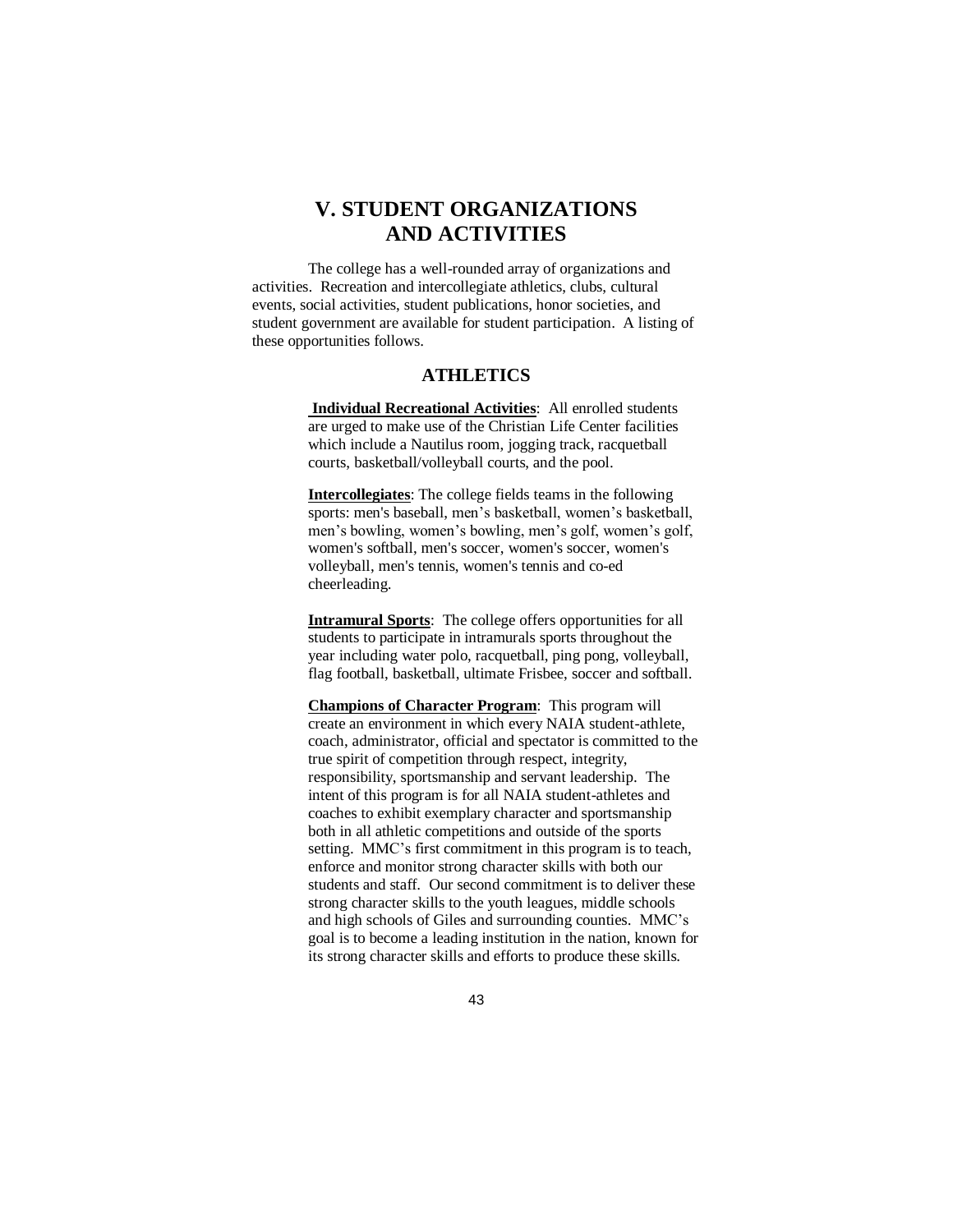**Sports Medicine**: the MMC Sports Medicine Department supports all intercollegiate athletic teams. A full-time employee heads this department. The Sports Medicine Department is equipped with up-to-date medical equipment to care for emergencies.

#### **Campus Organizations**

For additional information about the campus organizations listed below or to learn how to start an organization contact the Student Organizations Director listed in the phone directory in the back of this handbook.

> Art Club: formed in 1988, this group strives to promote interest in the Fine Arts. Projects such as building sets for campus events are undertaken annually.

> **Dramatics Club**: open to any student interested in drama. Members of this club act in, stage, and help direct the college's fall and spring plays.

**Fellowship of Christian Athletes:** is an interdenominational ministry open to all but targets coaches, athletes, and students utilizing them to influence others for Christ. The meeting schedule fluctuates with the athletic calendar.

**Green Team**: formed in 2003 this organization is dedicated to helping the environment by recycling.

**International Club**: promotes interest in the different cultures of the world. Activities such as canoe trips, shopping and movie excursions introduce international students to American culture.

**La Conexion:** La Conexion is a joint ministry of Religious Life at MMC and the Tennessee Conference Hispanic/Latino Academy. La Conexion meets weekly for prayer, bible study, and fellowship.

**Martin Serves.**: is a campus resource dedicated to engaging the Martin Methodist community in acts of mercy, justice, and service-learning in order to encourage student, faculty, and staff service as a lifelong activity. To learn more about opportunities to serve stop by the Religious Life office, call 931-424-7363 or e-mail martinserves@martinmethodist.edu.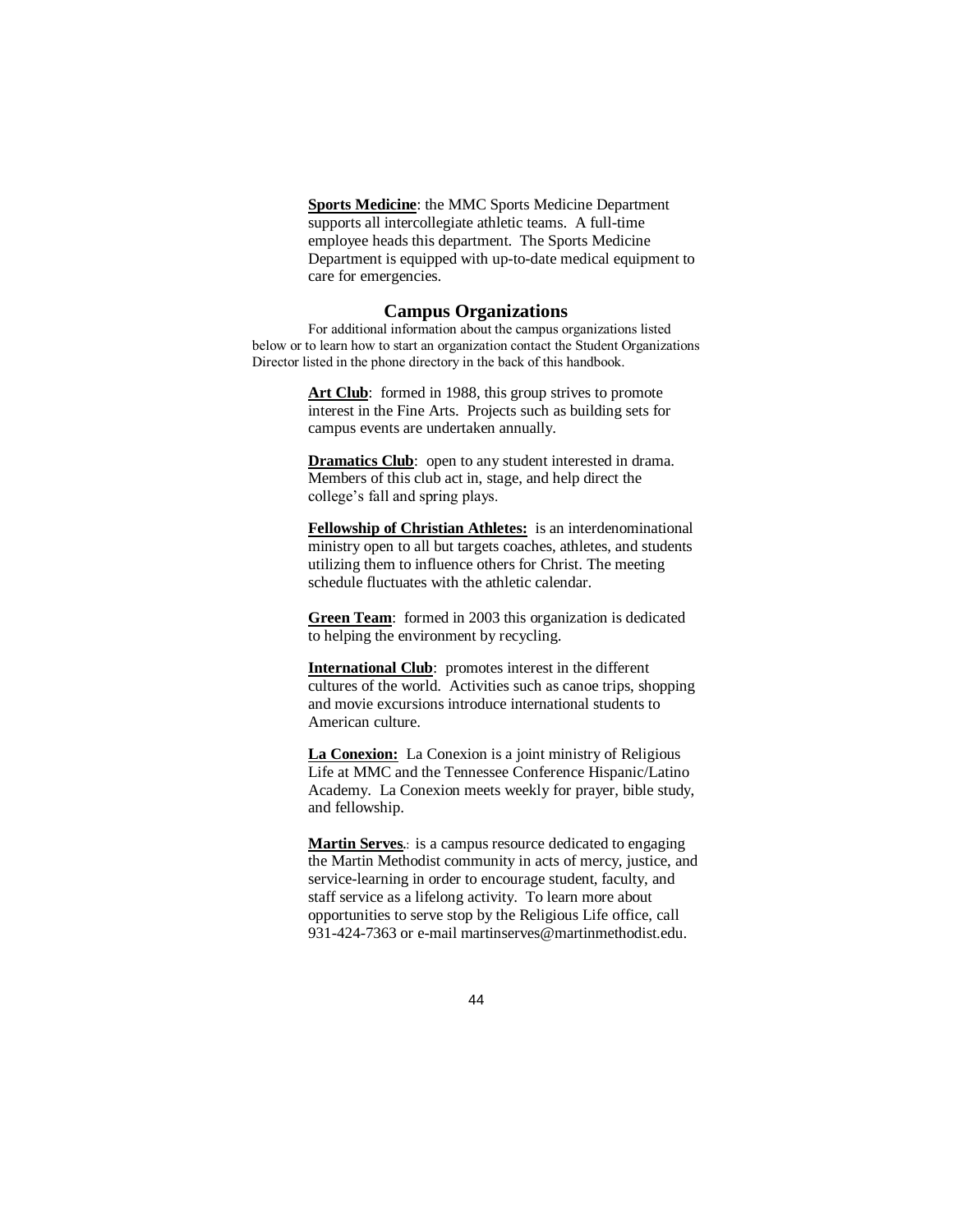**M.M.C. Psi Omega Nu Behavioral Science Club**: founded in 2004, this club is open to any student who's major or minor is considered to be one of the Social Sciences. The goal of this organization is to promote community involvement, encourage social service and provide an environment that will enhance the educational experience of all members.

**National Alliance for the Mentally Ill Club**: founded in 1979, this is a self-help, support and advocacy organization. NAMI works to achieve equitable services and treatment for people living with severe mental illnesses and their families.

**Outdoor Enthusiasts:** This group organizes outdoor activities such as hiking, bicycling, camping trips and annual "Survivor" competitions which encourage students to appreciate the great outdoors.

**RedHawk Republicans**: is the official Republican Party at MMC. This club promotes voter awareness at the collegiate, local and state level, and supports the ideals and principles of the Republican Party and provides services to the community.

**Relay for Life:** this group promotes cancer education and awareness, and sponsors fundraising and team recruiting events throughout the year culminating in the annual Giles County Relay for Life which is held in Pulaski each June.

**Road Scholars Commuting Students Club:** this group addresses the unique needs of commuting students, and promotes their involvement in all aspects of campus life.

**STEA**: the Student Teacher Education Association organized on campus in 1994. This is the pre-professional club for prospective teachers.

**Student Activity Council:** this club is the voice of the students when deciding on extracurricular activities on campus. This club works hard to plan and organize great activities for all students.

#### **Student Alliance for Campus Unity and Equality**

**(SACUE)**: Through understanding and awareness this group hopes to prevent discrimination and promote unity between all sexual orientations and gender identities.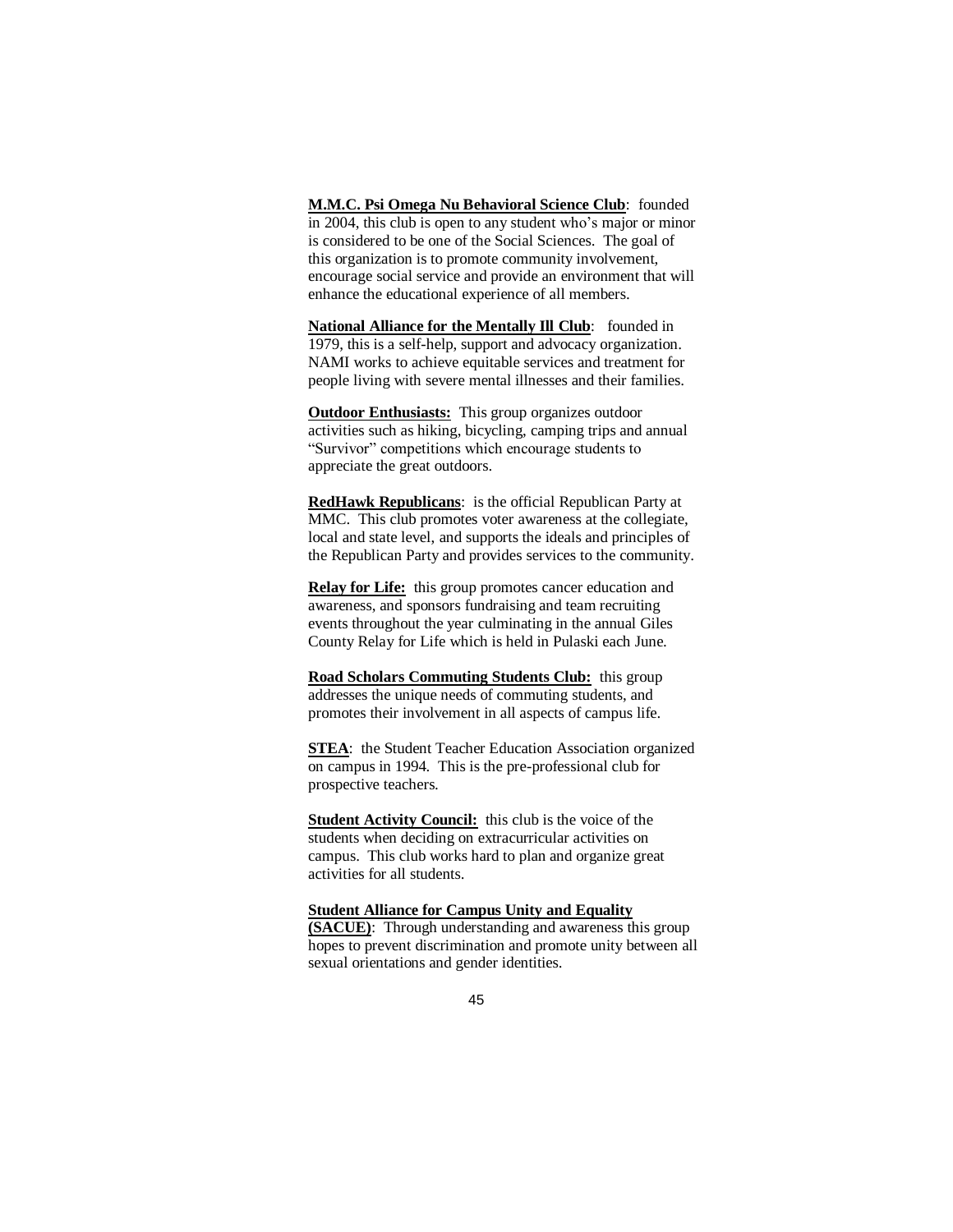**Student Christian Association (S.C.A.)**: is a faith community that nurtures Christian disciples through worship, fellowship and spiritual reflection. There is an annual fall weekend retreat that includes worship, fellowship, Sabbath, and fun. S.C.A. meets Thursdays, 6:30 p.m. in Jazzman's Café and includes special guests and speakers from faculty, staff and community members.

**The College Democrats**: is the official Democratic Party at MMC. This club promotes voter awareness at the collegiate, local and state level, and supports the ideals and principles of the Democratic Party and provides services to the community.

**The Martin Methodist Lions Club**: An on-campus Lions Club recognized and chartered by Lions International. Lions Clubs support sight conservation and community service projects.

## **CULTURAL EVENTS**

Each year the College sponsors the Della Clayton Lee Fine Arts Series consisting of concerts and lectures by professionals. The students also present, both on and off campus, musical concerts, one act plays and full-length dramas.

#### **HONORARY SOCIETIES**

**Gamma Beta Phi Society**: The Gamma Beta Phi Society is a nonsecret, honor, service-to-education organization for students in colleges and universities. Membership in the society is open to students who meet the following standards:

- (1) Rank in the top 20 percent of the class academically;
- (2) Have worthy character;
- (3) Creditable achievement;
- (4) Commendable attitude.

The purpose of the society shall be the achievement of educational ideals, the encouragement of scholastic effort, and the rewarding of academic merit among college students.

**Kappa Delta PI**: An international honor society in Education that promotes the development and dissemination of worthy educational ideas and practices, enhances continuous growth and leadership, and fosters inquiry and reflection on significant educational issues.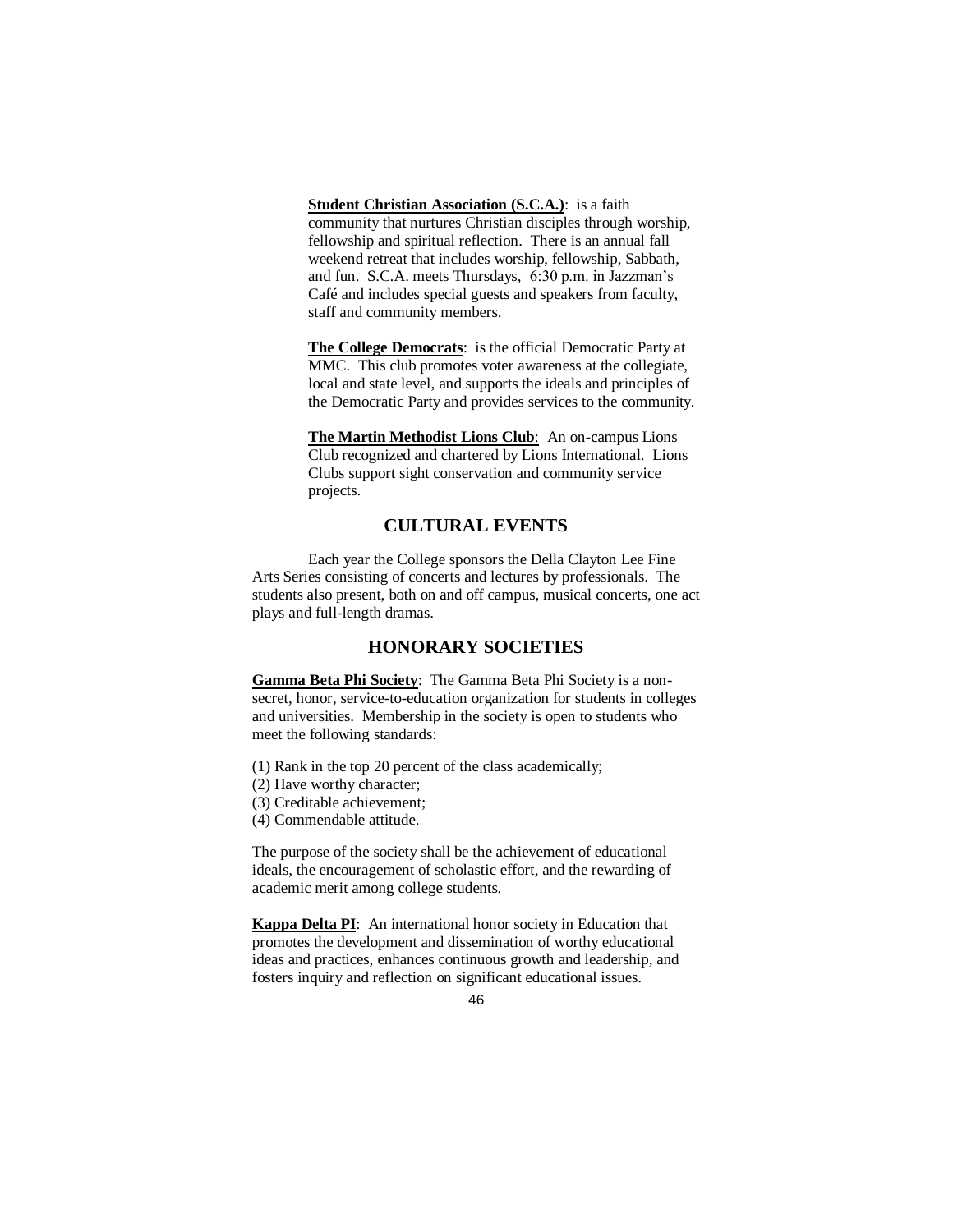Membership is open to education students who have attained sophomore standing, completed or enrolled in at lease 12 semester hours of education courses, and possess a minimum GPA of 3.0.

Pi Gamma Mu: An international honor society in Social Science that promotes academic excellence and interdisciplinary communication. Prospective members must be in the upper 35% of their class, have at least a B average and complete a minimum of 20 credit hours in Social Science classes.

**Sigma Beta Delta**: An international honor society in business, management and administration that recognizes students who have attained superior records in any of the business majors.

**Sigma Tau Delta**: An international honor society in English. Prospective members must maintain a 3.0 in English courses, completed a minimum of two classes over the freshman level and be in the upper 35% of their class after three semesters in college.

#### **MUSICAL GROUPS**

Music is important at Martin Methodist College. The College choirs contribute to the college community and the entire Middle Tennessee area. The Concert Choir presents 10-15 performances each year. The Chamber Choir is a small, auditioned ensemble that presents several concerts throughout the school year. The Praise and Worship Team provides contemporary Christian music during Chapel Services and performs in local area churches.

## **STUDENT PUBLICATIONS**

**MARTINAIRE**: is the yearbook which records life at the college. Participation by any student interested in writing, photography, layout, proofing, or typing is encouraged.

**STATEMENT OF PUBLICATIONS**: Student publications are the interpretative records of the people and events that constitute the college community. They are governed by the established canons of responsible journalism such as the avoidance of libel, indecency, and attacks on personal integrity. Publications will not publish pictures or descriptions of violations of the student code. The purpose of student publication is to provide opportunities for students to gain skills in practical journalism. The Advisor appoints editors of the student publications. An editor who ignores the standards of responsible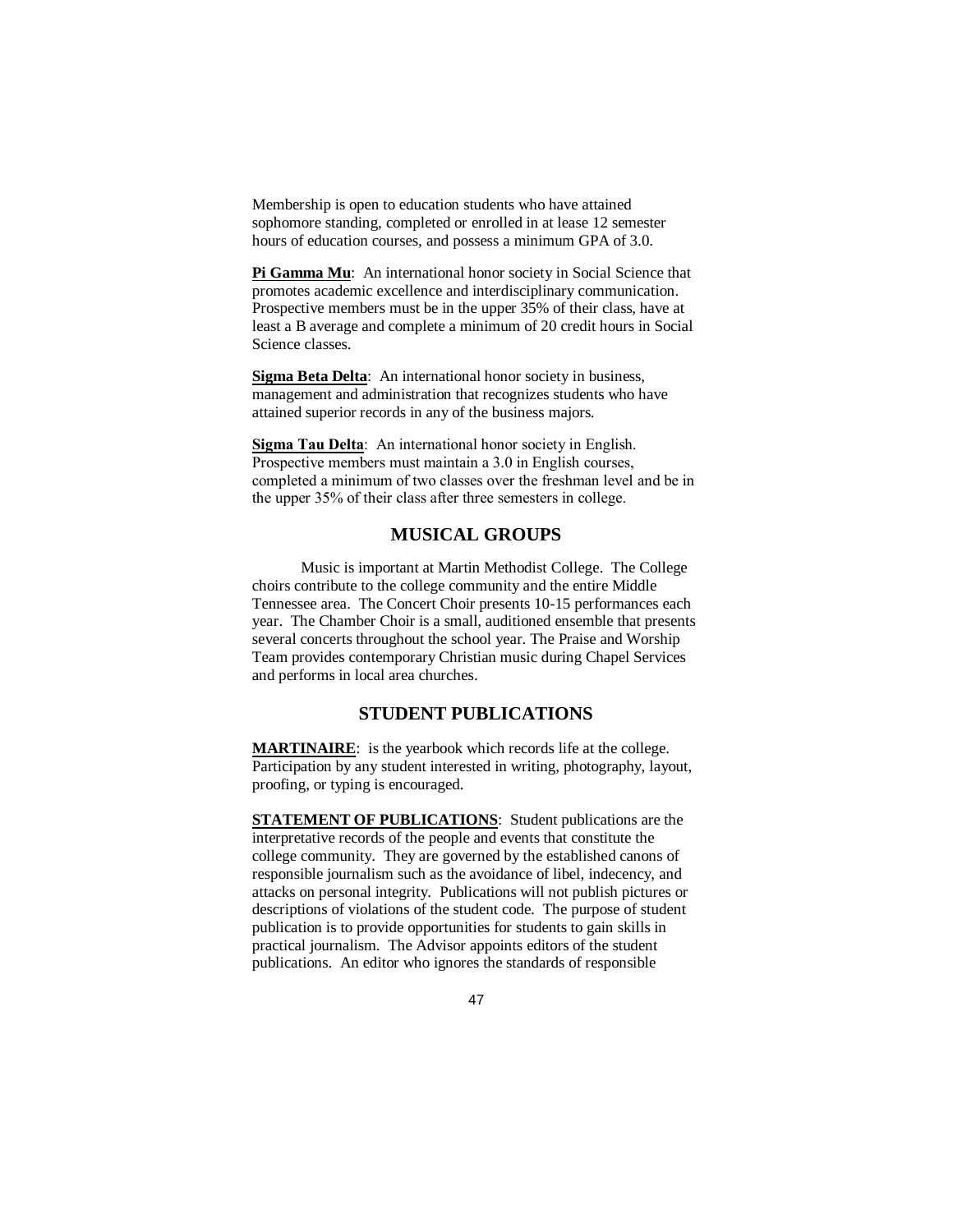journalism or who fails to fulfill the duties of the office will be removed.

## **SOCIAL AND CULTURAL EVENTS**

Each year a well-rounded array of campus events is scheduled. Some of these events are Martin traditions that have been staged over the span of many years. Some of the activities that have become college traditions are explained as follows:

> **Martin Pride Days**: each fall there are three evenings of activities welcoming the students back to campus. Water slides, hot air balloon rides, sand volleyball and other fun events get the year off to a great start.

**Fall Festival and Spring Fling**: held each semester on the campus green. These cookouts for all students and employees are very popular events.

**Boo-Out**: This is a Halloween party for Head Start children from Giles County. All students at Martin Methodist College may be involved by working in carnival booths and activities.

**Homecoming**: usually held in January, there is a full weekend of activities including an alumni reception, cultural events, and basketball games with the crowning of the queen and king taking place at the halftime of the men's game.

**Fall and Spring Plays**: the Drama students present two dramatic productions each year.

**Christmas Musicals**: each year there is a Christmas concert by the MMC choirs.

**Visit with Santa**: this traditional event involves Martin Methodist students as they provide Christmas gifts for community children in need.

**Christmas Service**: this is an evening worship service for MMC to come together and celebrate Christmas before departing for Christmas break.

**Talent Show**: each spring students are given an opportunity to showcase their talent.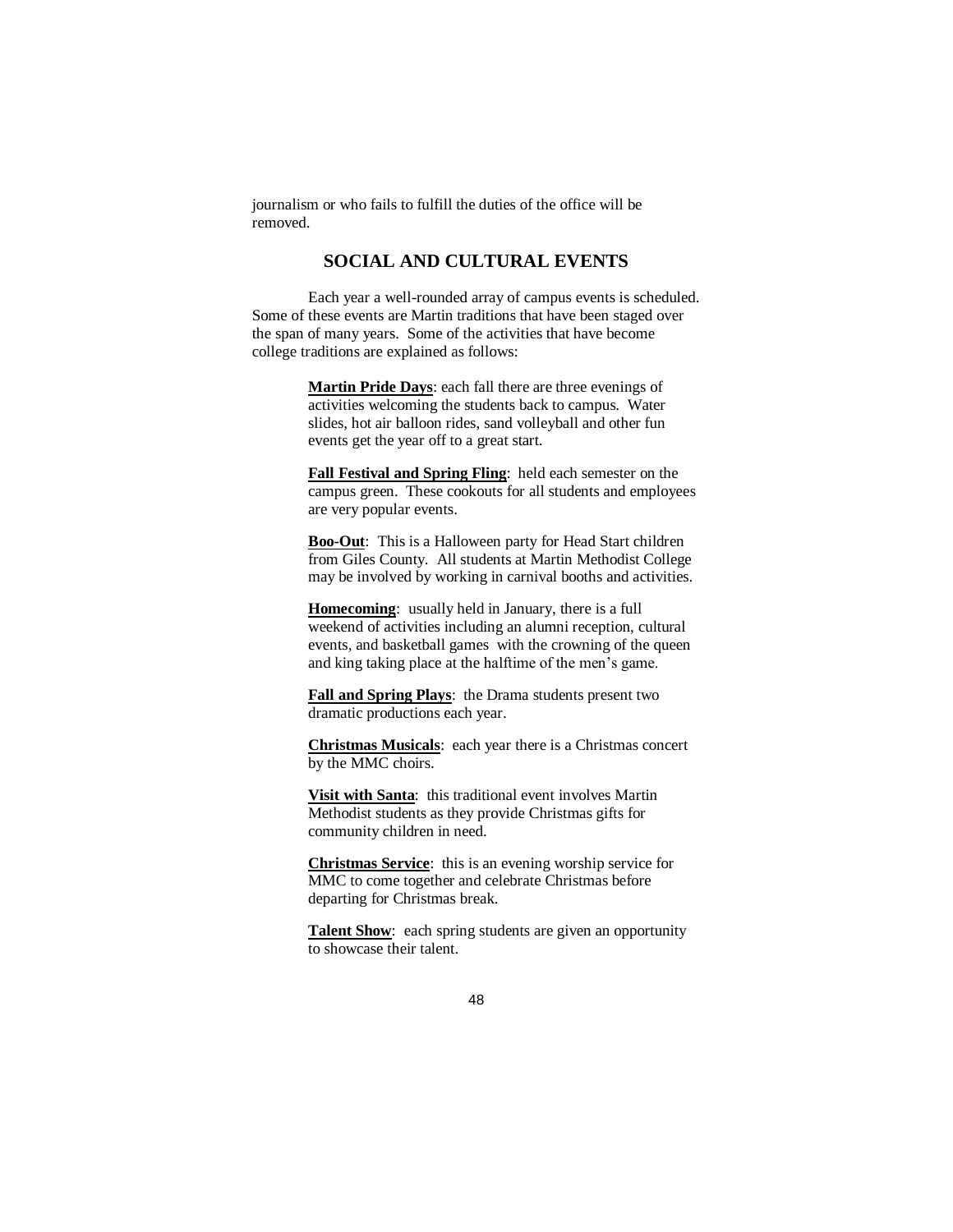**Exam Breakfasts**: held each semester at the onset of the final exam period. The late night (10 p.m.) meal is served to the students by the college administration.

**Campus Movie Theater**: the college operates a first run movie theater. There is a concession stand run by various clubs on campus.

**Baccalaureate:** a worship service to celebrate the Holy at work in the lives of the graduates and the MMC community.

### **GOVERNANCE ORGANIZATIONS**

Student governance on the Martin Methodist College campus is conducted through the Student Government Association, (an explanation of the powers and duties of this organization is spelled out in the SGA Constitution). In addition, there are advisory councils for the Dining Services program and The Housing Committee. The Honor Council is composed of student, faculty and staff whose duty it is to hear academic infractions. There are two representatives of SGA present at all sessions of Traffic Court. The Disciplinary Committee is composed of students, faculty, and staff whose duty it is to hear disciplinary infractions. Each student is given a copy of the Honor Code Booklet at matriculation. New students have an honor code signing ceremony as part of orientation week activities.

# **CONSTITUTION OF THE STUDENT GOVERNMENT ASSOCIATION OF MARTIN METHODIST COLLEGE**

### **PREAMBLE**

We, the students of Martin Methodist College, acting under the authority granted us by the Administrative Staff of Martin Methodist College, do hereby establish this Constitution in order to promote the ideals of self-government, to help coordinate student life on the campus, and to maintain good understanding and a close relationship between the Faculty, Administration, and the Students.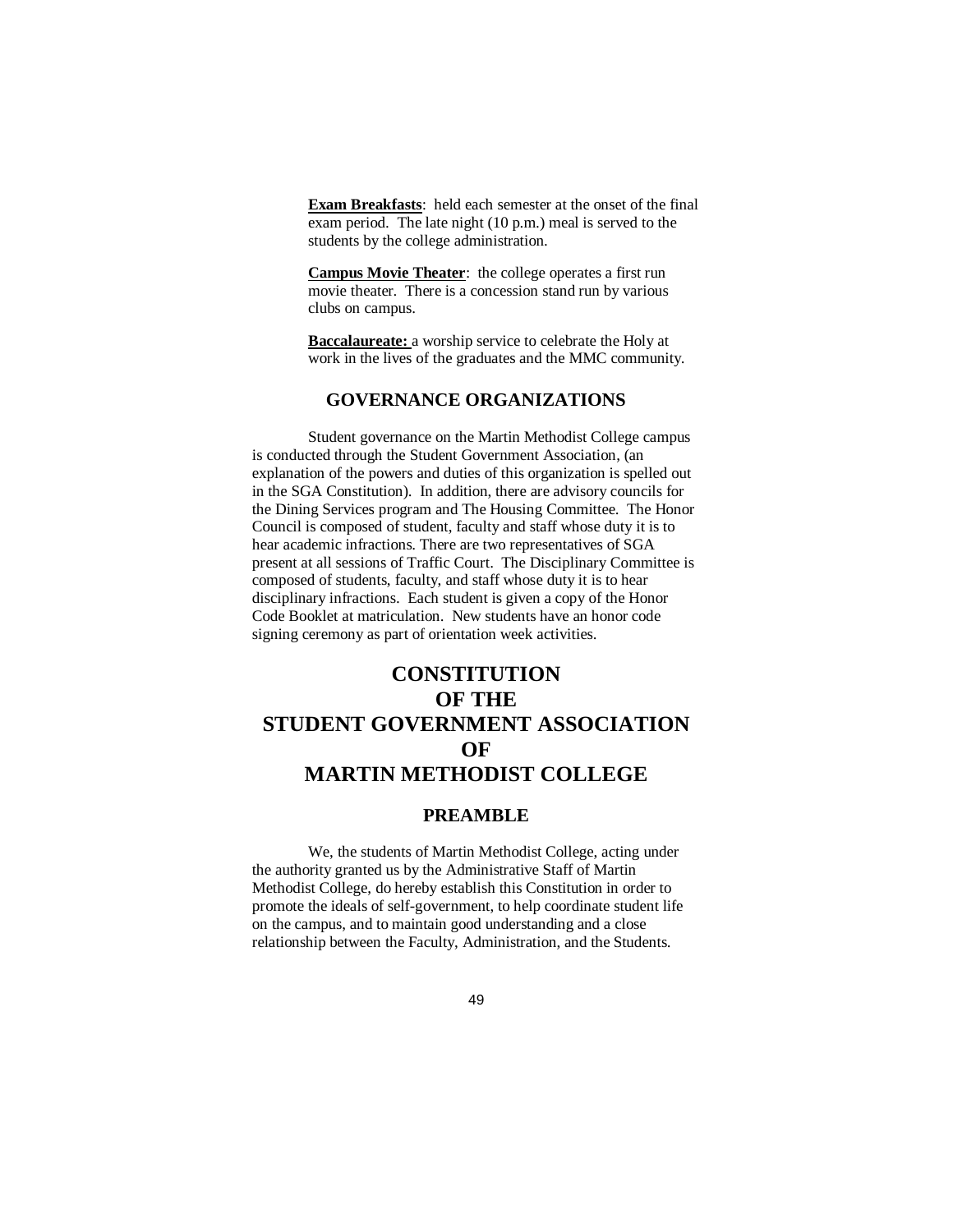#### **ARTICLE I--NAME**

The Martin Methodist College student body shall be composed of all students of the college. The governing body shall be known as the Student Government Association.

# **ARTICLE II—PURPOSE AND MEMBERSHIP OF THE STUDENT GOVERNMENT ASSOCIATION**

The purpose of the Student Government Association shall be to promote the rights, responsibilities, and awareness of the student body in all areas of student life.

The voting membership of the Student Government Association shall be composed of:

- 1. The three executive officers of the Student Government Association who shall be elected at-large by the students.
- 2. Two representatives from each class who shall be elected at-large by their class. There shall be one class president and one senator to represent each class.
- 3. One representative from the Night School Program who shall be elected by the Night Students.
- 4. One student representative from each of the following student related organizations/groups: Dining Services, The Memo or other campus communication source, Student Activities, Campus Housing, and any other group that the Student Body President deems necessary. Each of these positions will be filled during the Freshman elections through the Vice President of Campus Life and Enrollment Management and in conjunction with the Student Body President and the director/manager of the organization/group.

Qualifications for membership in the Student Government Association shall be:

- 1. Maintain a C grade average during the current school year;
- 2. Be enrolled as a full-time student and classified as such by the college.
- 3. Not obtain more than 2 unexcused absences from SGA meetings.
- 4. Must not have received more than 1 Student Life Honor Code infraction or 1 Academic Honor Code infraction.

Qualifications for the Student Government Association Executive Committee shall be:

1. One year of experience serving on Student Government Association.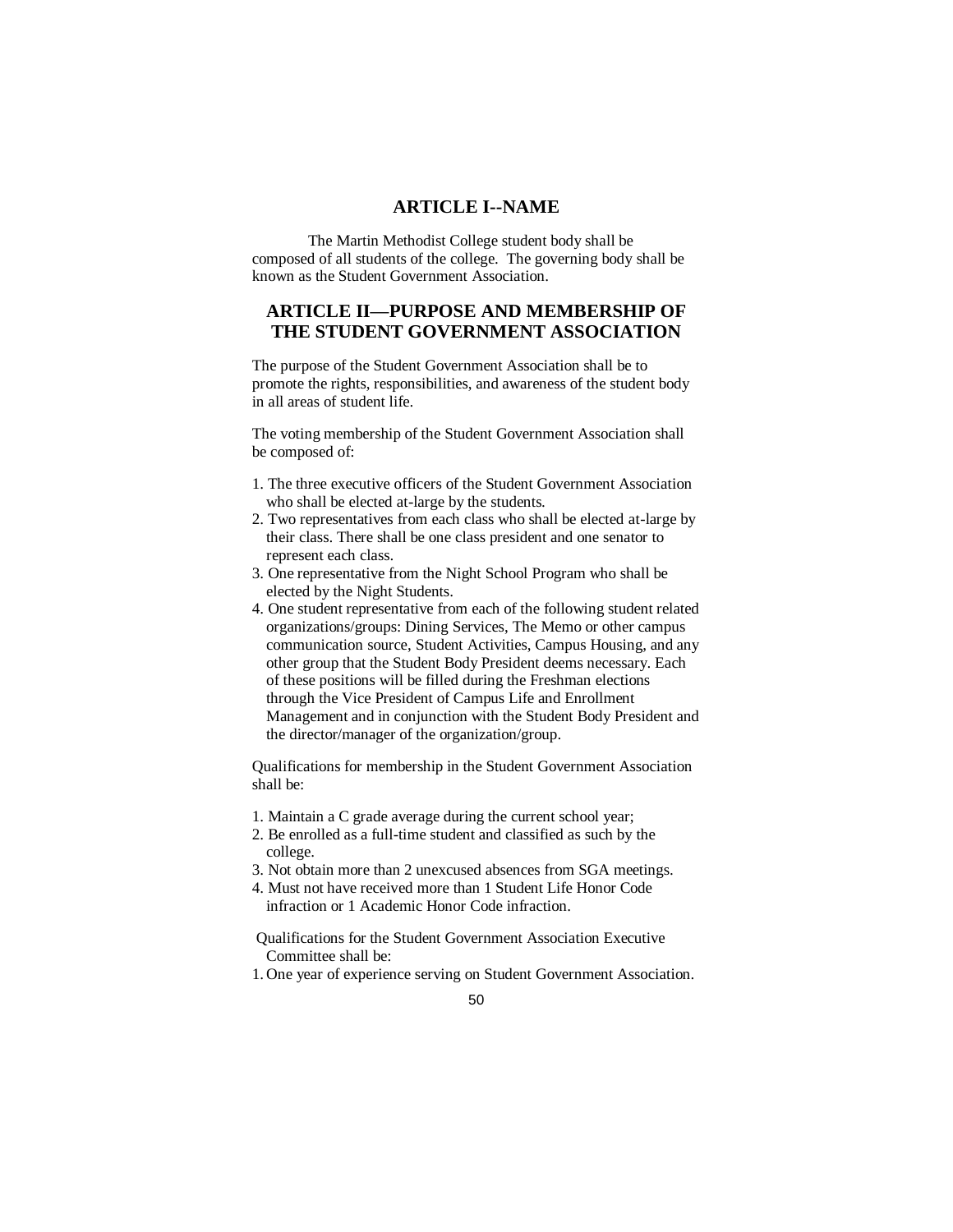2. Must have achieved Junior or Senior class standing.

# **ARTICLE III--EXECUTIVE COMMITTEE OF THE STUDENT GOVERNMENT ASSOCIATION**

The Executive Committee shall consist of the President, the Vice-President, and the Secretary, and shall meet at the call of the president. Vacancies that may occur in the Executive Committee shall be filled by the person in the position below the empty one.

# **ARTICLE IV--DUTIES OF THE EXECUTIVE COMMITTEE**

#### The President shall:

- 1. Preside over all Student Government Association meetings;
- 2. Appoint all members of the committees of the Student Government Association and be Ex Officio of all said committees;
- 3. Present all resolutions and recommendations both passed by the Student Government Association and those that require the approval of the administrative staff, to the President of the College;
- 4. Serve as member of the Board of Trustees of Martin Methodist College;
- 5. Serve as a member of the Disciplinary Committee;
- 6. Call special meetings of the Student Government Association and any committees thereof;
- 7. Serve as a liaison between the student body, the faculty and the administrative staff.
- 8. Serve on the Honor Council Appeals Board.

The Vice-President shall:

- 1. Assume the duties of the President in his or her absence or his or her inability to serve;
- 2. Serve as a member of the Disciplinary Appeals Board.
- 3. Serve on the Appeals Board.
- 4. Assume any other responsibilities designated by the student body President.

The Secretary shall:

- 1. Keep the minutes and roll at all Student Government Association meetings;
- 2. Maintain the Student Government Association files;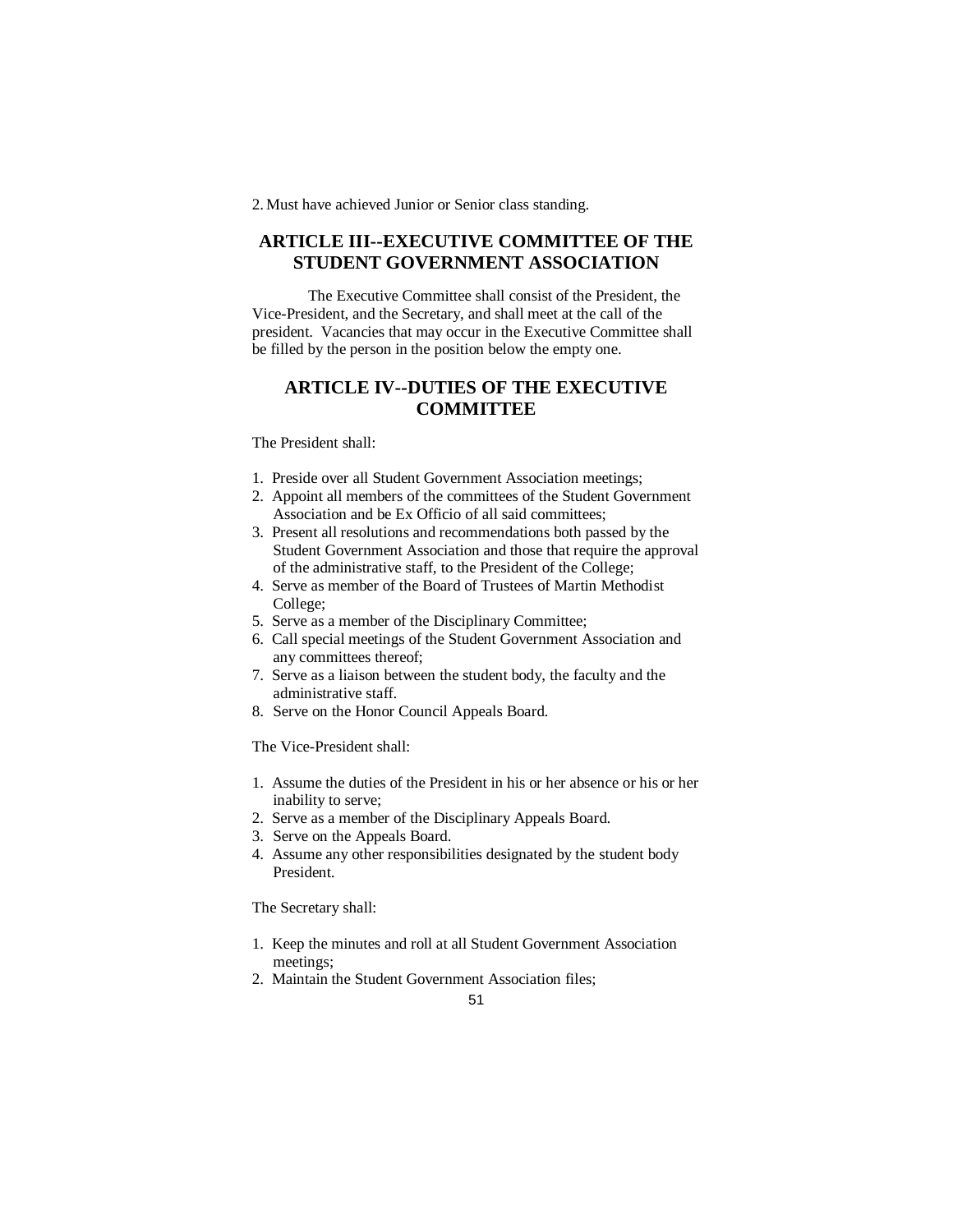- 3. Handle all correspondence concerning the Student Government Association;
- 4. Serve on the Supreme Council.
- 5. Assume any other responsibilities designated by the student body President.

# **ARTICLE V—DUTIES OF THE MEMBERS OF STUDENT GOVERNMENT**

Class Presidents shall:

- 1. Bring the comments, concerns, and suggestions of their class to the attention of the Student Government Association.
- 2. Serve as chairs of any committees at the request of the Student Body President.
- 2. Serve in the following capacity as student representatives on the Honor Council and associated appeals councils/boards: Senior: Honor Council Junior: Honor Council Appeals Board
- Sophomore: Honor Council Supreme Council
- 3. Serve in the following capacity as student representatives on the Disciplinary Committee and associated appeals councils/boards:

Senior: Disciplinary Committee

Junior: Disciplinary Appeals Board

Sophomore: Disciplinary Supreme Council

Class Senators shall:

1. Bring the comments, concerns, and suggestions of their class to the attention of the Student Government Association.

2. Serve on any committees at the request of the Student Body President.

# **ARTICLE VI--MEETINGS OF THE STUDENT GOVERNMENT ASSOCIATION**

There shall be not less than two regular scheduled meeting per month. Special or called meetings may be held at any time at the discretion of the President. All Student Government Association meetings shall be open to any student, faculty member, or member of the administrative staff.

# **ARTICLE VII--POWERS OF THE STUDENT GOVERNMENT ASSOCIATION**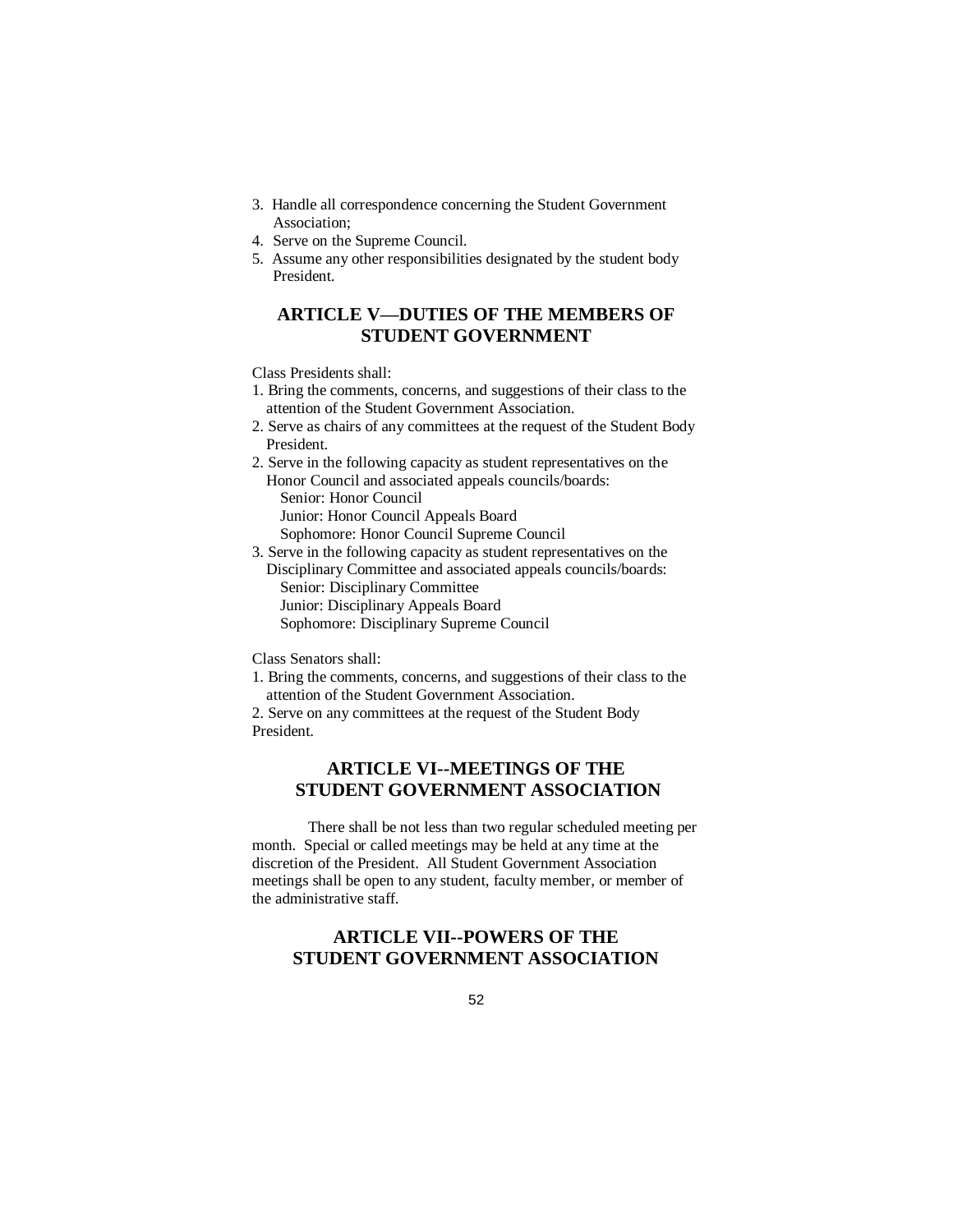The specified powers of the Student Government Association shall include making such legislation, resolutions, or recommendations, and performing any other act to promote the rights, responsibilities, and awareness of the student body, and to contribute to the social, educational, cultural, and physical welfare of the student body and the college community.

## **ARTICLE VIII--FACULTY ADVISORS**

The Vice President of Campus Life and Enrollment Management shall be a permanent advisor to the Student Government Association. The members of the Student Government Association may elect a faculty advisor of the Student Government Association. Said faculty member should be present at all meetings.

## **ARTICLE IX --ELECTIONS**

The Student Government Association shall be in charge of all student campus-wide elections including Homecoming Court and Student Government Association elections.

### **ARTICLE X--AMENDMENTS AND BY-LAWS**

Amendments to this Constitution shall be made by a twothirds vote of the Student Government Association. The amendment must be introduced in the Student Government Association one week in advance of its approval in the Student Government Association. One week's notice shall be given before any referendum to the student body. By-Laws may be adopted by a two-thirds vote of the total membership of the Student Government Association. Amendments and By-Laws shall take effect immediately unless otherwise stated, after two-thirds majority vote.

# **REQUIREMENTS FOR COLLEGE RECOGNIZED ORGANIZATIONS** *PLANNING STUDENT ORGANIZATIONS*

The following procedure must be used for groups seeking recognition as Martin Methodist College organizations: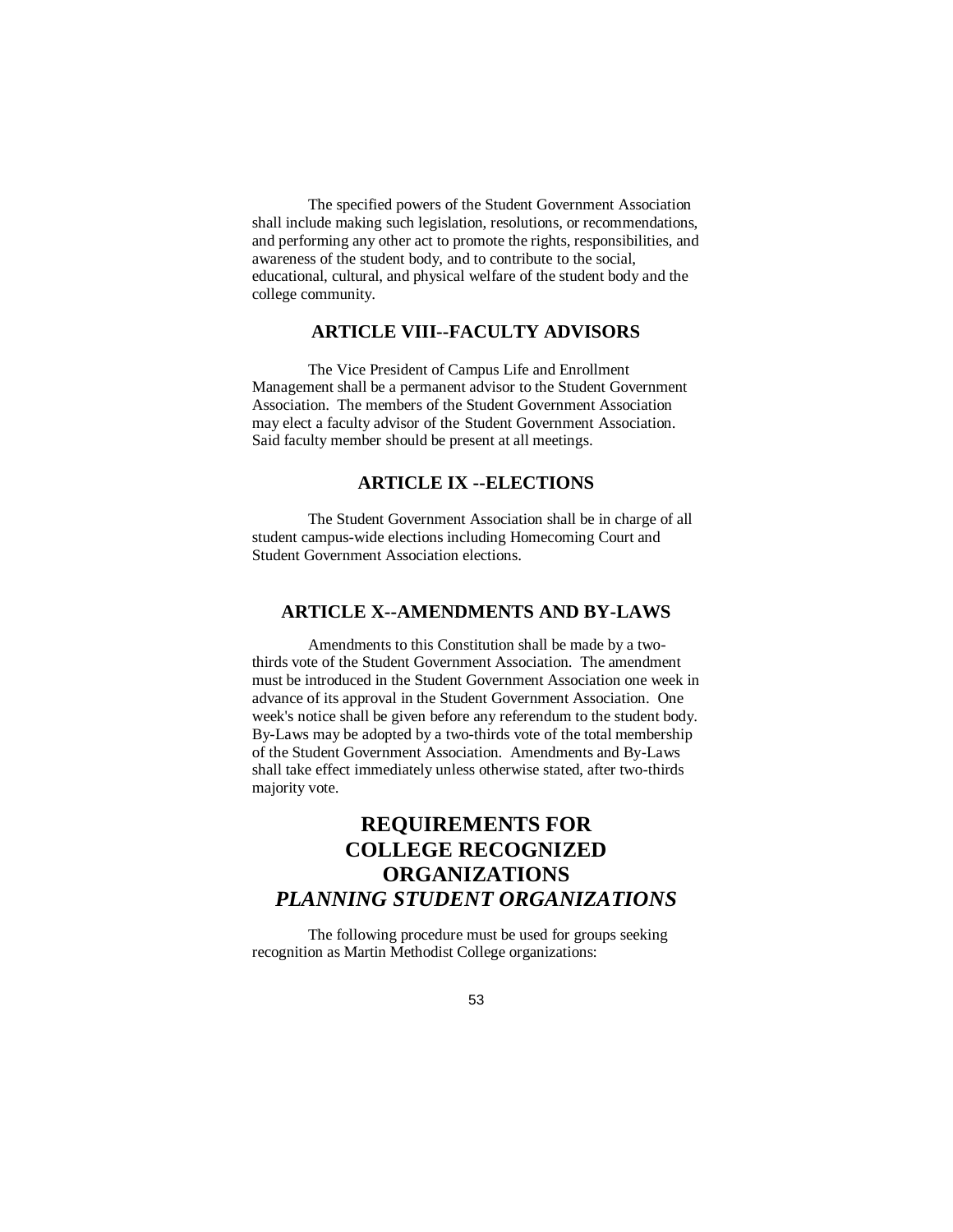- 1. Application for recognition of college approval should include the purpose of the club and types of proposed activities:
- 2. Constitution which should include name, purpose, meetings, officers and terms, rules of membership, and other information deemed relevant to the operation of the organization;
- 3. By-Laws of the organization:
- 4. Signature of the members (minimum of five) and advisor.

When the above information has been compiled, it should be delivered to the Vice President for Campus Life for evaluation. He/she may recommend that the President of the College grant full recognition to the group or he/she may reject the group's petition and specify the reasons. If a group were denied, it would have an opportunity to rectify the deficiencies and resubmit the materials for approval. The President of the College must grant final recognition.

**RULES FOR STUDENT ORGANIZATIONS**: There are four major requirements for organizations that are listed below.

1. ADVISORS

Each organization shall be free to choose its Faculty Advisor who, by accepting appointment, agrees to maintain contact with the organization so as to be familiar with its program and personnel, keeping in mind not only the objectives of the particular group but also the best interest of the college.

#### 2. DISCRIMINATORY CLAUSES

No student organizations, which have any restrictive clauses with regard to race, color, creed, or national origin, will be granted college recognition.

#### 3. HAZING

No student or organization of the college shall engage in hazing or committing an act that injures, frightens, degrades, or disgraces a person attending the college. Students and/or organizations involved in hazing shall be subject to disciplinary action.

# 4. USE OF COLLEGE FACILITIES

Events involving the use of college facilities must be authorized by the Vice President for Campus Life or by the person in charge of the facility.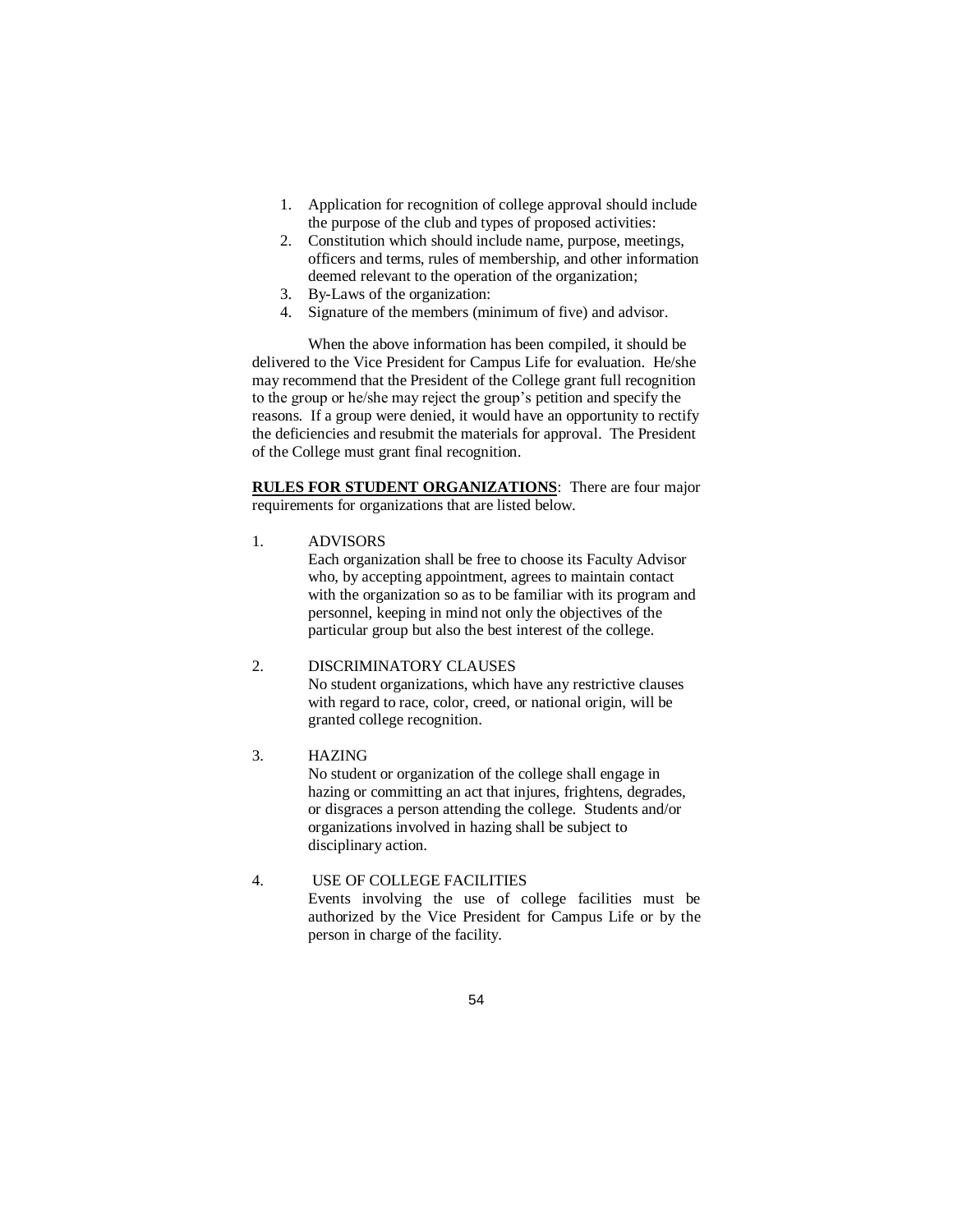# **VI. RELIGIOUS LIFE**

The Center for Church Leadership was born out of a partnership between Martin Methodist College and the Tennessee Annual Conference. The Center is a model of how academic institutions and denominational entities can share knowledge, deepen faith, and support the work of ministry.

The Center's mission is to identify, recruit, and train current and future church leaders, both laity and clergy. This mission is lived out through the ministries of Continuing Education, Church Relations, and Religious Life.

**Religious Life**: at Martin Methodist College seeks to be a community of faith that encourages students, faculty, and staff to grow and enrich their spiritual journey through worship, education, fellowship, and service.

**Worship**: Chapel services are held at 9:30 a.m. in the Martin Hall Auditorium on the first and third Thursday of each month. Soul Feast is held at 9 p.m. in the Gault Fine Arts Center on alternating Mondays. Additional services are also held for special occasions.

**Education:** This includes The CALL, internships, Student Conferences, as well as Annual and General Conferences.

**Fellowship:** The Religious Life Student Lounge is open daily as a place for students to gather, relax, and fellowship. Fellowship is also offered in conjunction with events of the Student Christian Association (S.C.A.), Fellowship of Christian Athletes (F.C.A.), La Conexion, Accountability Groups, activities with area churches, and the Religious Life Council.

**Service:** Martin Serves, as noted under Clubs, is a ministry of Religious Life in which all students, faculty, and staff are invited to participate in one-time and ongoing service projects in Giles County, as well as trips and course-based service-learning.

**To learn more about Religious Life, please visit <http://www.martinmethodist.edu/church-leadership/religious-life> or e-mail [religiouslife@martinmethodist.edu](mailto:religiouslife@martinmethodist.edu) or stop by the office in the Center for Church Leadership,** located at the corner of Madison and 5<sup>th</sup> Streets.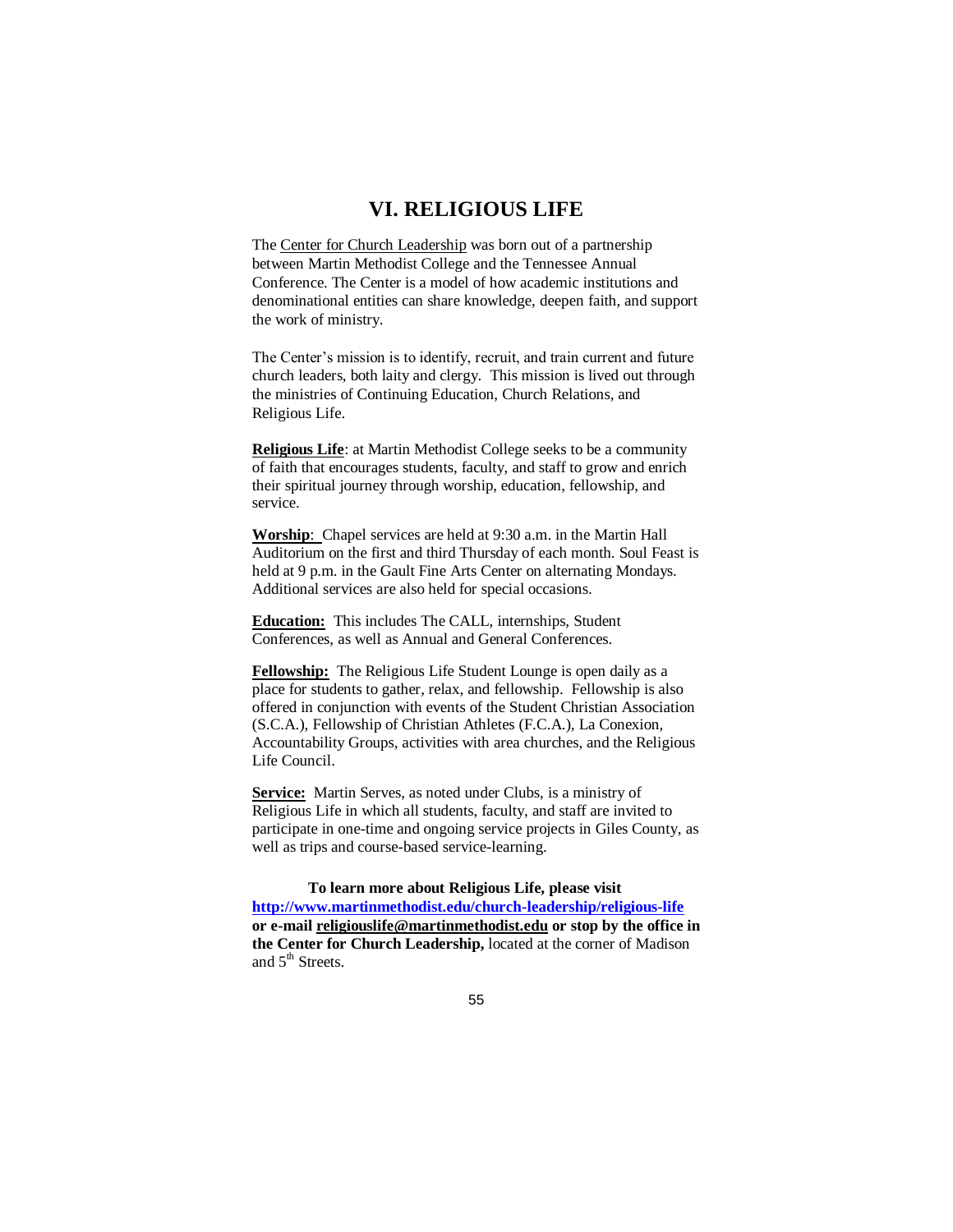# **VII. ACADEMIC HONOR CODE AND STUDENT LIFE HONOR CODE, RIGHTS, RULES, AND REGULATIONS**

#### **PREAMBLE TO ACADEMIC HONOR CODE**

As Martin Methodist College (MMC) students, we seek an environment in which members of a diverse student body can live together, interact, and learn from one another in ways that protect both personal freedom and community standards. If a diverse community is to prosper, its members must attempt to come to terms with their differences; this goal is only possible if students seek mutual understanding by means of respectful communication. By holding us accountable for our words and actions, the Honor Code acts as an educational tool, instructing us to resolve conflicts by engaging others in dialogues that yield greater awareness for all parties involved. By enrolling as a student at Martin Methodist College, each person agrees to follow the Honor Code for the duration of his or her time as a student of the college. By encouraging respectful conduct, we hope to create an atmosphere conducive to learning and growing.

The Martin Methodist College Honor Code was installed in two parts. The portion of the Honor Code involved academic integrity, and defines Cheating, Plagiarism, Academic Misrepresentation, Multiple Submissions of Work, and Consequences for Failure to Comply with the Honor Code or Honor Council. The second part of the Honor Code involves Student Life. This portion of the Honor Code involves housing regulations, alcohol, drugs, overall conduct codes for all students, and consequences for failure to comply with the Honor Code or Honor Council.

At the beginning of the school year there will be a formal signing ceremony as part of Freshman Orientation. All students are expected to abide by the Honor Code even if they did not participate in the formal signing ceremony. Copies of the Honor Code may be picked up in the Office of Student Affairs.

#### **STUDENT SOCIAL CODE**

Martin Methodist College students have certain rights and are required to fulfill certain obligations that are outlined below. It is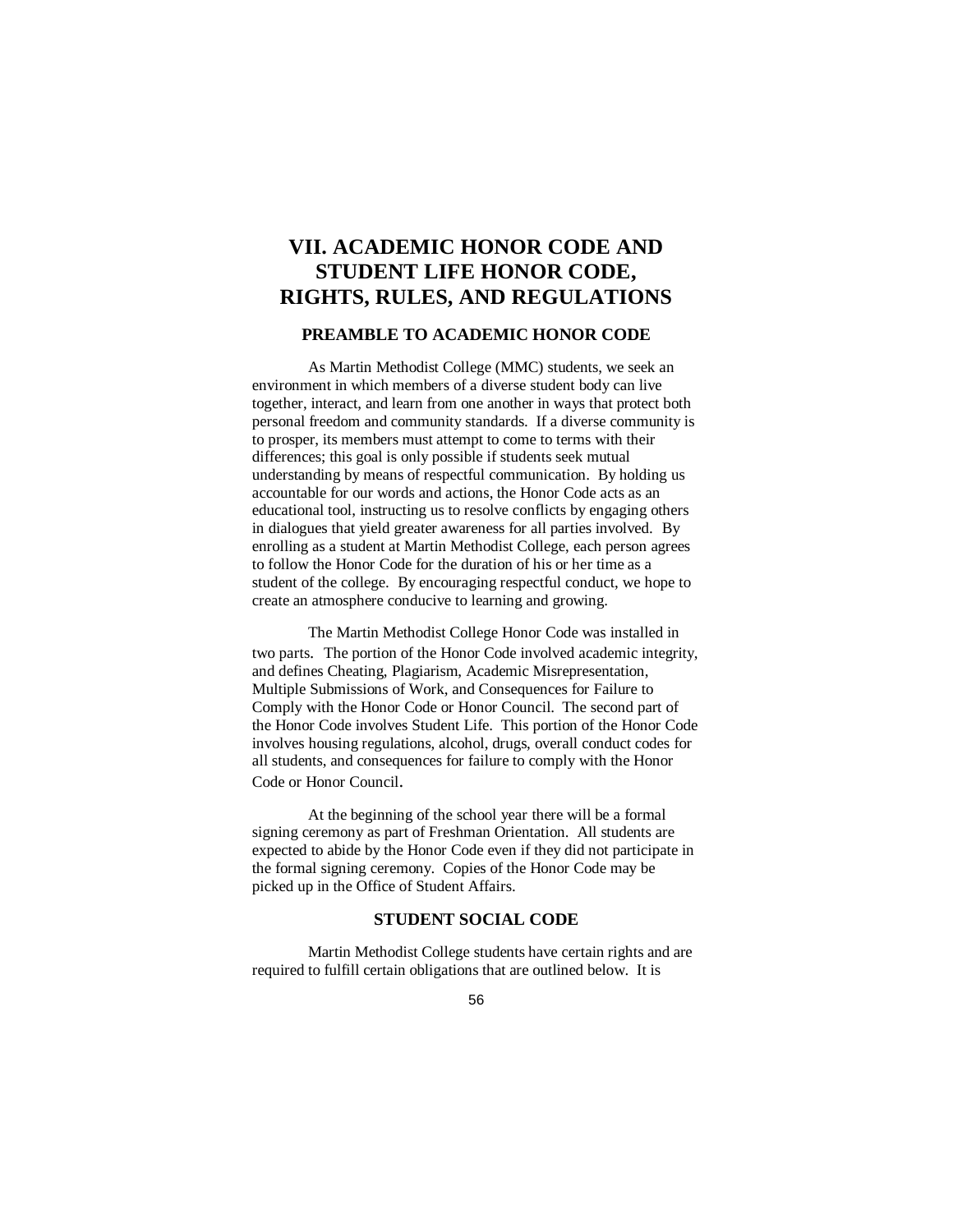expected that students will understand and exercise their rights while fulfilling their obligations and respecting the rights of others. The College intends to enforce the regulations and the college intends to respect student rights.

#### **NOT KNOWING THE RULES DOES NOT EXCUSE ADHERENCE TO COLLEGE RULES AND REGULATIONS.**

#### **STUDENT RIGHTS**

*Nondiscrimination*: There shall be no discrimination in any respect by the college against any student, or applicant for admission as a student, based on race, religion, age, national origin, gender, or sexual orientation.

*Student Representation*: Students may be represented on the Martin Methodist College Board of Trustees at the invitation of the College President, through the attendance of the ASG President on that Board.

*Confidentiality of Records*: Students shall have the right to have their academic and disciplinary records kept confidential subject to existing Federal laws. No official records of students shall be available to unauthorized persons without the express written consent of the student involved, except under legal court order.

*Freedom of Opinion*: Students have the right to take stands on issues and to examine and discuss questions of interest, as long as it does not interfere with the rights of others.

*Freedom of Self-Government*: Students are entitled to selfgovernance through the Associated Student Government (ASG). Through the ASG students may participate in the formulation of policy affecting student affairs. The organization and authority of the ASG is found in the Constitution.

*Academic Evaluation*: Grading of student performance shall be on the basis of previously announced criteria.

*Correctness of Information*: Students have the right to accurately and clearly stated information that should enable them to determine the general requirements for a particular curriculum or program of study.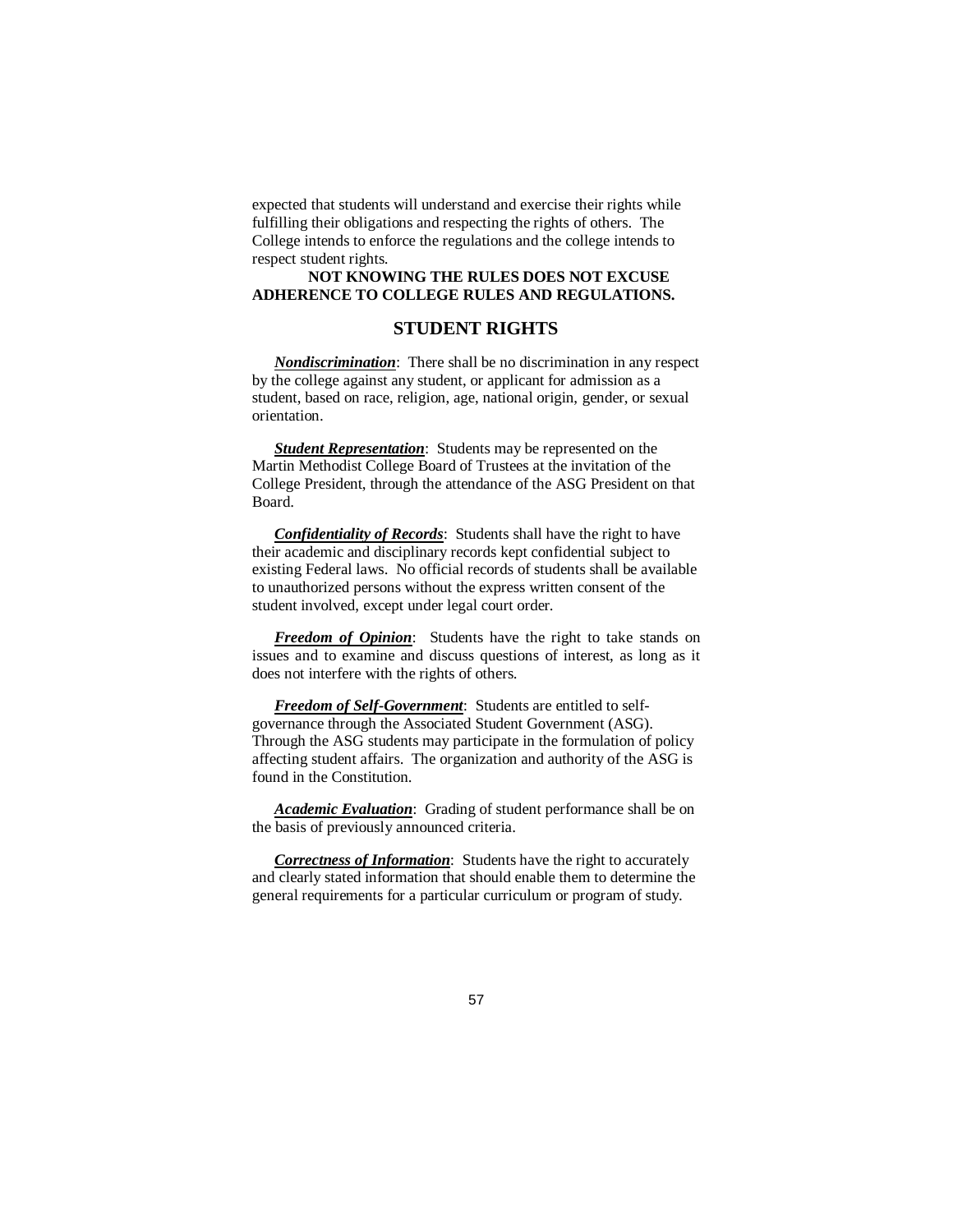## **STUDENT OBLIGATIONS**

Each student is expected to show respect for order, ethics and the rights of others and to exhibit in his or her daily living a high sense of personal honor and integrity.

### **DISCIPLINARY HEARINGS**

At the beginning of each academic year, a Disciplinary Committee shall be organized for the purpose of hearing cases whereby the student denies that a violation has taken place. The membership of this committee shall include faculty, staff, and students. The student membership will consist of the Student Body President and one other SGA officer. The Vice President for Campus Life will assign two faculty members and two staff members each year. This committee shall hear cases referred to it and make its recommendations to the Chairman of the Committee.

The Vice President for Campus Life may handle rule violations without convening the Disciplinary Board. However, for a case to be handled in this manner the student offender must agree that a violation of the student Honor Code has taken place. If the student denies that a violation has taken place, then the Disciplinary Committee will meet with the student and the college employee who brought the alleged violation to the Vice President for Campus Life. Both parties will have an opportunity to discuss their side of the case to the disciplinary committee. Once both sides of the case are heard and the disciplinary committee has had an opportunity to ask questions the student and the college employee will have the opportunity to make a closing statement. Once closing statements are made the student and college employee are asked to leave the room while the disciplinary committee makes its decision. Those found guilty of rule violations will receive sanctions as listed below.

All sanctions must be completed by the student within 30 days of being found guilty of a violation. Any student who does not complete the sanctions must appear before the Disciplinary Committee and may face further sanctions as determined by the committee.

Infractions of the Student Life Honor Code will carry over from year to year and are cumulative for the entirety of the time that an individual is a student at the college.

The Disciplinary committee has the authority to change any sanction to fit the severity of the offense as deemed necessary.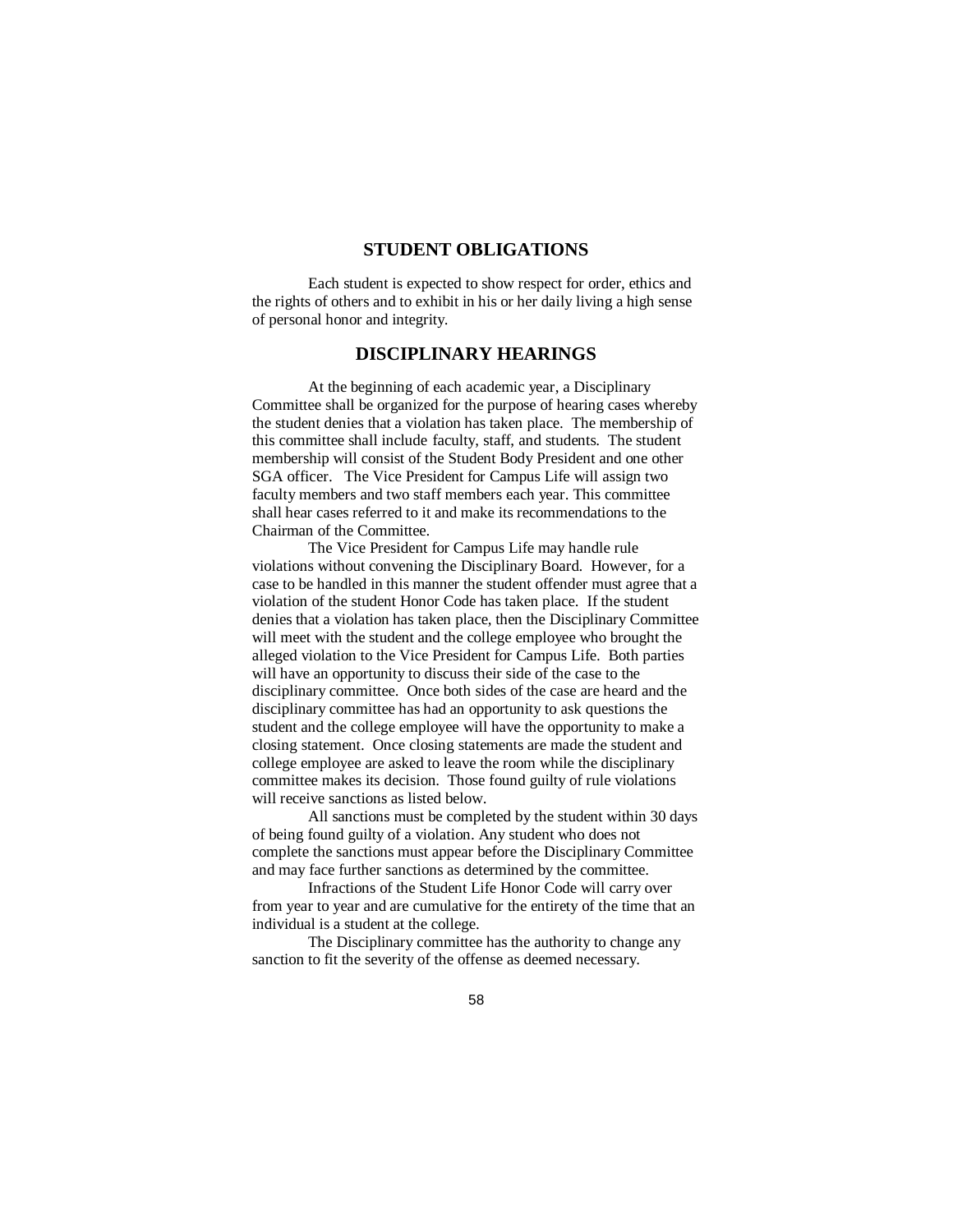*DISCIPLINARY APPEALS BOARD*: The Disciplinary Appeals Board serves to provide due process to students who feel the charges against them and/or the actions recommended by the Disciplinary Committee are unjust. The function of the Disciplinary Appeals Board is to review written appeals by the students involved. The Appeals Board has no direct contact with the student, but reviews the student's written appeal, the transcript of the case, and any other pertinent information. The Board then decides whether the appeal should be granted. For an appeal to be granted, three of the five voting members must be in favor. If the Disciplinary Appeals Board grants the appeal, the case is referred to the Disciplinary Supreme Council. If the appeal is not granted, the decision of the Disciplinary Committee remains in force. All appeals must be made in writing 24 hours after the initial decision.

The Disciplinary Appeals Board consists of faculty, staff, and students. The student membership will consist of the Student Body Vice President and one other SGA officer. The Vice President for Campus Life will assign the faculty and staff members each year.

*DISCIPLINARY SUPREME COUNCIL*: The Disciplinary Supreme Council serves as the third and final step in the due process procedure. The Disciplinary Supreme Council hears cases recommended by the Disciplinary Appeals Board. The student will have an opportunity to meet in person with the Supreme Council to present their case. The Vice President for Campus Life presents the Disciplinary Committees case. The Disciplinary Supreme Council then will deliberate and provide their decision. In the Supreme Council, three of the five voting members must be in favor of the appellant for any previous decision of the Disciplinary Committee to be overruled. In cases where a majority is not in favor of the appellant, former rulings of the Disciplinary Committee are upheld.

The Disciplinary Supreme Council consists of faculty, staff and students. The student membership will consist of the Student Body Secretary and one other SGA officer. The Vice President of Campus Life will assign the faculty and staff members each year.

#### **STUDENT CODE REGULATIONS**

In the following pages are listed the rules and regulations of Martin Methodist College. Violation of any of the rules will result in disciplinary action. Sanctions are listed for each offense.

*ALCOHOLIC BEVERAGES*: The consumption, possession, and/or use of any alcoholic beverage is prohibited on the Martin Methodist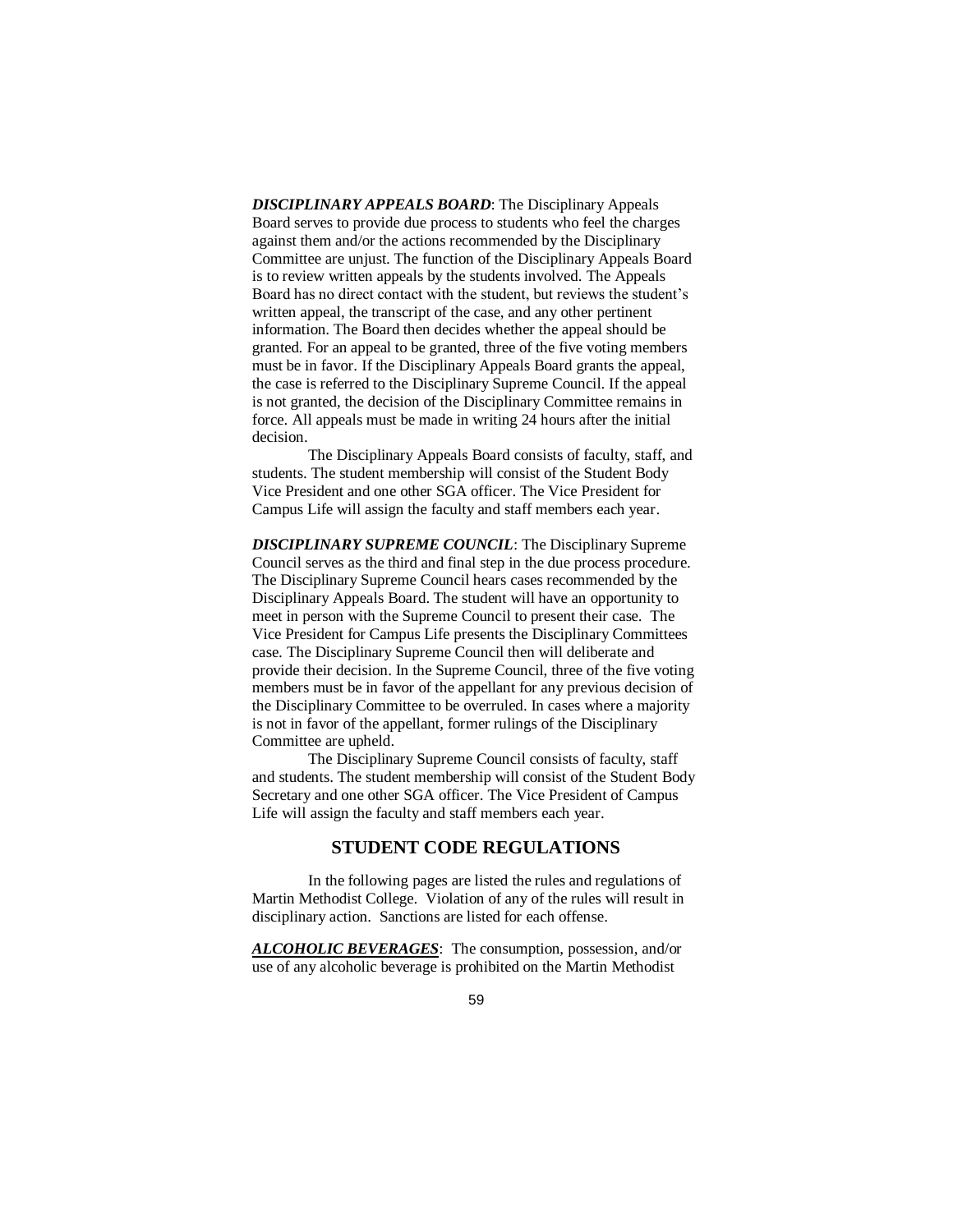College campus or any of its facilities, or at any event on or off the campus which is official college business. This includes, but is not limited to, athletic events and/or social gatherings sponsored by the college. No student or guest of the student may be on the campus while under the influence of an alcoholic beverage. College regulations prohibit any student or student organization from allowing its members or guests to violate college policy concerning alcoholic beverages. No organization may plan or have an official college activity on campus that includes the use of alcoholic beverages. SANCTION:

First Offense - \$250 fine, 15 hours of campus service, and at the student's expense completion of BACCHUS which is an on-line Alcohol Counseling Program. These items must be completed within thirty days after official notification. The student must immediately write a letter to his/her parents explaining the situation, and the Vice President for Campus Life will mail the letter for them.

Second Offense - \$500 fine, 50 hours of campus service, and completion of an alcohol rehabilitation program at student's expense. These items must be completed within thirty days after official notification. The student and his/her parents will meet with the Vice President for Campus Life to determine what additional steps need to be taken.

#### Third Offense – Expulsion will result

**DRUGS**: Possession by any student of illegal stimulants, depressants, narcotics, or hallucinogenic drugs, except on a physician's or dentist's prescription, is prohibited. The selling, bartering, exchanging and giving away of such illegal drugs to any person is prohibited. In addition, prescription drugs are to be used only by the person whose name is on the prescription label. It is also prohibited for any student or visitor to have illegal drug paraphernalia.

SANCTION FOR POSSESION: Suspension for the remainder of the semester and a report filed with the legal authorities for prosecution or any other sanction as determined by the Disciplinary Board. SANCTION FOR PARAPHERNALIA:

First Offense - \$150 fine and 25 hours of community service. These items must be completed within thirty days after official notification.

Second Offense - \$250 fine and 50 hours of community service. These items must be completed within sixty days after official notification.

Third Offense – Expulsion will result

In Addition: If a visitor to a residence hall room or apartment is found to have illegal drugs in their possession, the student occupant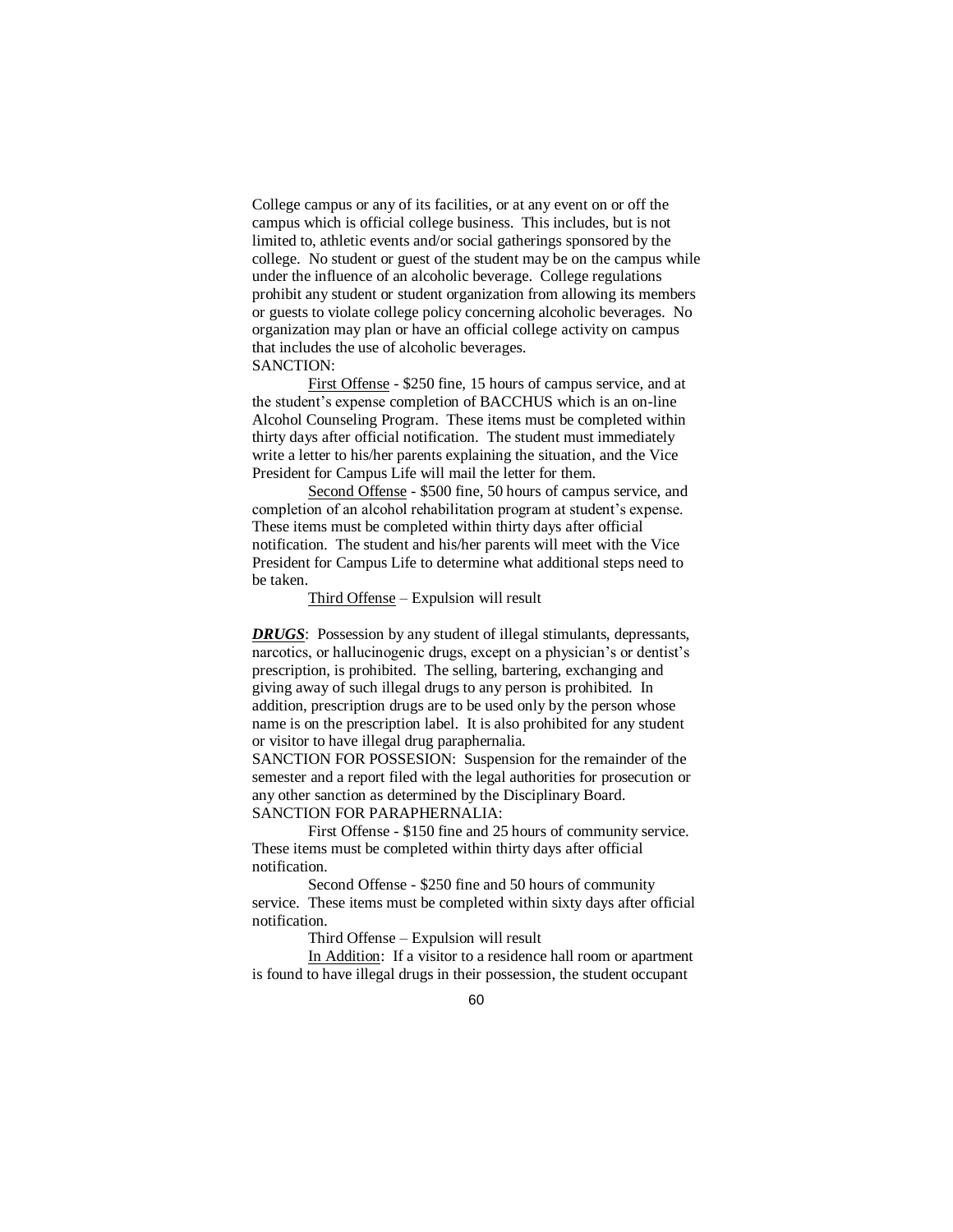sponsoring that visitor will lose the privilege of living on campus. If that visitor is a Martin student the sanction above will apply to that student.

If illegal drugs are found in a common area of a residence hall room or apartment, everyone in that room or apartment is subject to disciplinary action.

If the school becomes aware that you have been convicted of possessing or selling illegal drugs while enrolled at MMC you can either be suspended or expelled.

Police are notified anytime illegal drugs are found on the Martin Methodist College campus.

*SEXUAL HARASSMENT*: Martin Methodist College reaffirms the principle that its students, faculty, and staff have a right to be free from gender discrimination in the form of sexual harassment by any member of the academic community.

Sexual harassment is defined as the use of vulgar remarks and offensive language in an attempt to coerce an unwilling person into a sexual relationship, to subject a person to unwanted sexual attention, to punish a refusal to comply, to create a sexually intimidating, hostile offensive working environment, or to create a sexually intimidating hostile educational environment. Sexual harassment is understood to include a wide range of behaviors, from the actual coercing of sexual relations to the unwelcome emphasizing of sexual identity. This definition will be interpreted and applied consistent with accepted standard of mature behavior, academic freedom, and freedom of expression.

Sexual harassment in any situation is reprehensible; it is particularly damaging when it exploits the educational dependence and trust between students and college employees. When the authority and power inherent in college employee relationships with students, whether overtly, implicitly, or through misinterpretation, is abused in this way, there is potentially great damage to individual students, to the persons complained of, and to the education climate of the institution. While a particular interaction must be offensive and unconsented to be defined as harassment, college employees, and other individuals in positions of authority should be sensitive to the question about mutuality of consent that may be raised and to the conflicts of interest that are inherent in personal relationships where professional and educational relationships are also involved.

Individuals who believe they have been sexually harassed may obtain redress through the established informal and formal procedures of the institution. Complaints about sexual harassment will be responded to promptly and equitably. The right to confidentiality of all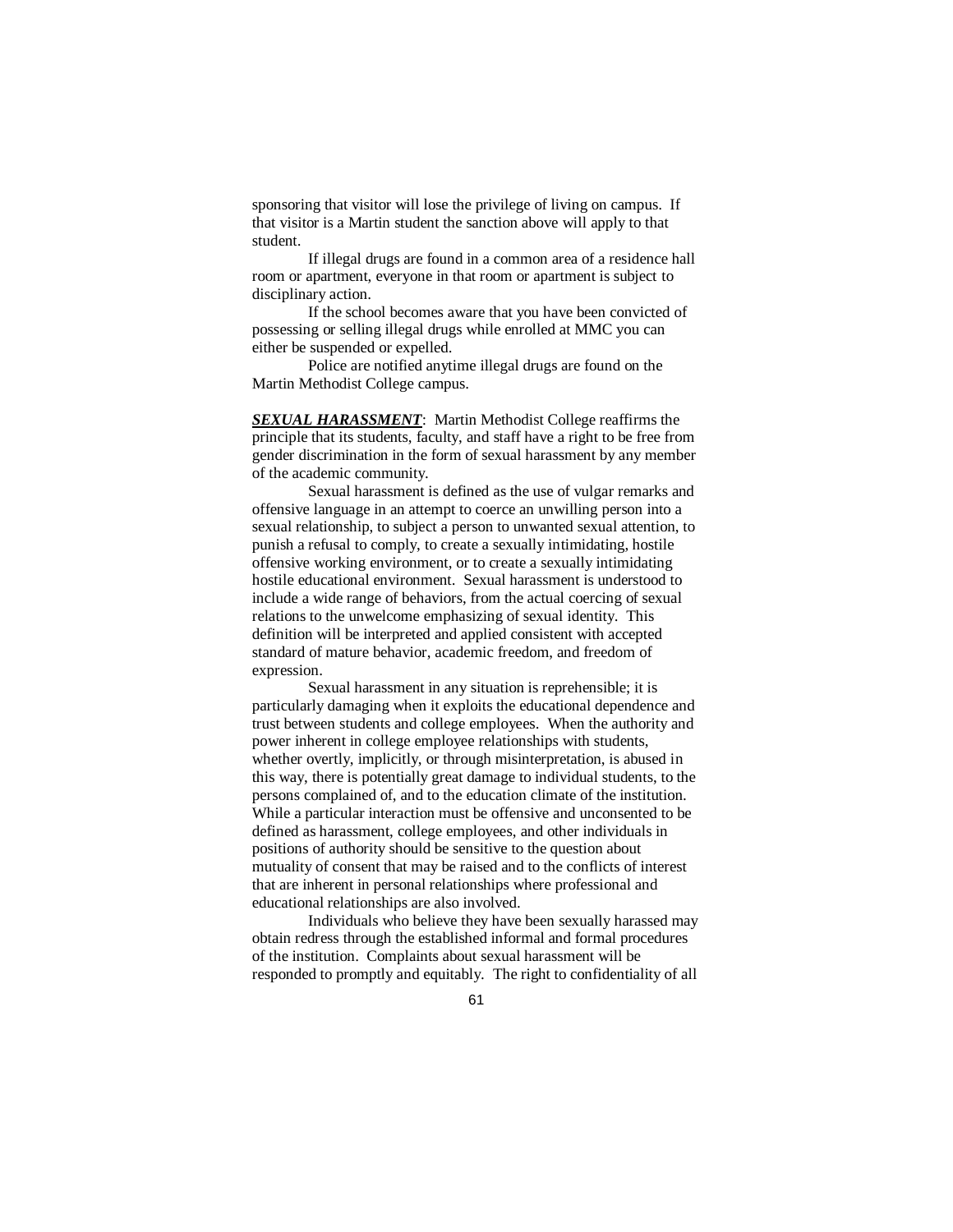members of the college community will be respected in both informal and formal procedures, insofar as possible. This policy explicitly prohibits retaliation against individuals for bringing complaints of sexual harassment. Formal procedures will not be initiated without a written, signed complaint. An individual found to be guilty of sexual harassment is subject to disciplinary action for violations of this policy, consistent with existing procedures.

Individuals wishing to make an informal or formal complaint in regard to sexual harassment should make an appointment with the Vice President for Campus Life who serves as the Affirmative Action Officer.

If a student is found to make a false accusation of sexual harassment then that student will be referred for counseling.

*CODE OF COMPUTING PRACTICE*: Violation of the standards for ethical and legal usage of campus computers, computer networks, or campus resources will result in one of the following sanctions. SANCTIONS: range from a \$25 fine to restrictions, suspension, and notification of the legal authorities

**DESTRUCTION OF PROPERTY**: The defacing or destruction of public or private property is prohibited. SANCTION:

First Offense - \$500 fine plus the cost to replace whatever has been damaged or destroyed. This must be completed within thirty days after official notification. The student must immediately write a letter to his/her parents explaining the situation, and the Vice President for Campus Life will mail the letter for them. The student may lose the privilege of living on campus.

Second Offense – Expulsion will result.

**DISORDERLY CONDUCT:** Conduct of a disorderly nature to include (but not limited to) screaming at, cursing at, or threatening another person is prohibited. Disregarding the rules set forth in the Student Life Honor Code is prohibited. SANCTION: \$100.00 fine

#### *MALE ENTRY INTO FEMALE HOUSING/FEMALE ENTRY*

*INTO MALE HOUSING:* The following sanctions will apply to male students who enter women's housing during non-visitation hours and the women involved in the case. The same sanctions will apply to female students who enter the men's housing during non-visitation hours and the men involved in the case. SANCTION:

First Offense the students involved will receive a warning.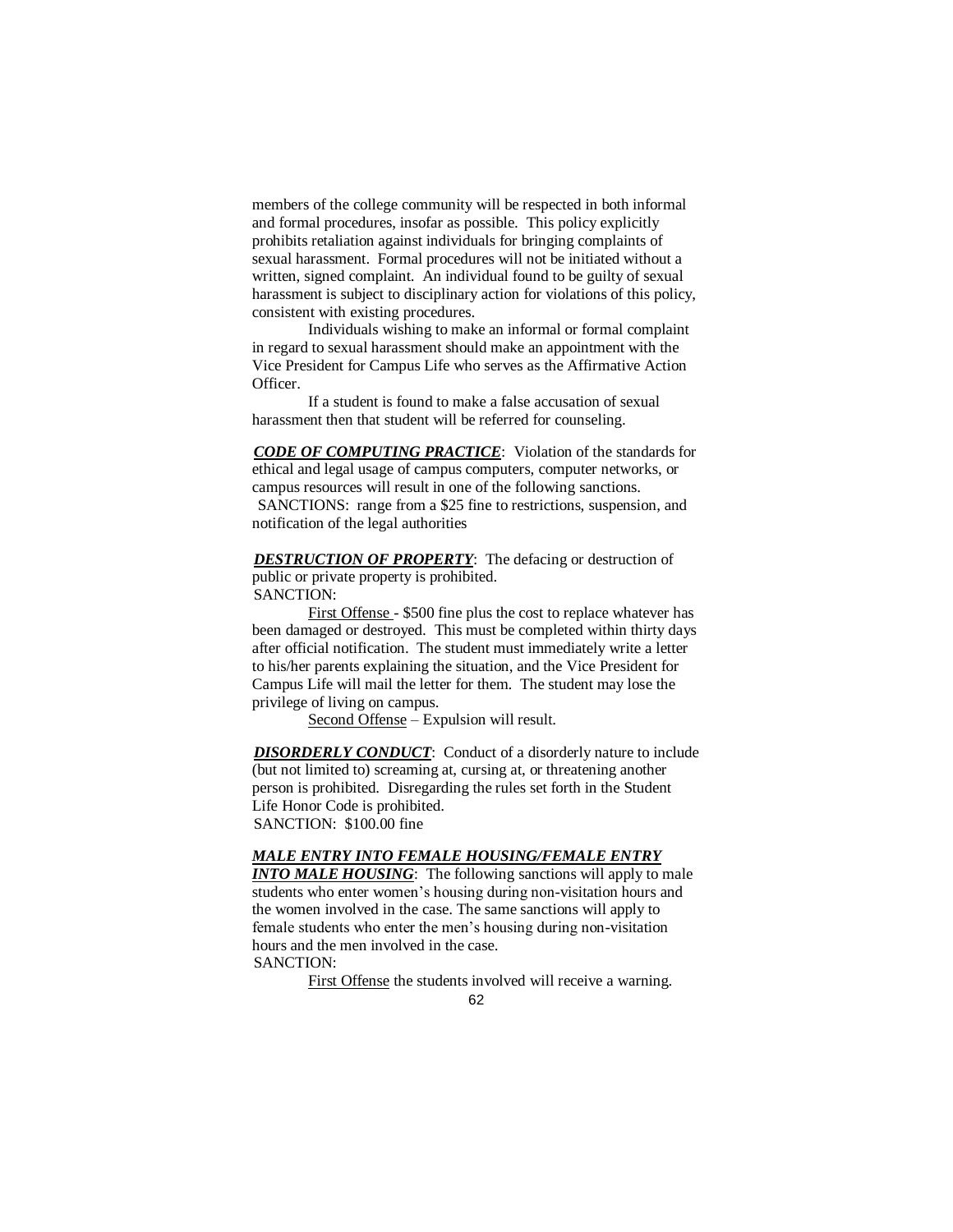Second Offense - \$100 fine for each student involved.

Third Offense - \$100 fine, 30 hours of community service, loss of visitation privileges, and must appear in front of the Disciplinary Committee.

Fourth Offense – To be determined by the Disciplinary Committee.

**WEAPONS**: Firearms or weapons of any type are prohibited on campus and are not authorized to be in the possession of students or in their dorm rooms. Bringing firearms on school property is in violation of State law. Any object that is used in a manner in which someone could be injured is considered a weapon.

SANCTION: \$100.00 fine and a report filed with legal authorities for prosecution

*FIREWORKS*: Possession and or use of fireworks or explosives on campus are prohibited.

SANCTION: \$100.00 fine. A report filed with legal authorities and the student will be responsible for the cost of repairing any damages.

*SAFETY AND SECURITY VIOLATIONS:* Disabling or damaging any fire or safety equipment (including but not limited to the security camera system, smoke detectors, and fire extinguishers) is prohibited. SANCTION: \$100 fine and a report will be filed with the legal authorities.

*ARSON*: Expulsion from school. A report will filed with the legal authorities and the student will be responsible for the cost of repairing any damages.

*FINANCIAL OBLIGATIONS*: Students are expected to promptly pay when all college financial obligations are due. SANCTION: Failure to meet these financial obligations on time may result in not being allowed to register, graduate, or receive a transcript of credits until all accounts are settled. All students must be registered before being admitted to class.

*FORGERY, ALTERATION, OR MISUSE*: Forgery or alteration of Martin Methodist College documents or records is prohibited. SANCTION: Suspension or expulsion

*IDENTIFICATION* - No student shall fail to identify himself or herself to any properly identified administrator, faculty or staff person while that person is in the performance of official duties. SANCTION: \$25.00 fine and probation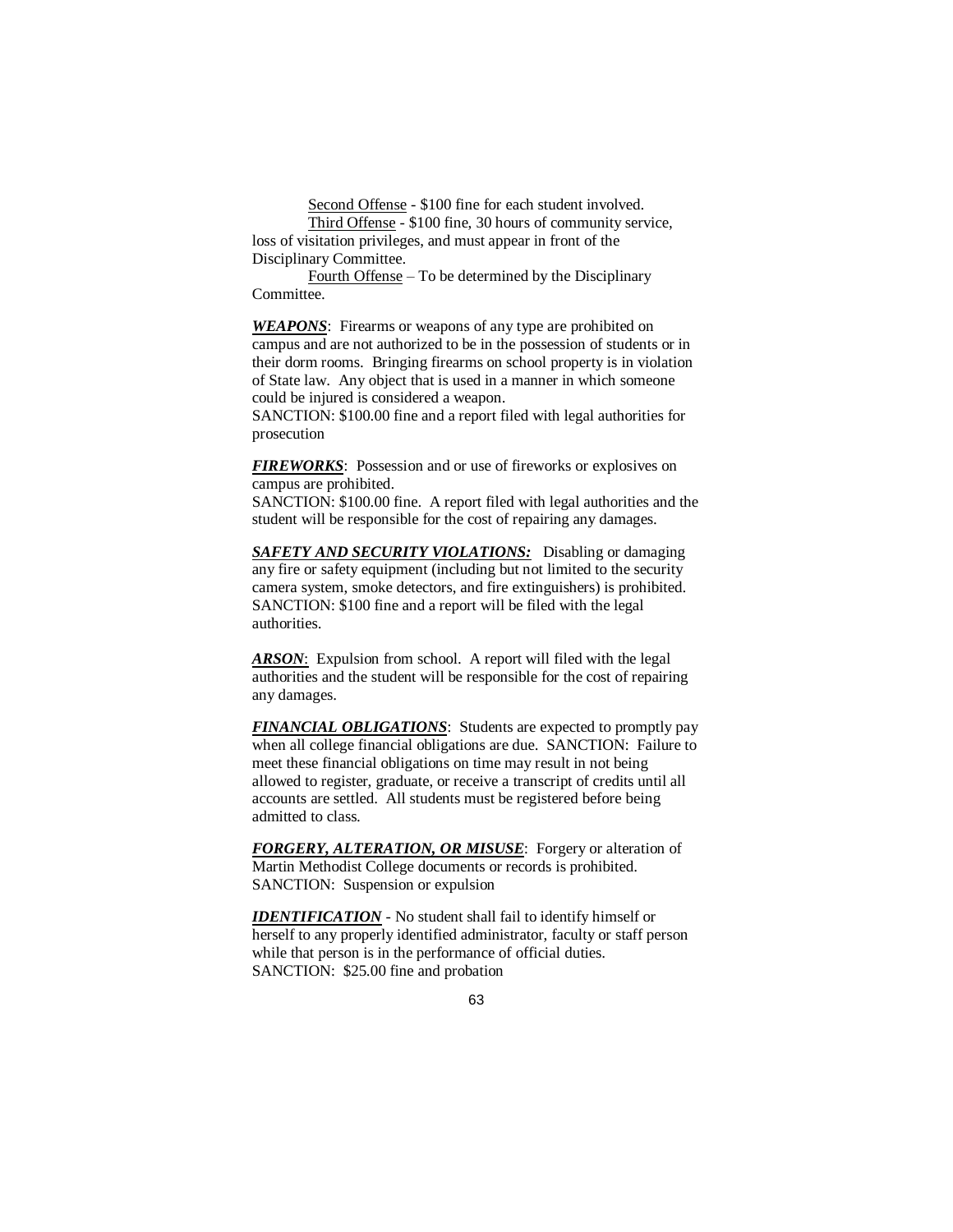**PHYSICAL ABUSE** – Fighting and/or inflicting physical abuse on any person is prohibited.

SANCTION: \$100.00 fine, counseling, and community service.

*SMOKING, TOBACCO PRODUCTS*: Smoking or using tobacco products (such as chewing tobacco) is prohibited in any of the indoor or outdoor areas other than the designated smoking areas. SANCTION:

First Offense: \$25.00 fine and 5 hours of community service. Subsequent Offenses: \$50 fine and 10 hours of community service for each offense.

*THEFT*: Taking of college, public, or private property (including textbooks) is prohibited.

SANCTION: Report filed with legal authorities, and suspension or expulsion

*TRESPASSING*: Unauthorized entry into a college building or motor vehicle is prohibited.

SANCTION: \$100.00 fine, suspension, and a report will be filed with the legal authorities.

*UNLAWFUL ASSEMBLY*: Violent protests or similar activities that disrupt the normal operation of the college are prohibited. Disruptive actions include, but are not limited to, the following: the support of an activity through unlawful means, interference with accepted functions of the college, unauthorized occupancy of college facilities or blocking access to or from such areas, infringing on the rights of students, faculty, staff, or authorized persons to gain access to any college facility.

SANCTION: Suspension

#### *COMPLIANCE WITH FEDERAL , STATE, AND LOCAL LAWS*:

All students are expected to comply with Federal, State, and Local laws. When a student is convicted of such a violation and the circumstances indicate that the student's continued presence on campus creates a clear and present danger of serious physical or mental harm to the student, the other members of the college community, or the educational process of the college, the College may impose sanctions including suspension or expulsion. A student who has been accused of a criminal offense, the nature of which constitutes a clear and present likelihood of a serious danger to the student, the other members of the college community, or the educational process of the college, may have imposed by the Vice President for Campus Life a temporary sanction,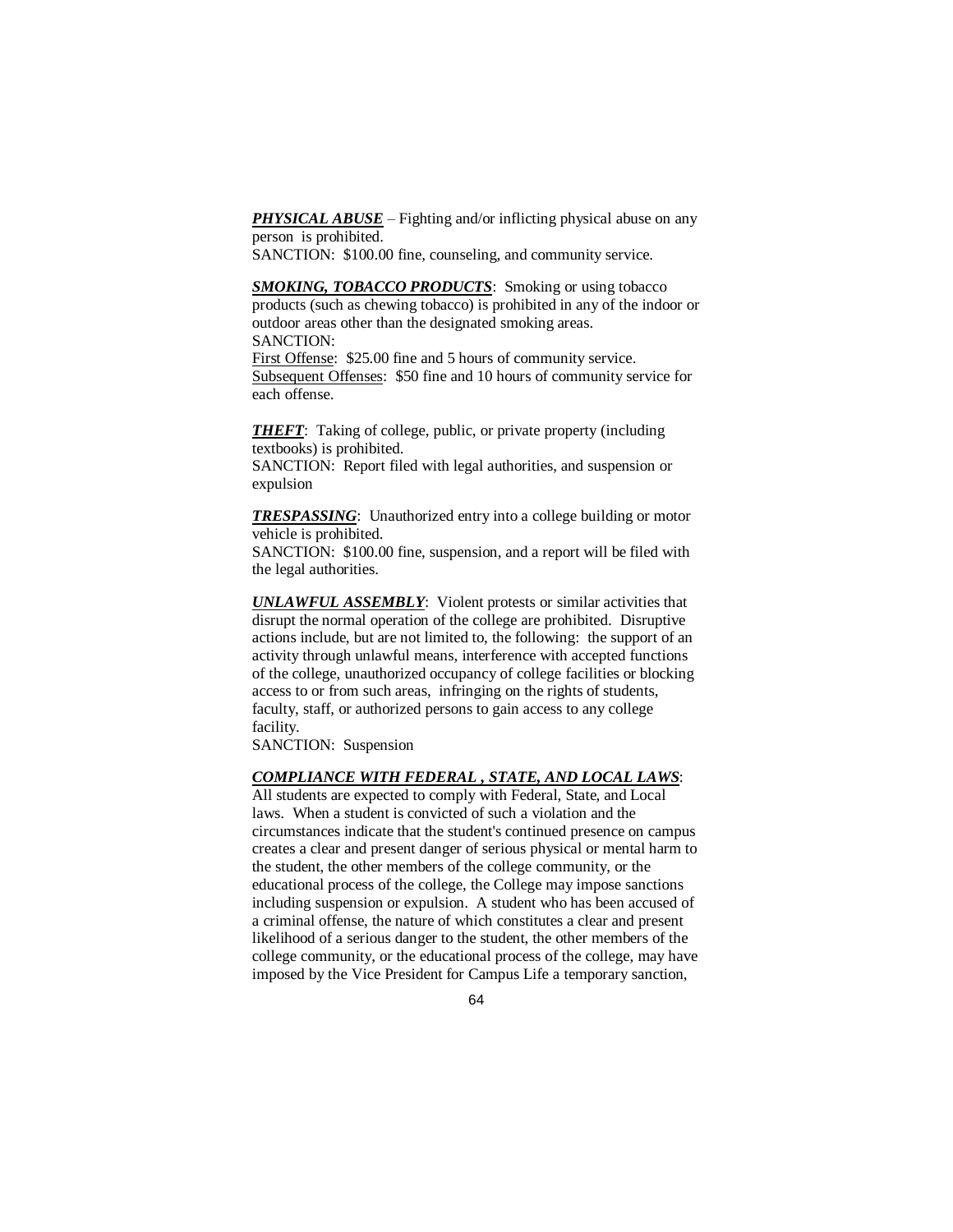including suspension. Such temporary sanctions may exist and be enforced only until such time as the properly constituted authority has made final disposition of the case. If the student is convicted and put on probation, the student will be suspended for the duration of their probation.

*DISRESPECT*: Showing rudeness and disrespect towards faculty and staff (to include Residential Life Staff) is prohibited. If a college employee feels a student has been disrespectful, the student may be turned in to the Vice President for Campus Life. SANCTION: \$100 fine and counseling.

*CODE OF CONDUCT*: Indecent exposure, nakedness, showing pornographic films in public view, unlawful assembly, and offensive language or behavior is prohibited. SANCTION: \$50.00 fine and counseling.

*IDENTIFICATION* - No student shall fail to identify himself or herself to any properly identified administrator, faculty, or staff person while that person is in the performance of official duties. SANCTION: \$25.00 fine and probation.

*FINANCIAL OBLIGATIONS*: Students are expected to promptly pay all college financial obligations. SANCTION:

Failure to meet these financial obligations on time may result in not being allowed to register, graduate, or receive a transcript of credits until all accounts are settled. All students must be registered before being admitted to classes.

### **DRESS CODE**

Martin Methodist College students should wear clothes appropriate to the situation. Students must be fully dressed to include shirts and shoes in order to be served in the Dining Hall or to enter all classroom and administration buildings.

# **VIII. RESIDENCE HALL INFORMATION**

The college operates Criswell Hall, Upperman Hall and two apartment housing buildings. While Criswell is an all female facility, Upperman and the apartment are Coed facilities. All single students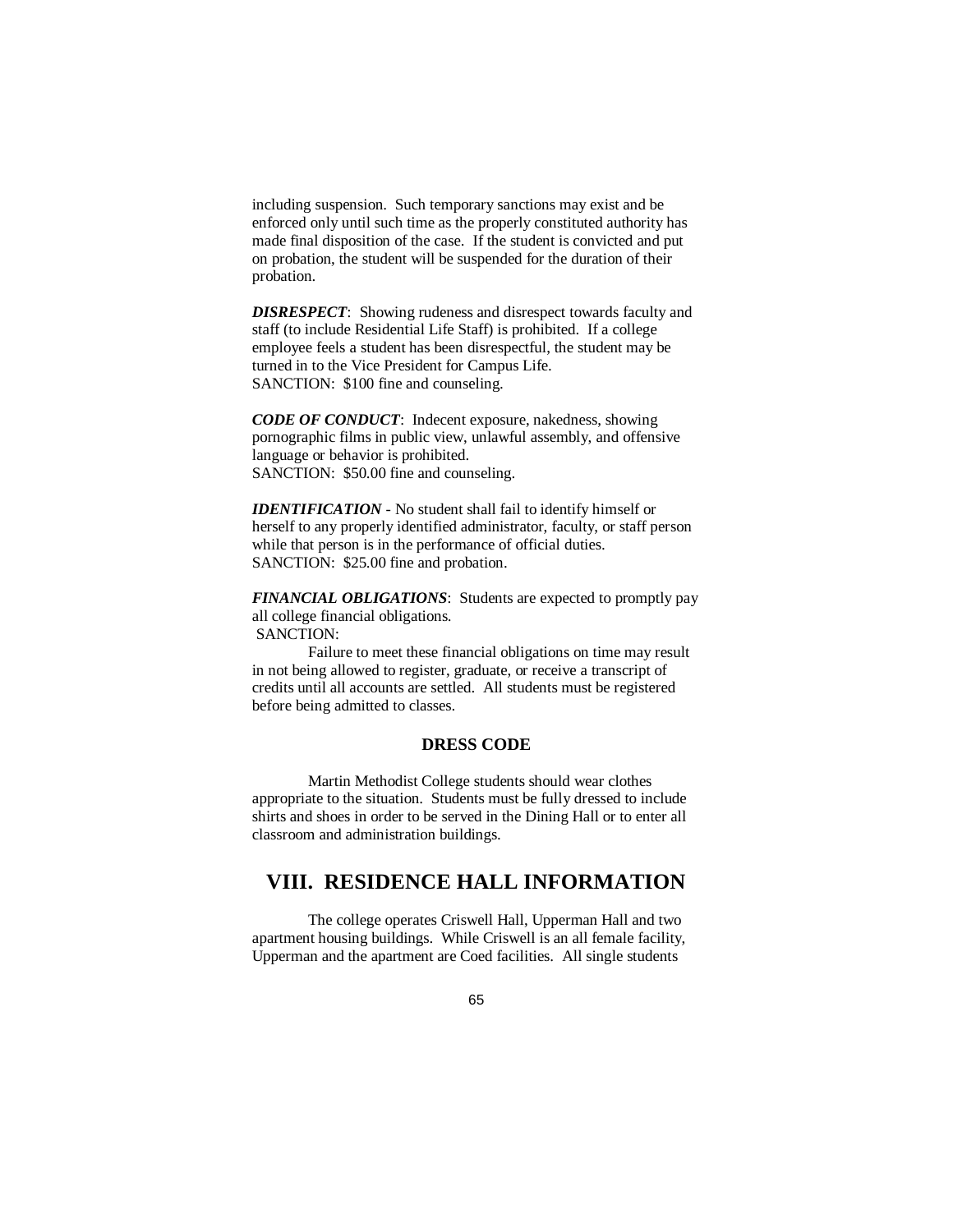under 21 years of age are required to live in the college housing or with their family.

Upon notification of acceptance to the college the resident student must make a room security deposit. See the Financial Information section for the current deposit amount. This is refunded by mail, provided the student does not do any damages to their housing or does not owe the college any money, when the student has graduated or indicated he/she will not be returning to Martin Methodist College.

Occupants of each room are responsible for its condition and contents. Damages to the rooms or contents will be charged to the occupants. Damages to common areas such as living areas, halls, baths, lobbies and other areas of the housing units will be charged to all residents on a prorated or by-floor basis if it cannot be determined which resident was responsible.

#### **ROOM ASSIGNMENTS**

Room and roommate preferences are granted when possible. Students who reside in a room have precedence over others in signing up for that same room the following year. The Vice President for Campus Life assigns students who do not submit housing or roommate preferences to housing and roommate(s).

Room changes will be made only with the approval of the Vice President for Campus Life or the Director of Residential Life. Room changes will not be considered until two weeks into the semester.

See the Financial Information section for dorm and apartment charges.

The College reserves the rights to exchange rooms or remove a student from campus housing when it is considered advisable or necessary.

### **ROOM CHECKS**

Periodic room checks are to be conducted on housing by the Resident Directors and their assistants. Students are requested to be in attendance during room check. Refrigerators and closets will be checked. The purpose of room inspection is to check for health and safety problems, adherence to campus regulations, and property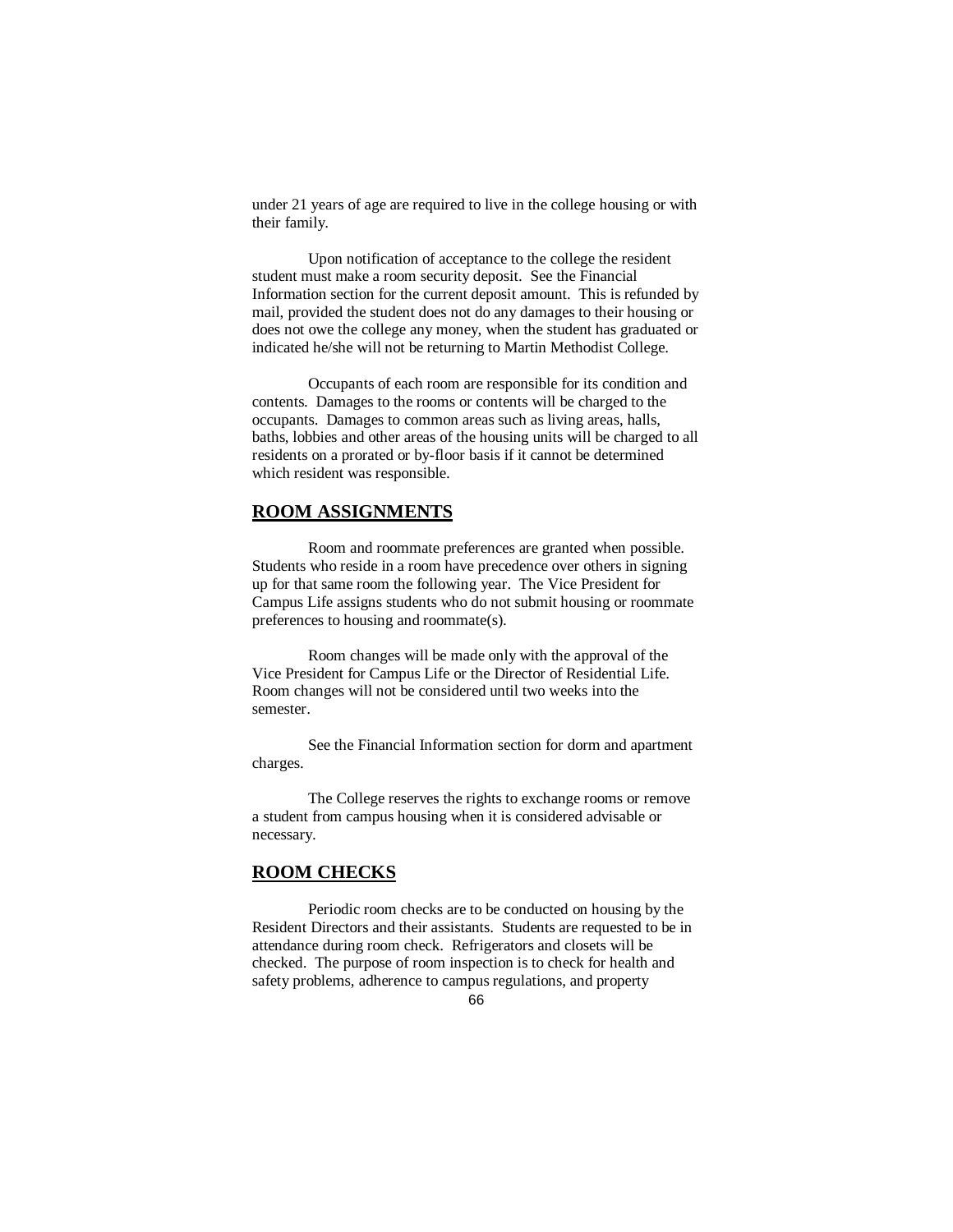damage. Residents will be notified by a notice posted on the dorm front door or in the apartment complex of the date for the housing inspections.

Students who fail to pass the regularly scheduled housing check for cleanliness shall receive a warning from the Resident Director. The student will be given 24 hours to improve the condition of the room so that is will pass a cleanliness inspection. Failure to pass will warrant a referral to the Vice President for Campus Life.

By moving into the campus housing, the student agrees to allow access to his/her room for justifiable cause: smoke, water, odor, excessive and prolonged noise or property damage. If a student is suspected of concealing restricted material, such as illegal drugs, the Head Resident shall obtain authorization from the Vice President for Campus Life or the College President to conduct a search of the assigned housing.

#### **SANCTION:**

First Offense: \$25 fine and removal of contraband if applicable.

Second Offense: \$50 fine and removal of contraband if applicable.

Third Offense: \$100 fine and removal of contraband if applicable, and probation for the remainder of the semester.

### **SAFETY**

Students should keep their doors locked at all times when not in attendance. **THE COLLEGE IS NOT RESPONSIBLE FOR ANY LOSS OR DAMAGE TO STUDENTS' PROPERTY FOR**  ANY REASON. If loss should occur, a student should check immediately with the parent's homeowner's insurance policy to ascertain if the loss is covered. The college recommends that each student living on campus obtain some form of insurance for the items stored in their rooms.

The campus housing buildings are equipped with fire alarms, smoke detectors and fire extinguishers. Students are required to evacuate the building when the alarm sounds. After evacuating the Criswell and Upperman dorm students should gather at the gazebo to await instructions from the fire department or the Director of Residential Life. Apartment students should gather in the south parking lot (furthest away from the apartments) of the Christian Life Center (CLC).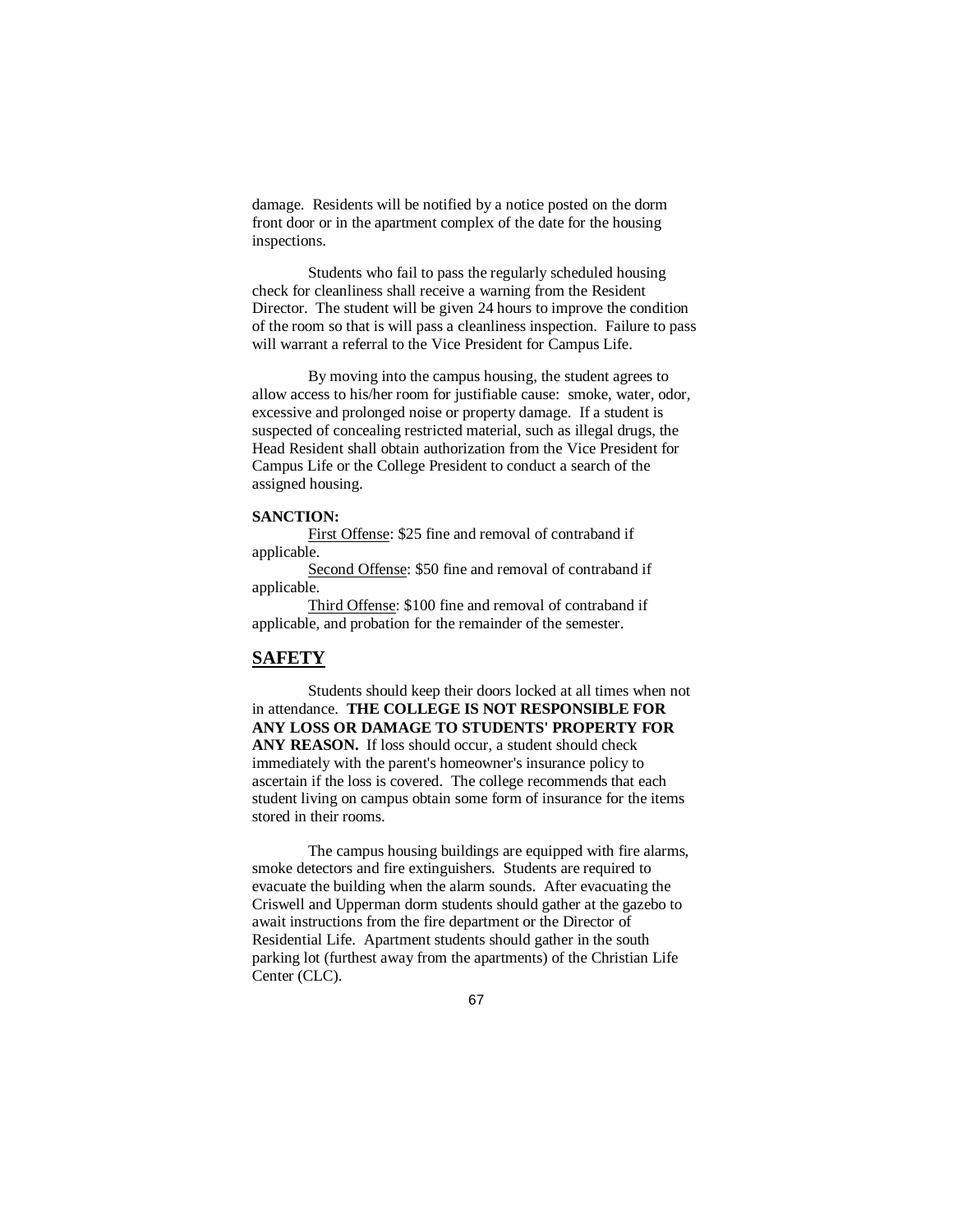## **SAFETY AND SECURITY VIOLATIONS:** Disabling or

damaging any fire or safety equipment (including but not limited to the security camera system, smoke detectors, and fire extinguishers) is prohibited.

SANCTION: \$100 fine and a report will be filed with the legal authorities.

#### **QUIET HOURS**:

Students should respect other students at all times and not make excessive noise. Quiet hours are in effect daily from 11 p.m. until 8 a.m. In addition, a 24-hour "Quiet Hour" period will go into effect for final exams and continue until the end of the exam period. Excessive or prolonged noise (including loud music) is prohibited at any time.

SANCTION: \$25 fine and if at anytime the Resident Director or Resident Assistants ask a student to quiet down and the student refuses, the case will be turned over to the Vice President for Campus Life.

#### **DORM LOBBY HOURS**

Visitation in the lobbies of Criswell and Upperman Hall is allowed between the hours of 8:00 a.m. and 2:00 am

#### **CAMPUS HOUSING REGULATIONS**:

Students who have guests in campus housing are responsible for their conduct and behavior. Overnight guests are expected to abide by the campus housing rules and secure permission in advance from the Resident Director to stay in the campus housing. The Resident Director must be notified about guests of students. If a guest fails to obtain permission to stay overnight a \$50.00 fine will be levied.

Burning of candles and incense is prohibited in campus housing due to the threat of fire. Any open flame is strictly prohibited. A \$25 fine is assessed.

All belongings should be in your room or apartment, not found in the hallways or breezeways.

Campus housing keys may not be duplicated or loaned to other persons. Students found in violation will be fined \$25.00.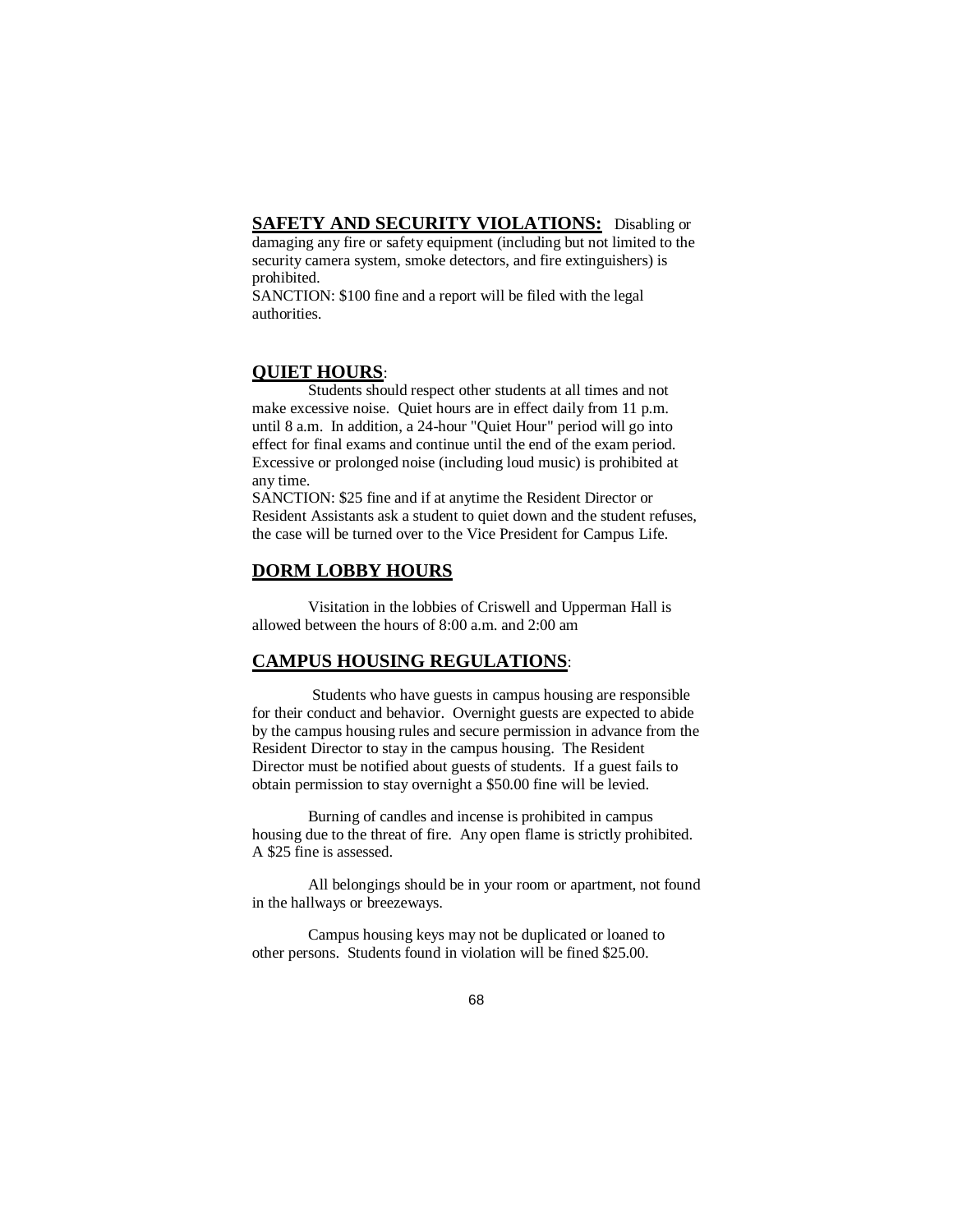Flooding of halls or rooms is prohibited. Students involved will be charged with destruction of property and will receive the sanction noted in "Destruction of Property".

No pets are allowed in campus housing. A \$25.00 fine is levied for violation and the pet must be removed from campus housing.

Students are not allowed to bring personal beds (to include waterbeds) into or around campus housing.

No playing sports in campus housing.

The outside door of all student apartments/residential halls must be locked at all times. All students in an apartment suite or residential room are responsible for their door. Manipulating a door or the components of a door in any way that results in the inability of the door to lock will result in a fine. This includes outside doors and individual room. The student can also lose their right to live in campus housing if this behavior continues.

Screens are not to be removed from windows.

Follow the regulations given by Director of Campus Housing regarding what you allowed to have in your room or apartment.

No outside sales groups may hold demonstrations or sell products in campus housing.

Under no circumstances are there to be visitors who are under the age of 16. If you have a relative who is under 16 coming to visit you, the head resident must be notified. Failure to notify the Head Resident will result in a \$50 fine.

Continually setting off the fire alarm is hazardous to all in campus housing.

# SANCTION:

First Offense - \$50 fine will be levied..

Second Offense - \$100 fine will be levied.

Third Offense - \$150 fine will be levied and the student will have to meet with the Vice President for Campus Life.

No lobby, suite, or room furniture is to be removed from its assigned place. Anyone who moves furniture or equipment from its assigned place and/or has such items in his/her room or possession will be fined. Students who do not have the same furniture in their room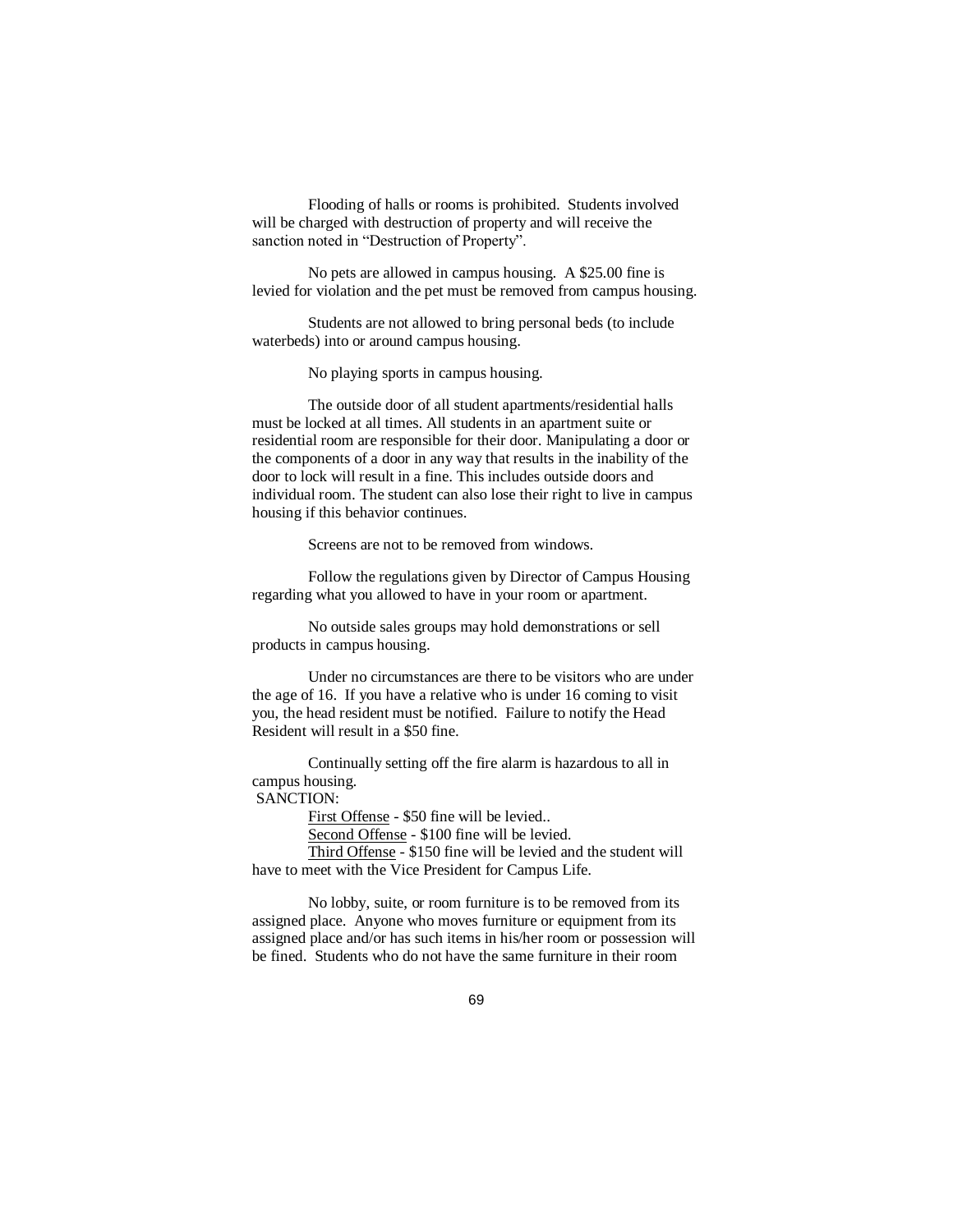upon checkout as they had on check-in will be charged for replacement of all missing items.

All students moving on campus are expected to complete a check-in form which indicates the condition of their room when they moved in. Students will have the option to add to this form and sign off to the condition of the room.

All students are expected to move out of campus housing immediately after their final exams unless they are involved in the graduation ceremony or official college functions. Students in campus housing after closing will face extensive fines.

Students moving out of a residence hall or student apartment **MUST** check out. If you are planning to move out, let an RA or Head Resident know 24 hours in advance so he or she may be present to inspect the room and sign off to the condition of the room. Any damage to a room that is not listed on the check-in form will be the responsibility of the student. After the RA or Head Resident has checked the room the resident will turn in keys and sign the check out form.

The Residential Life Office in co-operation with maintenance shall make the final damage assessment for each room.

ALL possessions must be removed from the room prior to check out.

- Remove all tape, nails, hooks etc from walls, doors, ceilings, windows, desks and shelves.
	- Empty and clean closets, cabinets and drawers
	- Empty trash cans. All trash or articles to be thrown away should be deposited in dumpsters provided for the purpose.
- Clean the floor, vacuum or mop if needed.

#### SANCTIONS:

Failure to follow the prescribed check out procedures will result in the loss of our security deposit and possible fines.

An additional \$50 will be assessed for improperly checking out. Additionally, \$25 per day will be assessed to students that are

present or have constructive possession of a room without authorization.

Rooms requiring special cleaning are assessed a \$100 cleaning fee.

All residents will need to be checked out by 5:00 pm on Graduation day unless they have prior approval from the Director of Residential Life or the Vice President of Campus Life and Enrollment Management.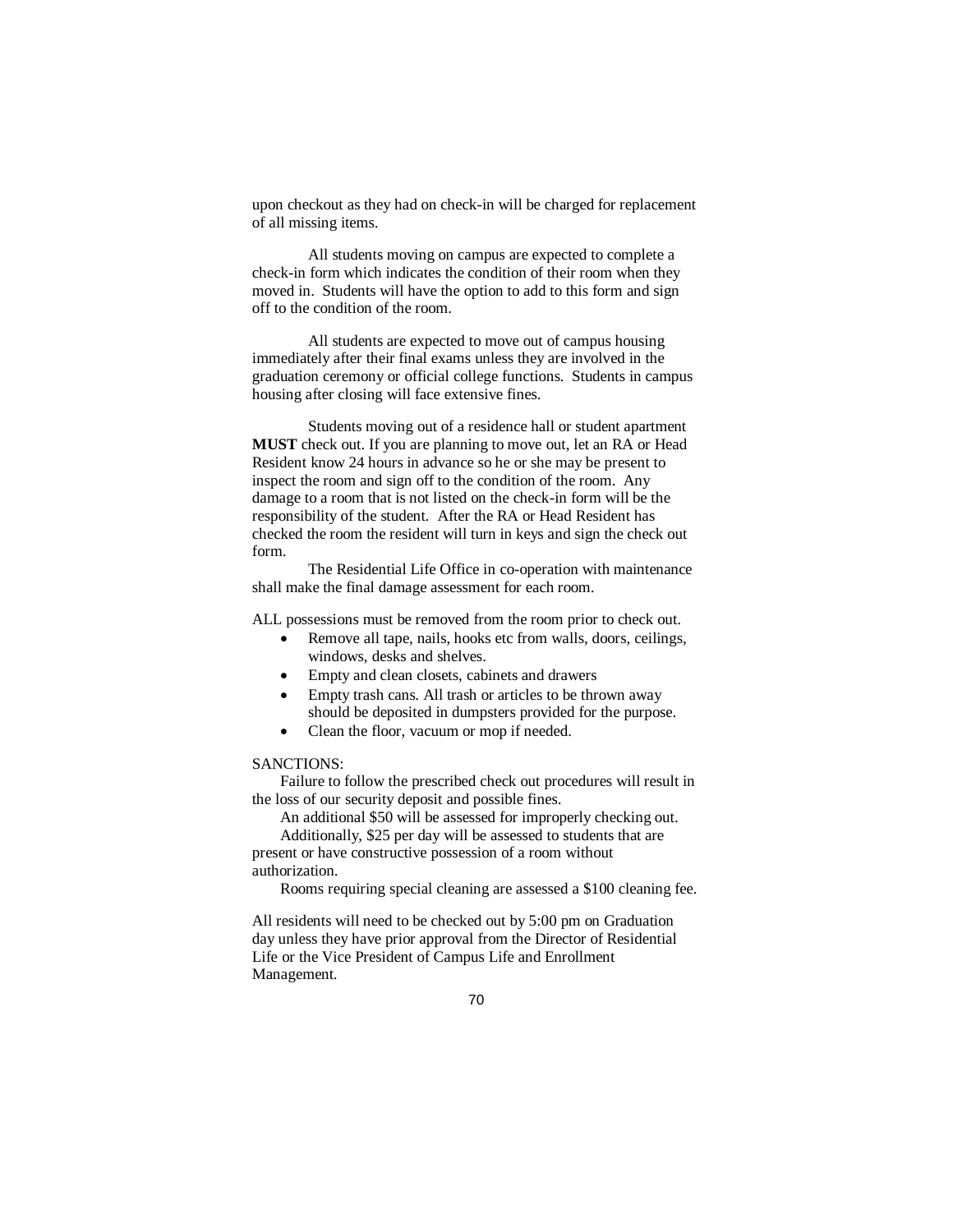#### **PERSONAL COMPUTER USE**

Wireless Routers/Access Points are not allowed. Illegal downloading of Copyrighted materials is prohibited. Students who are caught breaking laws in relation to using computers will be turned over to the authorities for prosecution. A student may also lose the privilege of living in campus housing.

### **ROOM VISITATION POLICY**

Students may have guests in their rooms from 12 Noon until 2:00 am. Guests must be admitted to the residence hall by their host or hostess and sign the logbook upon admittance. Students are responsible for their guest's conduct and adherence to the campus regulations.

# **IX. CONSUMERISM**

Information of importance to students, prospective students, and families of students is contained in this handbook that is published annually and provided to all students prior to the opening of fall semester. More detailed information on faculty, college courses, and programs of study, as well as a listing of endowed scholarships can be found in the college catalogue that is provided to students at matriculation.

This section, entitled "consumerism" contains a listing and explanations of the rights to which students, our consumers, are entitled. The rights that the college strives to guarantee are:

- To a drug free campus
- To non-discrimination
- To file grievances
- To privacy of personal records
- To challenging the content of educational records
- To review the annual security report
- To be free from sexual harassment
- To review the college graduation rates
- To review the athletic gender equity, participation, financial and graduation rates
- To smoke/tobacco free campus buildings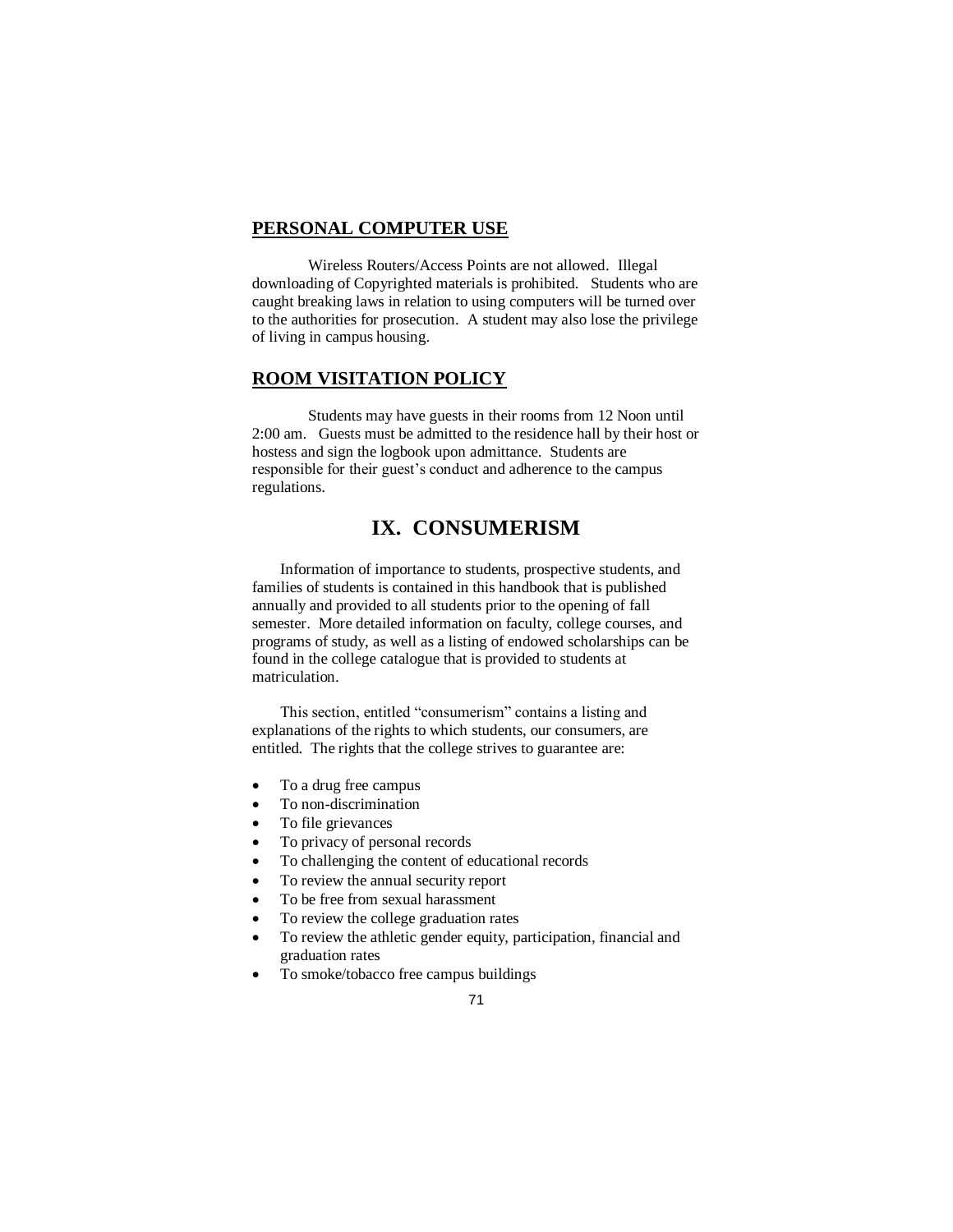The right to a deferment on student loans is included in the financial aid section entitled "Loan Deferment Terms".

The college has personnel available to answer questions about consumer information, financial aid information and academic information during normal operating hours 8 a.m. through 4:30 p.m. Monday – Friday. For appointments during other hours, please call to schedule a time. The phone directory is located on the last page of this handbook.

## **DRUG-FREE SCHOOLS AND COMMUNITIES ACT**

Martin Methodist College has developed its drug and alcohol abuse prevention program for the safety and well being of students, employees and campus visitors.

The unlawful possession, use, or distribution of illicit drugs and alcohol by students and employees on the college property or as part of any college activity is strictly prohibited. All State or Federal laws and applicable legal sanctions including fines and jail apply. The use of illicit drugs and the abuse of alcohol are hazardous to the health and severe illness or death can result. In an effort to meet its educational responsibility to its students and employees, the college annually schedules an assembly program dedicated to drug and alcohol abuse prevention. At this required program the health risks associated with the use of illicit drugs or the abuse of alcohol will be described in detail. Information about drug and alcohol counseling, treatment or rehabilitation is available through the college counselor.

Martin Methodist College will impose disciplinary sanctions on students and employees (consistent with local, State, and Federal law) up to and including expulsion or termination of employment and referral for prosecution, for the unlawful possession, use, or distribution of illicit drugs and alcohol. Employees are required to self-report drug convictions to the Vice President for Finance and Administration.

# **EEO/TITLE IX SECTION 504 STATEMENT**

Martin Methodist College does not discriminate on the basis of race, sex, color, religion, national origin, age, handicap, or veteran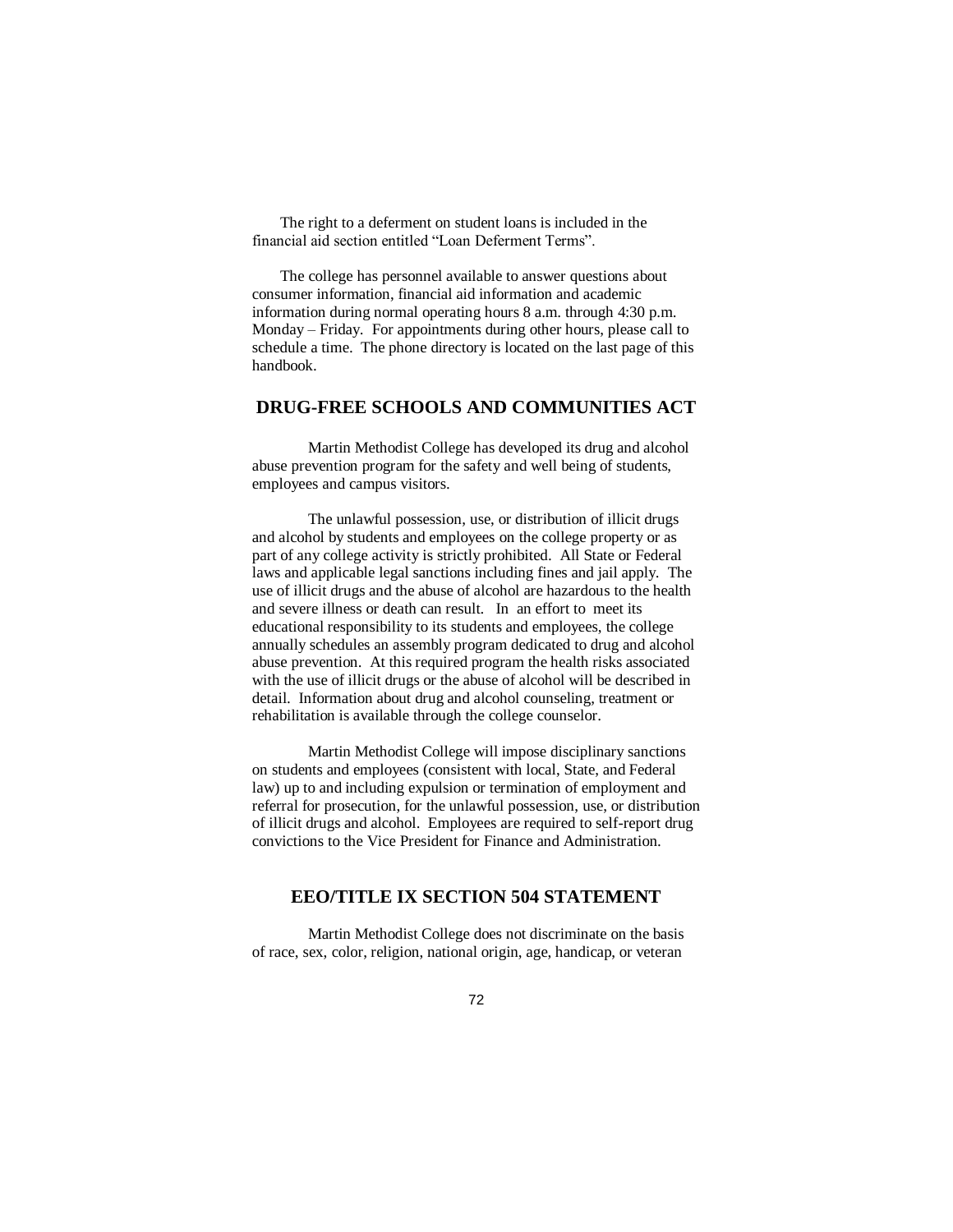status in provision of educational opportunities or employment opportunities and benefits.

MMC does not discriminate on the basis of sex or handicap in the education programs and activities that it operates, pursuant to the requirements of Title IX of the Education Amendments of 1972, Pub. L. 92-318; and Section 504 of the Rehabilitation Act of 1973, Pub. L. 93112; respectively. This policy extends to both employment and admission to the college.

Inquiries concerning Title IX and Section 504 should be directed to the Vice President for Campus Life. Charges of violation of the above policy should also be directed to the Vice President for Campus Life.

#### **CONSUMER COMPLAINTS**

Martin Methodist College has established procedures for receiving and responding to complaints from students, faculty, and others and keeps records of such complaints in order to determine their frequency and nature. Martin Methodist College attempts to maintain an atmosphere that encourages students to discuss their questions and concerns with the appropriate instructors or staff members before involving others. However, should discussion not resolve a perceived problem there is an official grievance procedure. The Vice President for Campus Life is the college official responsible for assisting in this process. In certain areas there are standing committees that handle appeals e.g. Admissions and Financial Aid Appeals Committee.

## **STUDENT GRIEVANCES**

A student grievance is any registered dissatisfaction, complaint, or injustice a person may perceive while affiliated with Martin Methodist College, either as a prospective student, currently enrolled, or recently graduated student.

MMC provides a procedure to assist faculty and students in resolving student concerns about academic integrity, policy and grades issued. The teaching faculty is responsible for issuing grades; however, students who believe a faculty member has violated their academic rights may seek recourse through the grievance procedure. This procedure also is followed if students believe they have been subjected to discrimination or harassment, their basic civil rights have been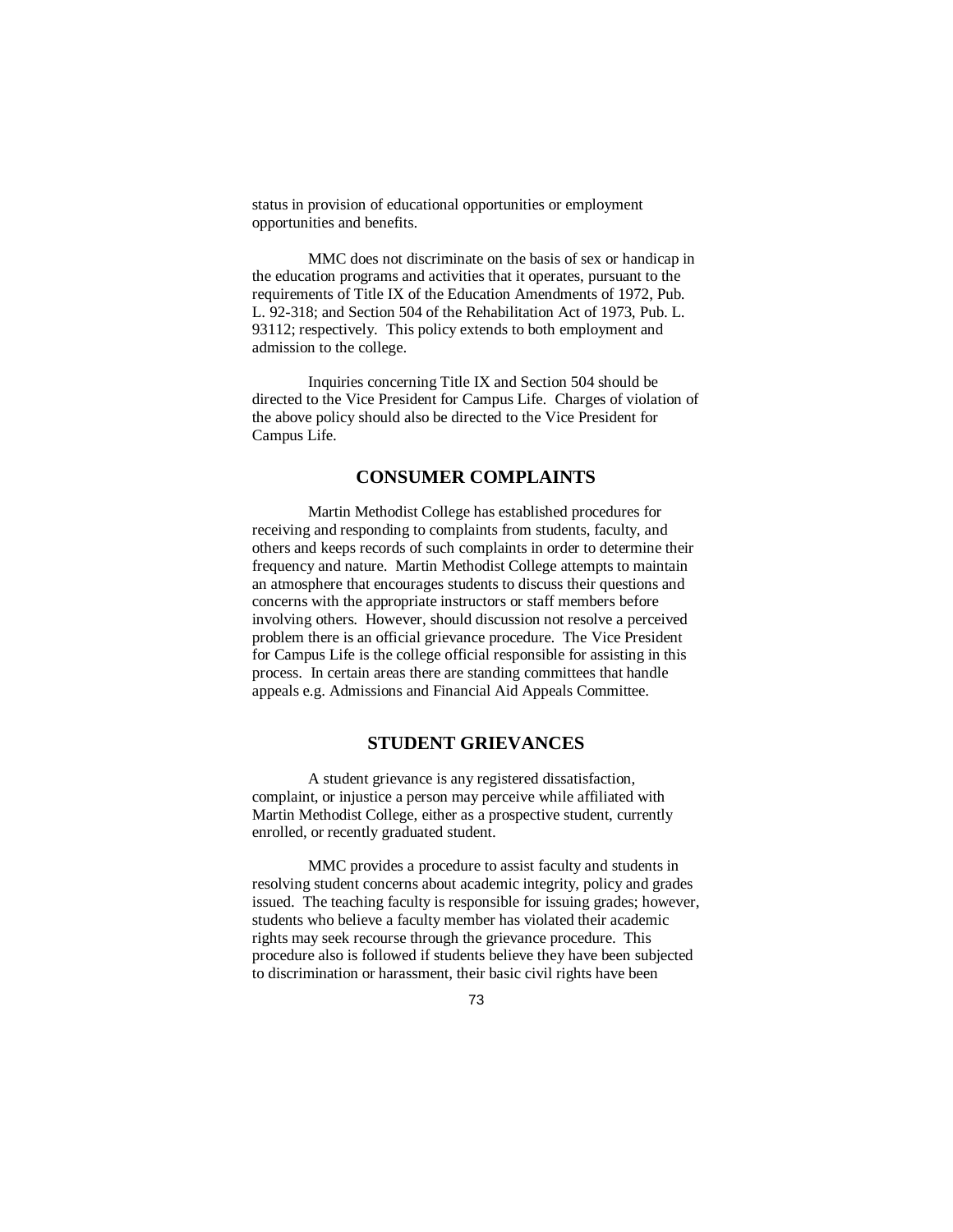violated or their privacy has been invaded. Students can initiate grievance resolution but must attempt to resolve their grievance through the informal process first.

#### **INFORMAL PROCESS**

The student should request a conference with the instructor involved within five working days after the event occurs (or after grades are received, if this is the case). If the conference does not resolve the dispute or problem, the student must submit a written grievance, outlining the problem to the instructor's program coordinator (these are located in the "Reference Section" in the back of the college catalogue) within five working days after meeting with the instructor. If this still does not resolve the problem, the student must submit a written grievance to the division chairperson (these are located in the "Reference Section" in the back of the college catalogue) within five working days after this meeting.

#### **FORMAL PROCESS**

A student who has completed the informal process within the specified times and is not satisfied with the results may appeal in writing to the Vice President for Academic Affairs within seven calendar days after the conference with the appropriate division chairperson. The Vice President for Academic Affairs will meet with the division chairperson to review and reach a decision regarding the grievance. This decision will be final and the student will be notified in writing within five working days.

Accurate records of all student grievances will be confidential and will be maintained by the Office of the Vice President for Campus Life. The procedure for student grievances will be consistent for all students.

Students should be aware that should they have concerns or complaints about their program or their financial aid, this institution has a complaint procedure. To the extent possible, students should seek a resolution of such matters through the institution's complaint procedure (see page 4, Grievance and Problem Resolutions) before involving others. Should the institution not be able to resolve a financial aid problem, the student may contact either the State Postsecondary Review Program office at the Tennessee Higher Education Commission at (615) 532-8276 or the federal Office of the Ombudsman at 1-202-401-4498 or toll free 1-877-557-2575 in Washington, DC.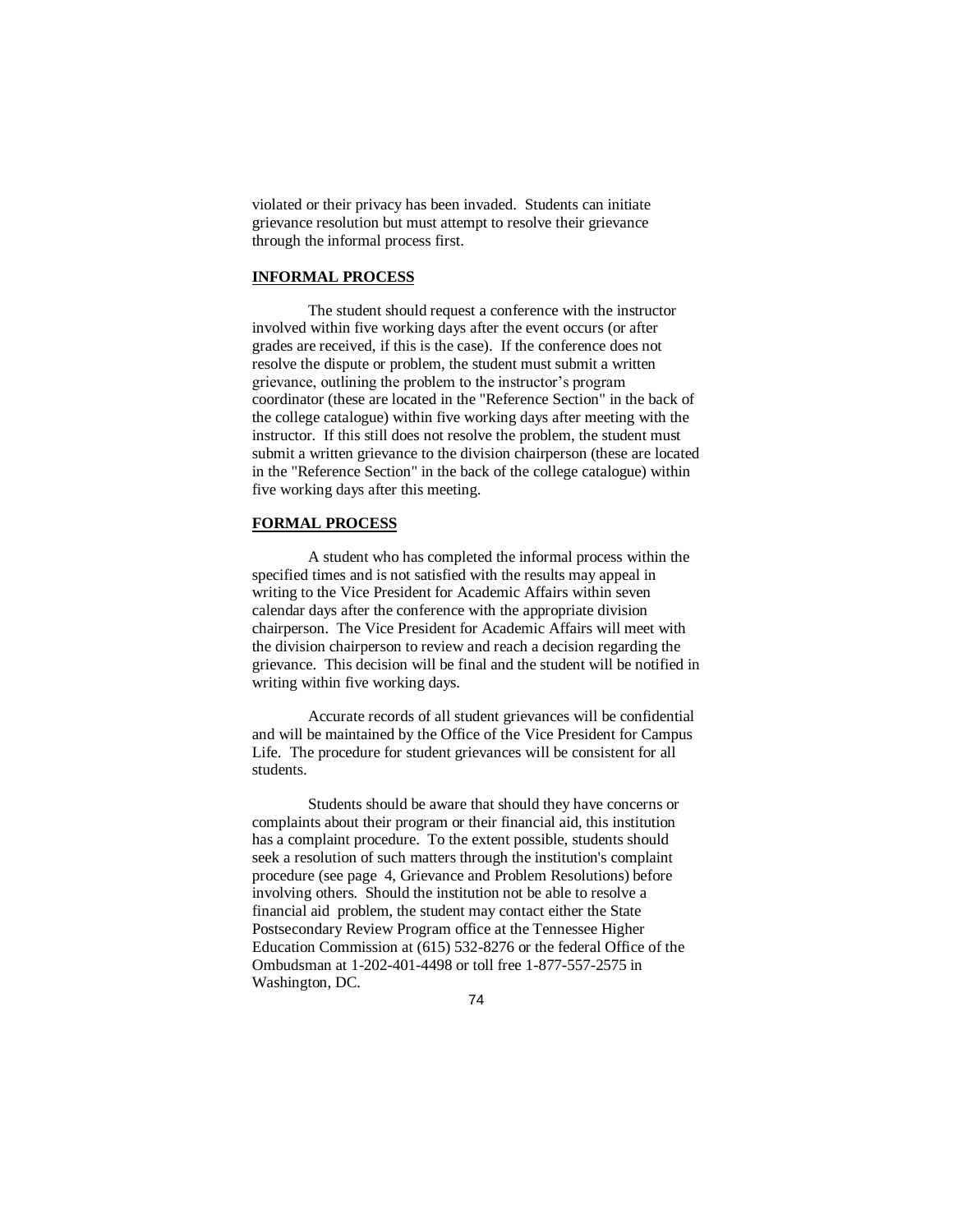# **FAMILY EDUCATIONAL RIGHTS AND PRIVACY ACT**

No part of a student's academic record will be released to anyone without written request bearing the student's personal signature, or a telegram bearing the student's name as the person making the request, or by order of a court of law. Telephone calls are not acceptable. The Registrar's Office must have the request in writing, which becomes a part the student's permanent file.

All students at Martin Methodist College are provided an opportunity to review their educational records. The term "educational records" includes those records, files, documents, and other materials that contain information directly related to the student and are maintained by Martin Methodist College. "Educational Records" do not include instructor's grade books, the records of institutional, supervisory, and administrative personnel and the administrative supportive personnel, which belong particularly to each individual and are not accessible or revealed to any other person except a substitute. In addition, the financial records of parents who have dependent students are not accessible to those same students. Furthermore, letters of recommendation written prior to January 1, 1975, are not accessible to students.

Students will be provided the opportunity for a hearing by Martin Methodist College in accordance with regulations of the Secretary of Health, Education, and Welfare, to challenge the content of the educational records, in order to insure that the records are not inaccurate, misleading, or otherwise in violation of the privacy or other rights of students. Martin Methodist College will also provide an opportunity for the correction or deletion of any such inaccurate, misleading, or otherwise inappropriate information contained in the records.

# **HOMELAND SECURITY ACT**

Martin Methodist College maintains contact with the Tennessee Office of Homeland Security and follows all guidelines issued by that office.

# **CAMPUS SECURITY INFORMATION**

MMC participates in Uniform Crime Reporting to the Tennessee Bureau of Investigation (TBI) using the TBI Tennessee Incident Based Reporting System (TIBRS). A record of crime on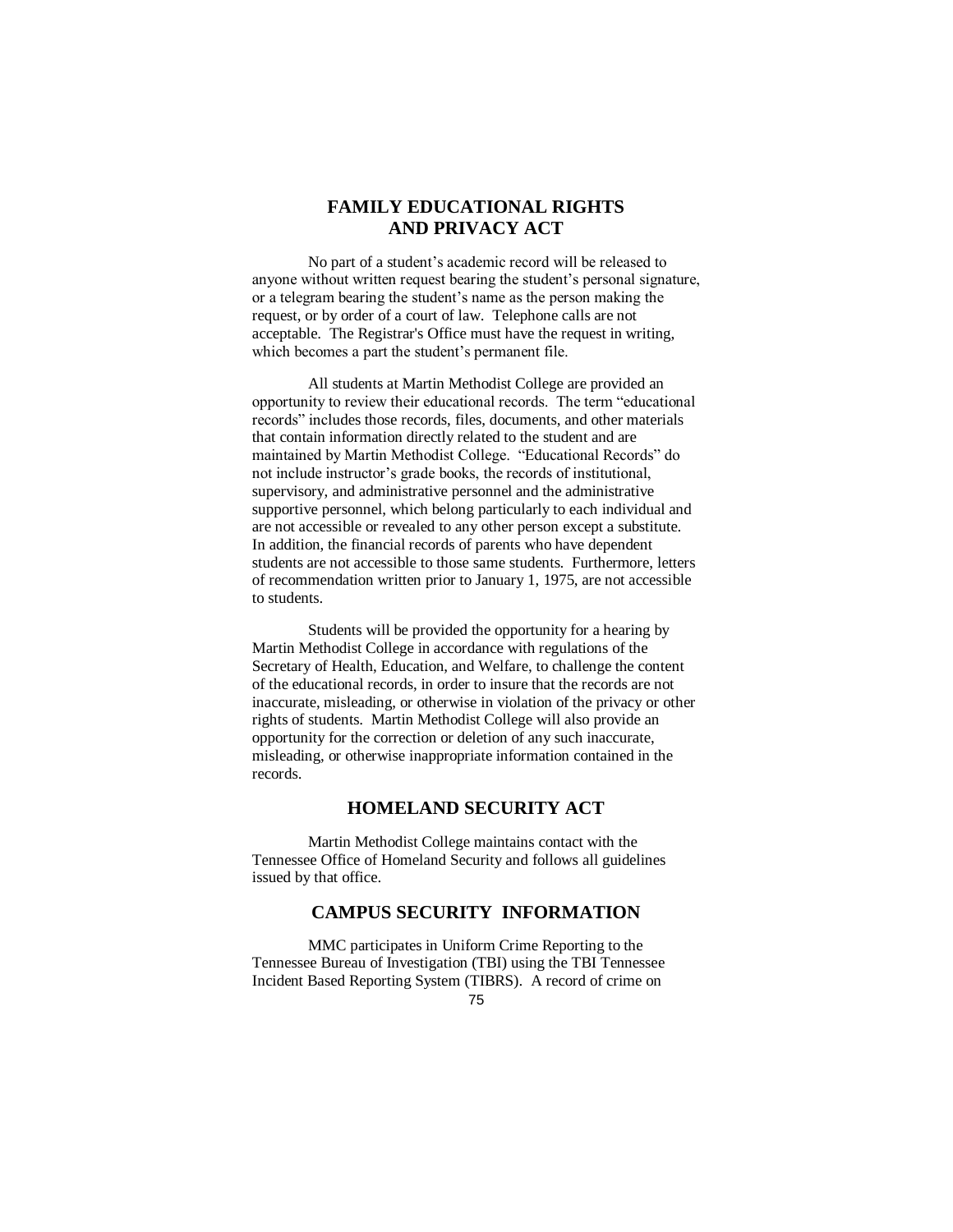campus is kept in the Campus Security Office and is available to be viewed upon request. Crime statistics for the previous four (4) years is referenced later in this section of the handbook. A copy of the statistics for MMC in the "Crime on Campus Report" published annually by the TBI is available upon request. Please contact the Campus Security Office for a copy. The phone directory is the last page in this handbook.

#### A STATEMENT OF CURRENT CAMPUS POLICIES RELATING TO THE STUDENT RIGHT TO KNOW AND CAMPUS SECURITY ACT TITLE II OF PUBLIC LAW 101-542, AS AMENDED

A. Current campus policies regarding procedures and facilities for students and others to report criminal actions or other emergencies occurring on campus and policies concerning the institution's response to such reports:

Anyone becoming aware of a crime or an emergency should immediately notify the campus authority under who they are working: i.e. teacher, dorm supervisor, coach, administrator, work-study supervisor, etc. That person will notify the proper campus or local authority.

In circumstances where students are not under direct supervision they should call the 911 emergency number for police, fire department or ambulance response.

B. Current campus policies regarding security and access to campus facilities:

Campus Security checks each building on campus at closing time, monitors access to buildings, and contacts police and fire departments if necessary.

The campus is well lighted outside and a number of areas in each building remain lighted throughout the night. Campus Security is responsible for reporting any lights that are not functioning.

The Vice President for Finance and Administration monitors the issue of all keys to campus buildings and rooms. Master keys are locked in the key safe in the Business Office.

C. Campus law enforcement:

Martin Methodist College does not have its own law enforcement agency. There is a Campus Security Office located in Martin Hall.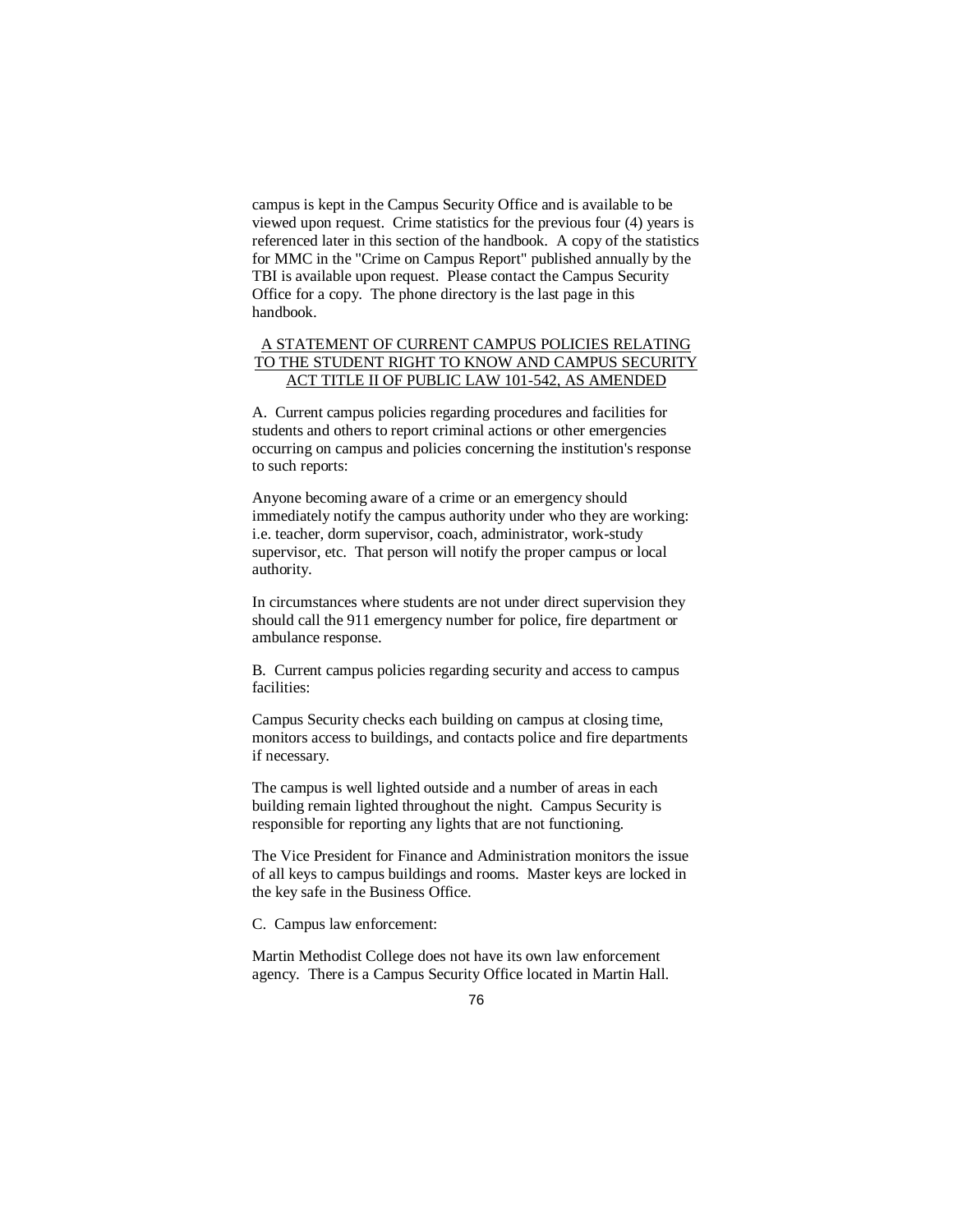The Campus Security Director, night watchmen, Resident Directors and officers of the college contact local law enforcement officers when a crime is committed or suspected.

D. Description of the type and frequency of programs designed to inform students and employees about campus security procedures:

The parents of students are written each year and advised to discuss personal security issues with their students before they leave for college.

At the beginning of each term security is discussed at required dorm meetings with resident students and at required meetings for those students who commute. In these meetings the following topics are discussed:

> safe-keeping of money and other valuables personal safety and proper locking of campus housing and vehicles

These same issues are discussed with employees of the college in executive, faculty, and staff meetings.

E. Programs designed to inform students and employees about the prevention of crimes:

Every student and every employee of the college receives a publication entitled "Campus Safety and Security Guidelines".

F. Statistics concerning the occurrence on campus for the past four years (July 1, 2007 - June 30, 2011) of the following criminal offenses reported to campus security authorities or local police agencies:

| 1. murder                     | (0) |
|-------------------------------|-----|
| 2. sex offenses (forcible)    | (0) |
| 3. sex offenses (nonforcible) | (0) |
| 4. robbery                    | (0) |
| 5. aggravated assault         | (0) |
| 6. burglary                   | (1) |
| 7. motor vehicle theft        | O.  |

G. Policy concerning off-campus student organizations:

Martin Methodist College does not sponsor any off-campus student organizations.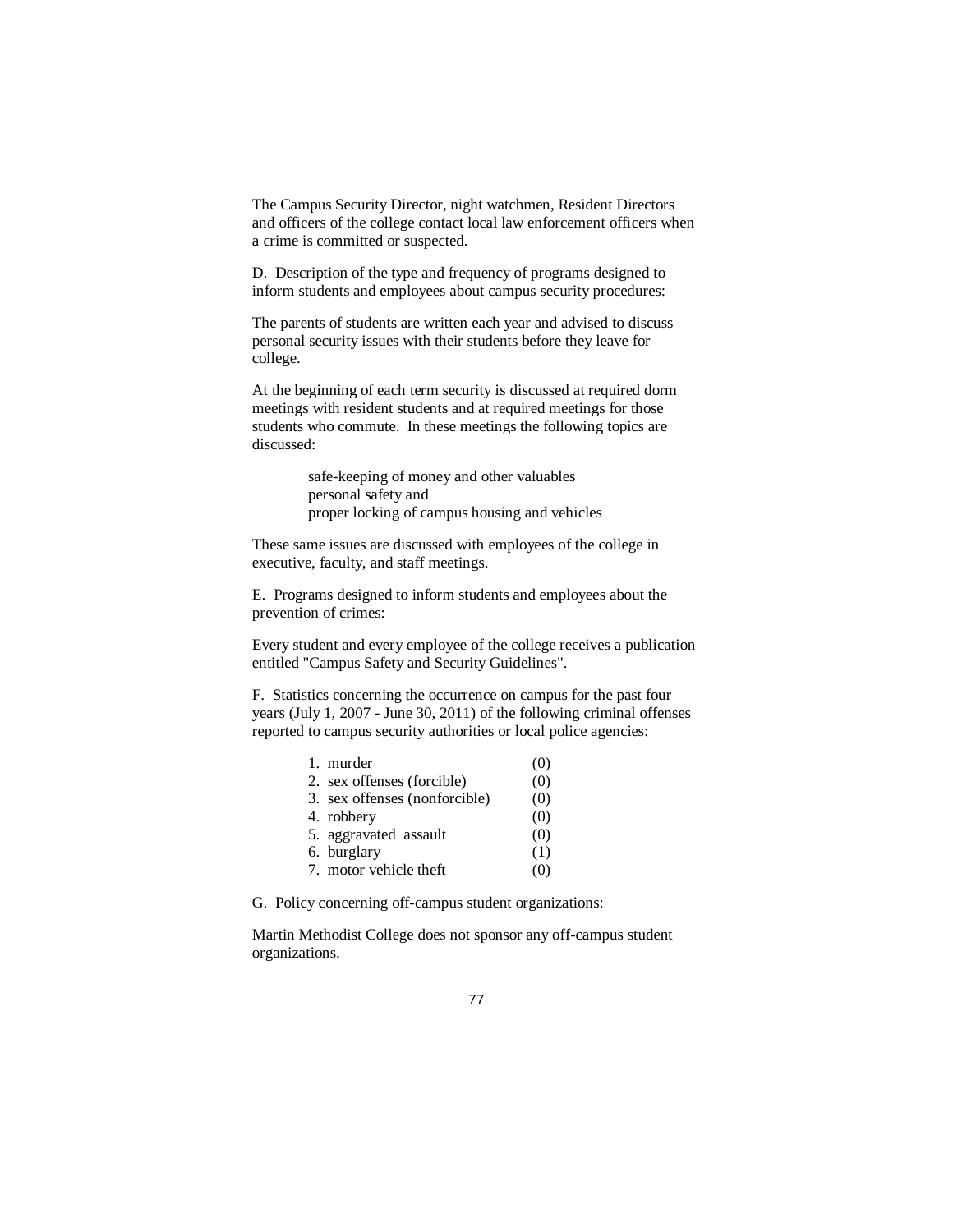H. Statistics concerning the number of arrests for the following crimes occurring on campus during the time period July 1, 2007 - June 30, 2011:

| 1. liquor law violations | (52) |
|--------------------------|------|
| 2. drug abuse violations | (1)  |
| 3. weapons possessions   | (0)  |
| 4. manslaughter          | (0)  |
| 5. arson                 | (0)  |
| 6. prejudice crimes      | (0)  |

I. Policy regarding the possession, use, and sale of alcoholic beverages, illegal drugs, firearms/weapons, arson and fireworks is listed in Section VII Academic Honor Code and Student Life Honor Code, Rights, Rules and Regulations under subheading Student Code Regulations. The Policy statement on Sexual Harassment is listed after drugs in the section already noted.

## **CAMPUS SEX CRIMES PREVENTION ACT**

The federal government requires that any person classified and registered as a state sex offender must notify the state of any institution of higher education in which the offender is a student or an employee. Martin Methodist College will disclose, within ten days, information concerning sex offenders that it receives under state sex offender registration and community notification programs. The disclosure will be by e-mail to students and employees.

## **SEXUAL ASSAULT PREVENTION AND RESPONSE**

The Martin Methodist College policy on rape and sexual assault states "the college is committed to the maintenance of an environment which is free from all sexual exploitation and intimidation. The college will prosecute to the fullest extent of the law all rape and sexual assault cases". To assist in the prevention of sexual assaults the college will annually distribute written guidelines on personal safety and security to all students. These guidelines will be reviewed in a required orientation meeting on an annual basis.

Should a rape or sexual assault occur the victim is encouraged to file a complaint as soon as possible by notifying a college official. Students or employees found guilty by the properly constituted legal authorities shall be subject to severe sanctions including permanent expulsion.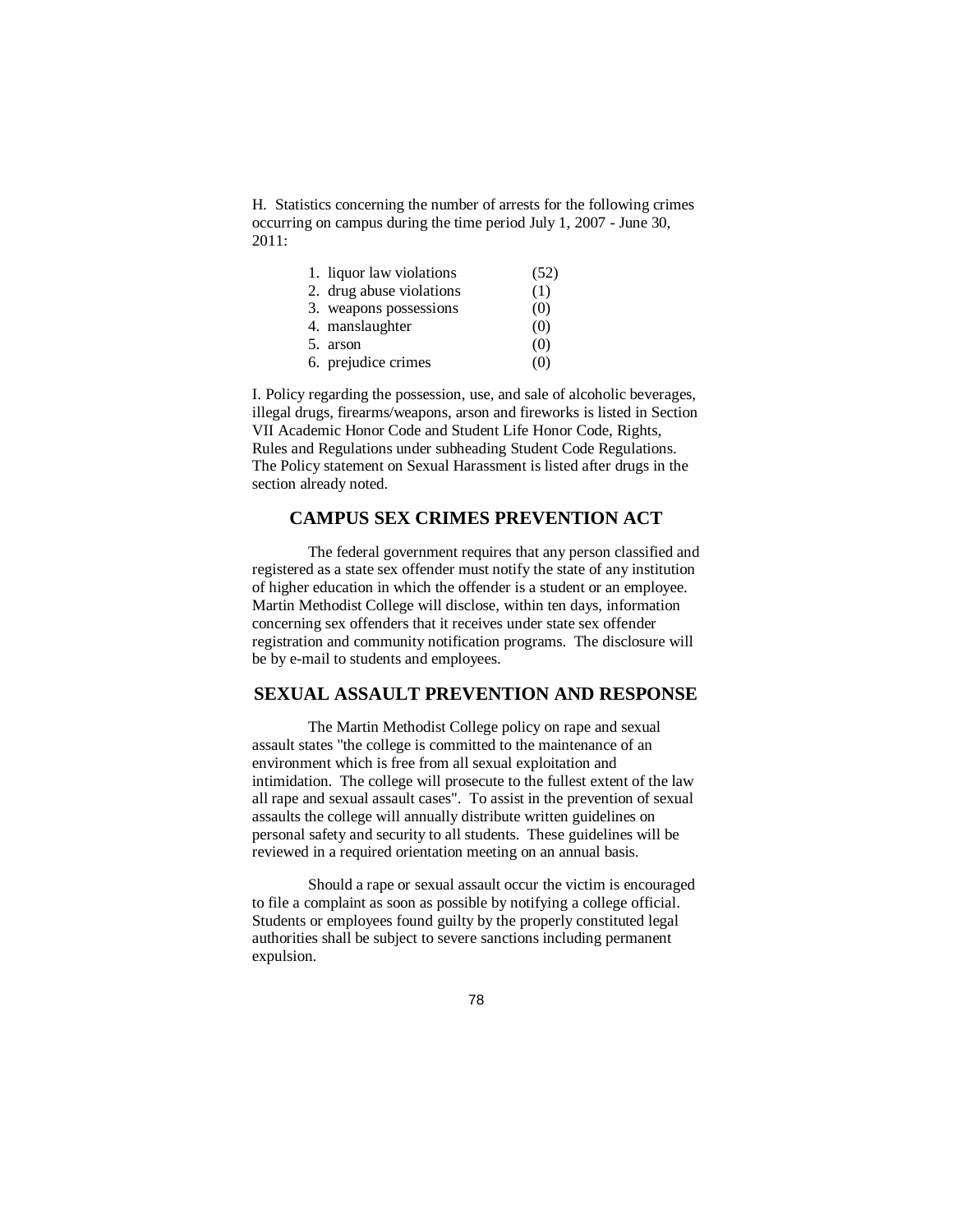The following information is provided to be of assistance to victims of rape:

- 1. Seek medical attention as soon as possible from a hospital emergency room. (Do not bathe or change clothes before a rape examination.) The examination will include testing for sexually transmissible diseases, possible treatment for infection and collection of evidence for legal prosecution. Hospitals are required to summon a police officer. Female victims may request that a female officer be assigned.
- 2. Give the law enforcement officer as much information as possible concerning where and when the incident happened and whether the assailant can be identified.
- 3. All incident and medical records will be kept confidential. The victim has the right to decide to prosecute or not to prosecute a rape charge.
- 4. College officials will assist the victim in arranging counseling or other support services.
- 5. The college will change a victim's academic and living situation if requested by the victim and reasonably available.
- 6. In campus disciplinary cases both the accuser and the accused are entitled to the same opportunities to have others present during a disciplinary proceeding and the victim will be informed of any sanction imposed against the accused. Sanctions may include, suspension or expulsion from the institution.

# **CAMPUS SMOKING POLICY**

Because tobacco products and smoke, even secondhand smoke, has been linked to long-term health problems, Martin Methodist College has adopted the following policy to assist in safeguarding the health and well being of students, employees, and campus visitors.

All college facilities are tobacco free. No smoking, chewing tobacco or tobacco products are allowed in the classroom buildings, bookstore, gymnasiums, campus housing, Dining Hall, SUB, or administrative buildings.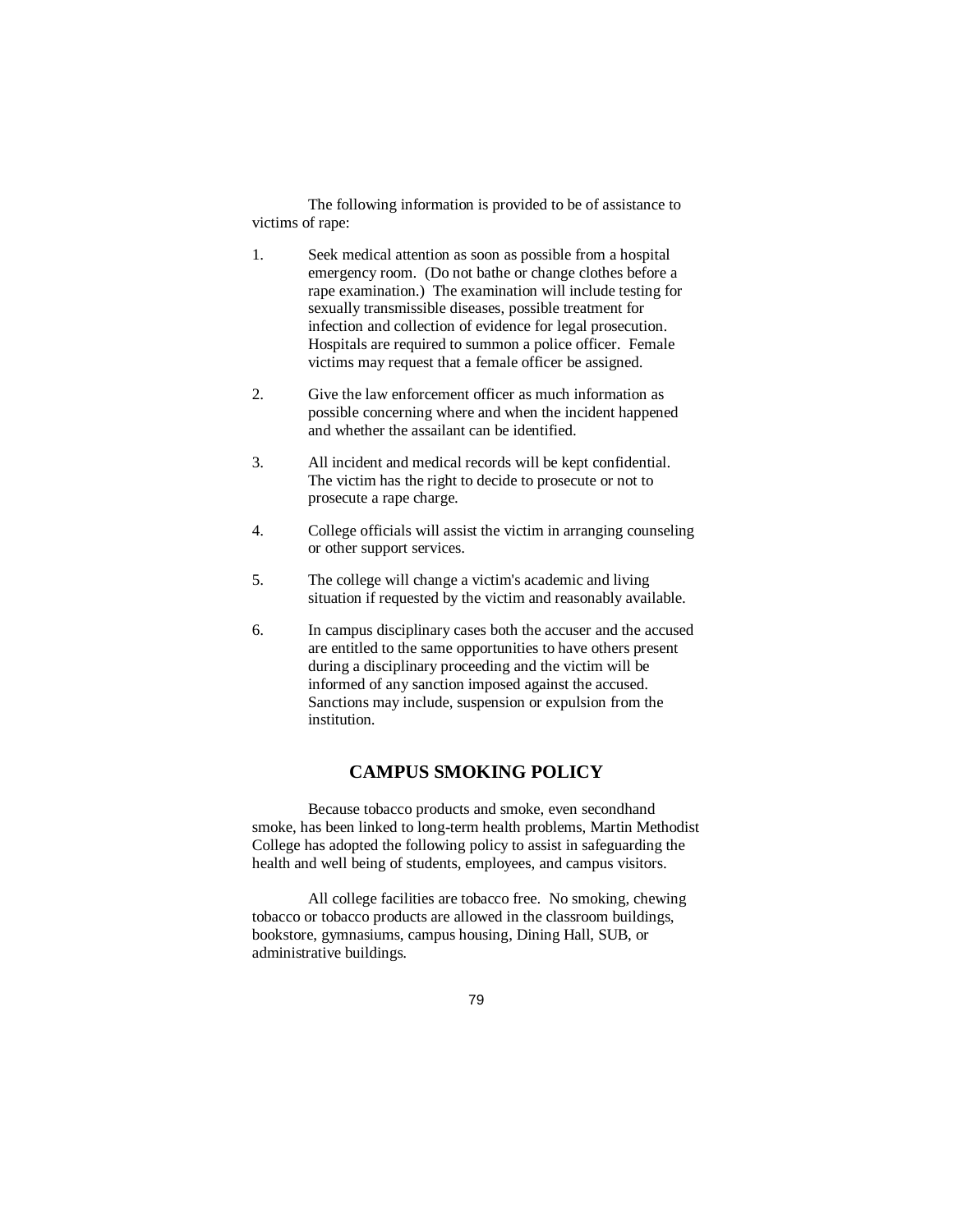## **ATHLETIC DISCLOSURE**

Martin Methodist College annually reports on its commitment to gender equality in athletics. The report is filed with the United States Department of Education each October for the year ending June 30. The contact person for a copy of or question pertaining to the report is Jeff Bain, Director of Athletics, phone (931) 363-9872.

Martin participates in the NAIA, Division I and fields six men's teams and seven women's teams and one co-ed team for the academic year of 2009-10.

| <b>Athletic Teams</b> | <b>Men Participants</b> | <b>Women Participants</b> |
|-----------------------|-------------------------|---------------------------|
| Baseball              | 48                      |                           |
| Basketball            | 28                      | 27                        |
| Bowling               | 23                      | 14                        |
| Golf                  | 11                      | 8                         |
| Soccer                | 31                      | 24                        |
| Softball              |                         | 27                        |
| Tennis                | 8                       |                           |
| Volleyball            |                         | 18                        |
| Cheer                 | 153                     | 13<br>138                 |

The total expenses for all teams for the year ending June 30, 2010, was \$3,249,430 with \$1,649,245 funding the male teams and \$1,537,525 funding female teams. Total revenue from athletics was \$3,262,811 with \$1,669,010 raised from men's sports and \$1,537,995 from women's sports. Athletically related student aid was \$2,254,495 with \$1,233,540 awarded to men and \$1,020,955 to women. Recruiting expenses were \$22,926 with \$9,921 utilized for males and \$13,005 used to recruit members of female teams.

To review the entire equity report, totaling sixteen pages, the Athletic Director can be contacted at (931) 363-9872. A paper copy can be provided upon request.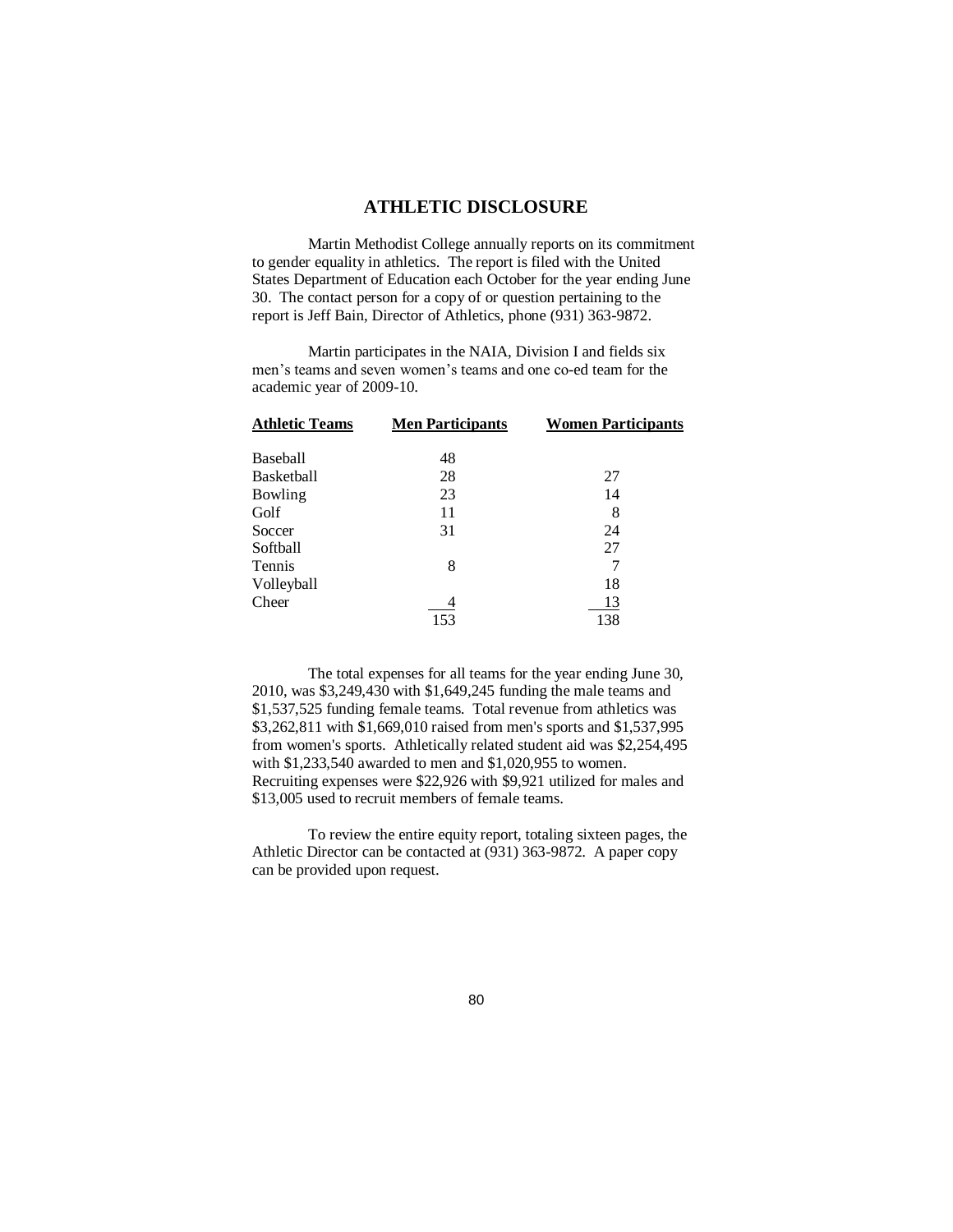### **STUDENT'S RIGHT TO KNOW INFORMATION**

#### **Graduation Rates**

Graduation rate information is available on request from the Office of Academic Affairs. See the Registrar for this information.

Martin Methodist College reports graduation data to the U.S. Department of Education using the Integrated Postsecondary Education Data Systems (IPEDS) Web-based Data Collection System's Graduation Rate Survey (GRS). The graduation rate of those entering the college in 2004 and graduating with a bachelor's degree by 2011 is 53%.

The total number of students enrolled for the 2010-11 academic year was 1071. Of these students, 902 were full time and 362 were residential. There were 392 new incoming students. Of these 303 were freshman and 89 were transfer students. The degrees conferred at the 2011 graduation are as follows:

| 11        |
|-----------|
| 80        |
| 8         |
| 42        |
| <u>13</u> |
| 154       |
|           |

Total Students receiving degrees is 151 \*\*

\*\*Three (3) of the graduates received two degrees.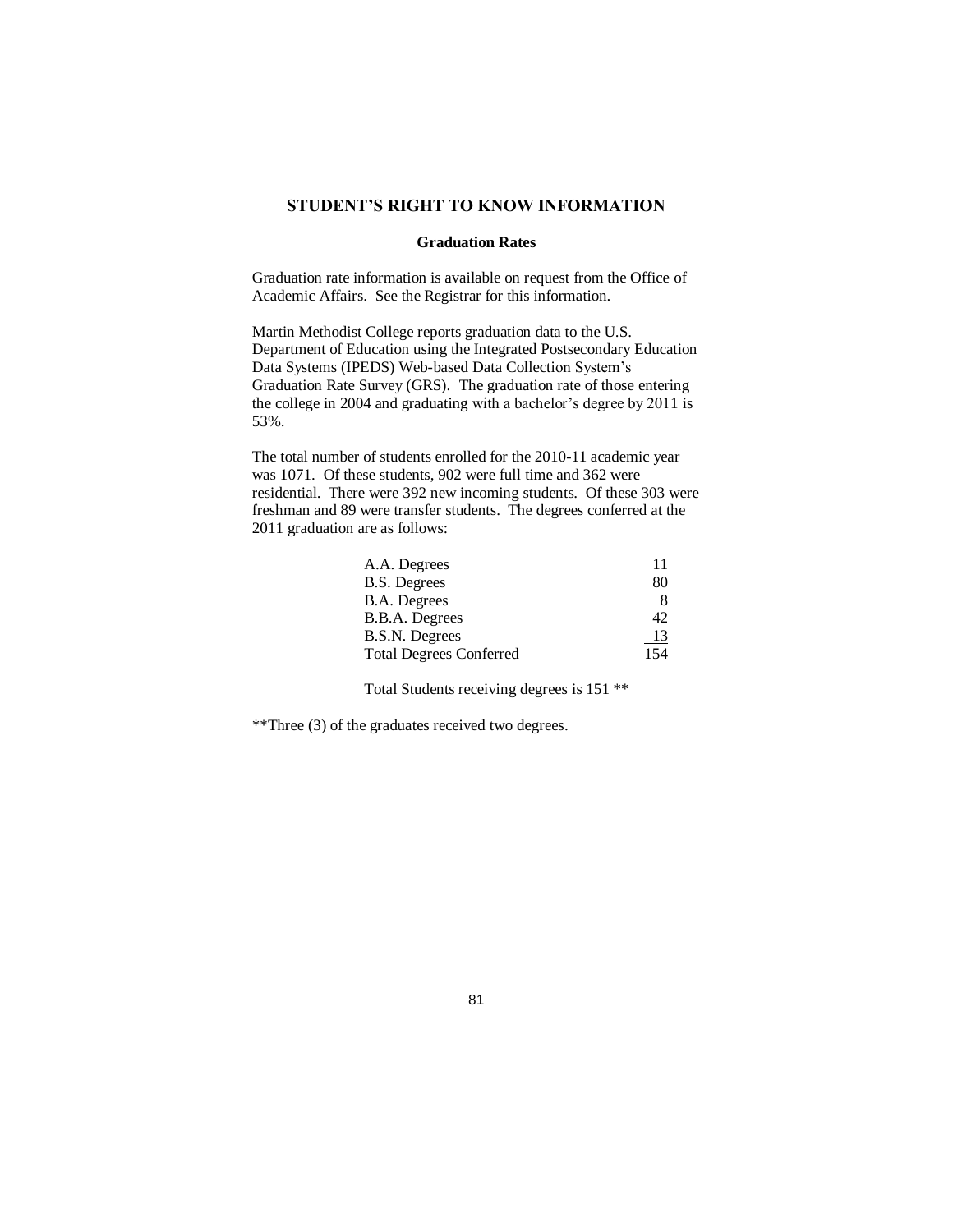# **DIRECTORY OF SERVICES**

(all numbers begin with area code 931)

| Apartment Resident Director, Mr. Pat Ford, Bldg B                   | 424-2031   |
|---------------------------------------------------------------------|------------|
| Academic Affairs, Dr. James Murrell, Colonial Hall                  | 363-9823   |
| Administrative Software, Mr. Jay Carter, Martin Hall                | 424-7362   |
| Admissions, Lisa Smith, Colonial Hall                               | 363-9805   |
| Alumni, Ms. Edna Luna, Colonial Hall                                | 363-9824   |
| Ms. Sally Phelps, Colonial Hall                                     | 363-9814   |
| Athletic Director, Mr. Jeff Bain, CLC                               | 363-9872   |
| Athletic Promotion, Ms. Brynn Wade, CLC                             | 424-7374   |
| Baseball, Coach Kelly Bratton, CLC                                  | 363-9827   |
| Bowling, Coach Norm Titus, CLC                                      | 424-7381   |
| Cheerleading, Coaches Micah and Monica Hartsfield, CLC              | <b>TBA</b> |
| Golf, Coach Matt Rackley, CLC                                       | 363-9872   |
| Men's Basketball, Coach Andy Sharpe, CLC                            | 363-9826   |
| Men's Soccer, Coach Gerry Cleary, CLC                               | 363-9880   |
| Softball, Coach Brandi Paul, CLC                                    | 363-9879   |
| Sports Information, Ms. Claire Cook, CLC                            | 363-9883   |
| Sports Medicine, Mr. Grant Fairchild, CLC                           | 363-9874   |
| Tennis, Coach Melinda Sevier, CLC                                   | 363-9885   |
| Volleyball, Coach Rose Magers-Powell, CLC                           | 363-9878   |
| Women's Basketball, Coach Jamy Bechler, CLC                         | 363-9829   |
| Women's Soccer, Coach Tyson John, CLC                               | 363-9884   |
| Aquatic Center, Ms. Kim Bracey, CLC                                 | 424-2007   |
| Bookstore, Ms. Margaret Jackson, Flower St.                         | 363-9836   |
| Business Office, Mr. David Stephens, Colonial Hall                  | 363-9865   |
| Calendars, Ms. Robin Hood, Colonial Hall                            | 363-9800   |
| Campus Crime Statistics, Dr. John White, Martin Hall                | 309-0112   |
| Campus Housing, Mr. Robby Shelton, Colonial Hall                    | 363-9890   |
| Campus Services Director, Mr. Jess Dicus, Martin Hall               | 363-9871   |
| Campus Security Director, Dr. John White, Martin Hall               | 363-9871   |
| Center for Church Leadership, Dr. Ed Trimmer, CCL House             | 363-9864   |
| Changes in Course of Study, Academic Office, Colonial Hall 363-9823 |            |
| Christian Life Center, Ms. Brynn Wade, CLC                          | 424-7374   |
| Christian Life Center Lobby, Staff Attendants, CLC                  | 363-9830   |
| Class Absence, Course Instructor                                    |            |
| Consumer Information, Mr. Robby Shelton, Colonial Hall              | 363-9890   |
| Counseling Services, Rev. Laura Kirkpatrick, CCL House              | 363-9825   |
| Criswell Hall Resident Director                                     | 424-7400   |
| Financial Aid, Ms. Emma Hlubb, Colonial Hall                        | 424-7366   |
| First Aid, Mr. Grant Fairchild, CLC                                 | 363-9874   |
| Food Service, Ms. Patty Lowe, Dining Hall                           | 363-9838   |
|                                                                     |            |